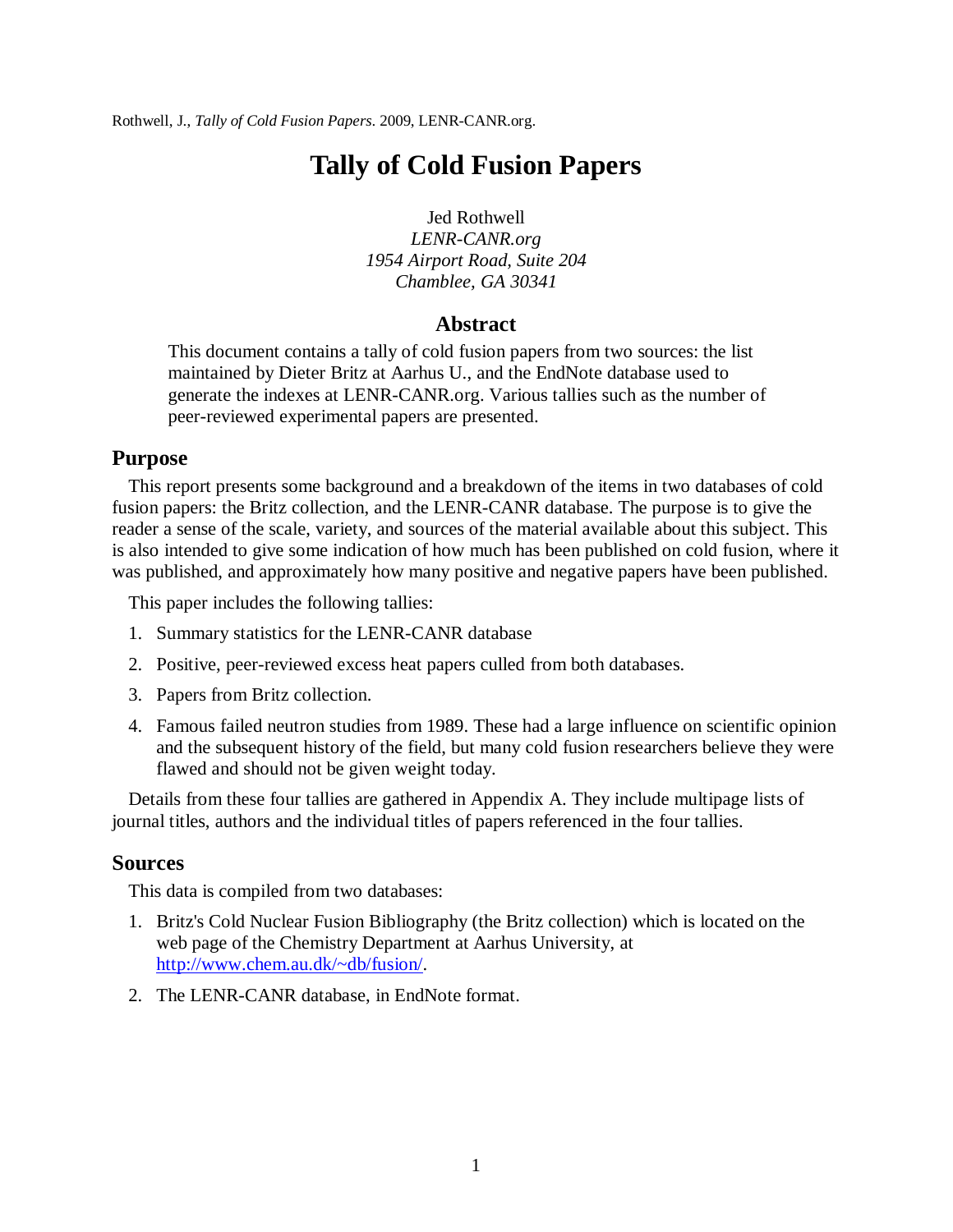The Britz collection consists of nine bibliographies of cold fusion related material:

- 1. Books
- 2. Journal Articles (from peer-reviewed journals only)
- 3. Patents
- 4. Magazine & newspaper comments
- 5. Peripherals (papers that relate to cold fusion but are not directly about it)
- 6. ICCF-4 papers, from the *Transactions of Fusion Technology*
- 7. Sonoluminescence
- 8. Cluster impact fusion
- 9. The Filimonov collection (Russian work).

In this study I tallied data from bibliographies number 2 and 6. As of December 21, 2008 bibliography 2 included 1,390 peer-reviewed (refereed) journal papers. Bibliography 6 was compiled in 1994 and includes 66 items.

The LENR-CANR database is in the EndNote format.  $^1$  $^1$  It was originally compiled by E. Storms. As of April 2009, it includes 3,575 items. It includes peer-reviewed journal papers plus a much broader selection of resources such as proceedings papers, papers from non-peer reviewed journals, reports issued by national laboratories and the U.S. Navy, books, some newspaper articles, and a few records of television broadcasts.

I updated the original Storms database, and cross-checked it against the Britz collection. I added some (but not all) proceedings papers published subsequently, and papers from various other sources such as the Bhabha Atomic Research Centre (BARC). I also added papers sent by authors to be uploaded, and titles they asked me to add. The database lists everything that that has been added to the on-line collection of papers, which includes things like PowerPoint slides from conferences, and some papers that have little or nothing to do with the science of cold fusion, such as a useful guide to energy published by NREL<sup> $2$ </sup> and an autobiographical essay by J. O'M. Bockris. [3](#page-34-2)

The LENR-CANR database is comprehensive but not exhaustive. It is not intended to be an authoritative listing of every paper ever published about cold fusion. It is a tool used to maintain the website and to write papers about cold fusion. I have several hundred papers that I have not added to the database for various reasons, mainly because in my opinion these papers are unimportant. They would probably not be of much interest to readers and I do not plan to upload them. Most of these unlisted papers are in conference proceedings. Some are in foreign languages that cannot easily be entered into EndNote or transcribed, especially Japanese.

The database contains a small number of items that are not directly related to cold fusion. These are included because they are referenced by other books and papers in the literature. Here is an example: Jung, P., *Fundamental Aspects of Inert Gasses in Solids Diffusion and Clustering of Helium in Noble Metals*, ed. S.E. Donnelly and J.H. Evans. 1991: Plenum Press, NY Jung.

The main focus of LENR-CANR is on the experimental literature, rather than theory. The database includes nearly every experimental paper published in peer-reviewed mainstream journals. We may have left out a few peer-reviewed theory and review papers. We have probably included most of the important experimental papers from the conference proceedings, but not all theory, review and history papers.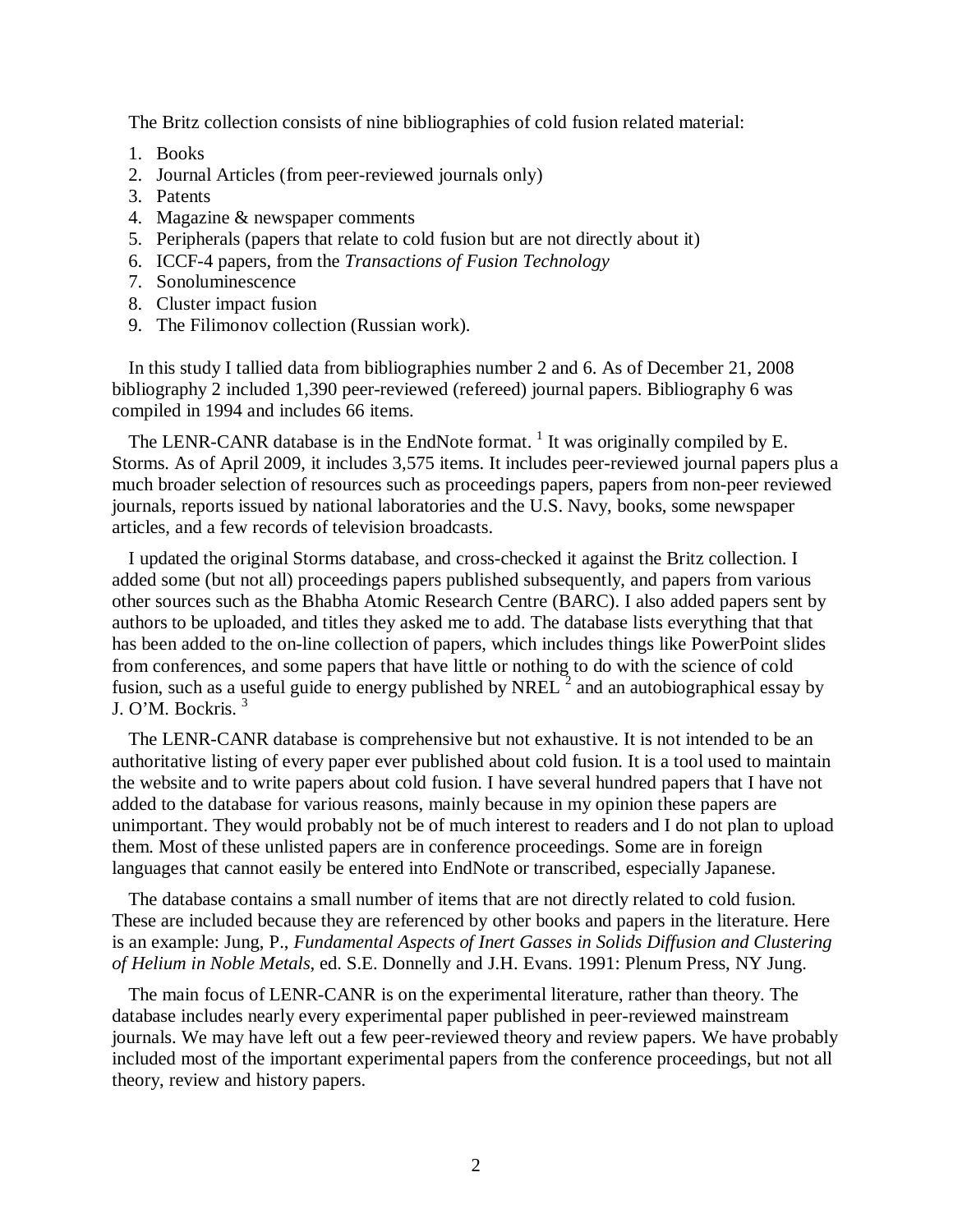Some of the totals in this document are approximate. As noted above, our purpose is not to track down and record exactly how many papers have been published about this subject. There are various inaccuracies in the database such as the same book listed twice when different editions were published. Assigning categories to the papers is sometimes problematic. Some papers are difficult to categorize as positive or negative. Many results are mixed and in some cases even the author does not reach a firm conclusion.

There are discrepancies between the Britz and LENR-CANR databases because of differences of opinion. We categorize some papers as "refereed" (peer-reviewed) that Britz deemed not refereed enough to make the cut, such as the ones in ICCF-4 *Transactions of Fusion Technology*, Vol. 26T (1994). As noted above, he moved these papers into a separate database titled "ICCF4"

Because of these inaccuracies, the numbers of papers in various categories should be taken as a general trend and not a precise total.

#### **1. Summary statistics for the LENR-CANR database**

As of April 2009, the LENR-CANR database lists 3,575 items. They are broken down into 12 categories such as Journal Article and Conference Proceeding. The numbers of items in the 5 major categories are shown in Table 1.

| Category                                | <b>Number of items</b> |
|-----------------------------------------|------------------------|
| Journal Article                         | 2,066                  |
| Conference Proceedings paper            | 1,250                  |
| Report                                  | 87                     |
| Newspaper Article                       | 53                     |
| <b>Book</b>                             | 49                     |
| Other (magazine articles, videos, etc.) |                        |

Table 1. Number of items in major categories in LENR-CANR database

The database lists 4,752 authors.

Most of the Journal Articles, Conference Proceedings papers and Reports are written by multiple authors. In many cases a group of authors have written several papers, and groups from institutions such as the NRL, SRI and Energetics Technologies have collaborated to coauthor some major papers.

Most newspapers articles, books and "others" have only one author. Since there are 172 items in these categories, that comes to roughly 200 authors. The other 4,500 authors wrote the 3,403 articles, proceedings and reports. Groups of them often wrote several papers, so the average number of authors per paper is high. This reflects the multidisciplinary nature of cold fusion research. A project that requires expertise in calorimetry, electrochemistry and neutron detection should be done by at least two or three senior researchers. Most of these studies have been conducted with such groups. Many experiments also employ graduate students, as usual, but perhaps not as many as you would find in a less controversial area of research. More often than usual, senior professors do their own lab work.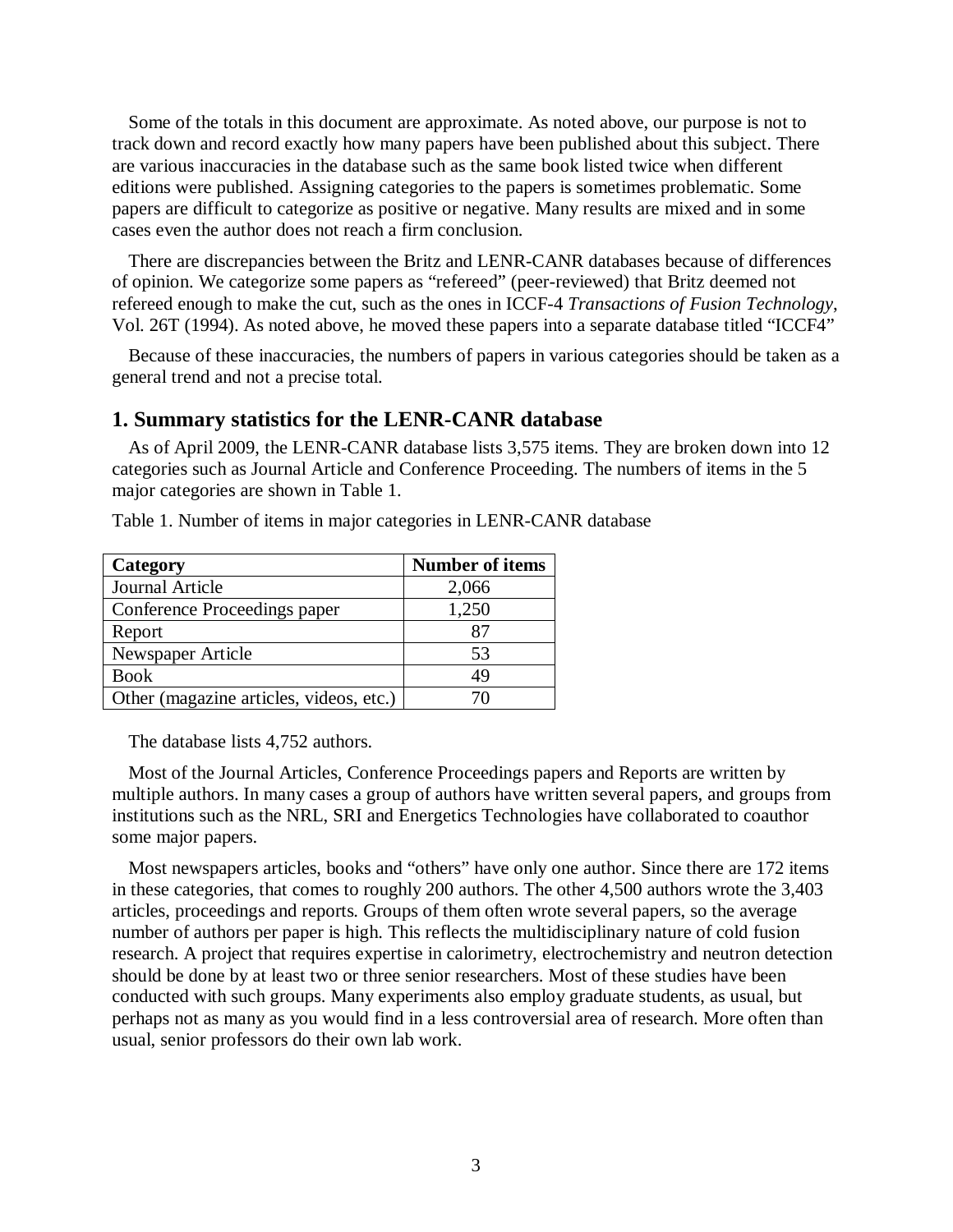There are 470 Journals in the database. Storms and I did not distinguish between peerreviewed and non-peer-reviewed journals. All of the journals are listed in the Appendix A, List 1, so the reader is welcome to categorize them.

Britz, Morrison and others have noted that the number of cold fusion papers published per year declined rapidly after 1989. Morrison and others claim this is a symptom of "pathological science." (Britz does not make this claim.)  $4$  Most cold fusion researchers feel that it is caused by academic politics and opposition to the research. Britz and Morrison published graphs showing a sharp decline in peer-reviewed papers. These graphs are probably accurate, but the data in the LENR-CANR database does not agree with them. Figure 1 shows the Britz collection papers tallied by year. Figure 2 shows the papers in the LENR-CANR database tallied by year of publication. This does not reflect the trends in peer-reviewed papers and it probably does not reflect actual overall totals, because our database is skewed in favor of recent proceedings papers. We did not enter many papers published in early proceedings, or in more recent proceedings that I did not edit, such as ICCF-13.



Papers per year, Britz

**Figure 1. Papers in Britz Bibliography 2 Journal Articles published per year. Data courtesy D. Britz**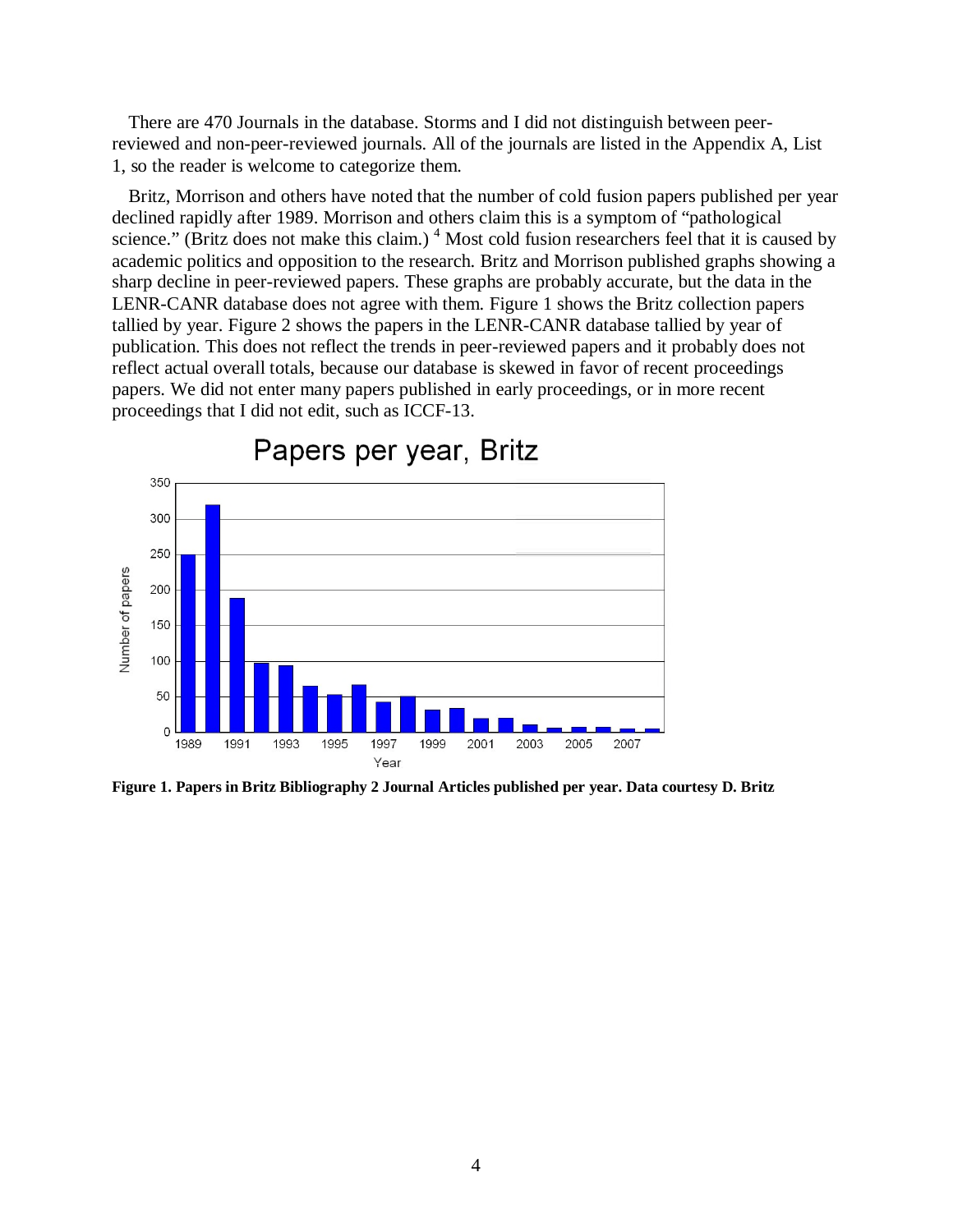

**Figure 2. Papers in the LENR-CANR database published per year**

Thousands of newspaper articles about cold fusion have been published, but we have added only 58. These have technical, scientific or historic significance. Storms added these items in order to reference them while writing books and papers, which was the original purpose of the database, and the customary purpose of the EndNote program. Most were written by Jerry Bishop (*Wall Street Journal*) or William Broad (*New York Times*). We added only 9 newspaper articles after 1994, even though hundreds were published, especially in 2008 and 2009.

The database includes 69 papers from *Infinite Energy* magazine, which is a small fraction of the total papers published there. Many papers in *Infinite Energy* are not directly related to cold fusion, and others we simply neglected to add.

There are 695 full text papers available for download at LENR-CANR.org. They are not representative of the full set of papers in the literature, or in our database. They skew toward informal sources such as conference proceedings, because these papers have fewer copyright restrictions. Compared to papers in the database, the full text papers include more mass media newspaper and magazine articles, and more papers for the layman.

The selection of papers at LENR-CANR.org is somewhat haphazard because the authors decide what they want us to upload. LENR-CANR.org is a library, not a journal. It is not selective. We do not endorse a paper by uploading it. We accept papers from harsh critics of the field as well as supporters. We accept both research papers and mass media articles. In most cases we will accept any paper that has been published in a conference proceedings, journal or magazine. We have imposed some selectivity by asking leading authors to contribute papers. Several of them did not wish to, and some were told by their publishers that it would violate copyright restrictions, so there are gaps in the collection. We urge readers who are seriously interested in this topic to read books about cold fusion and original source papers in a university library.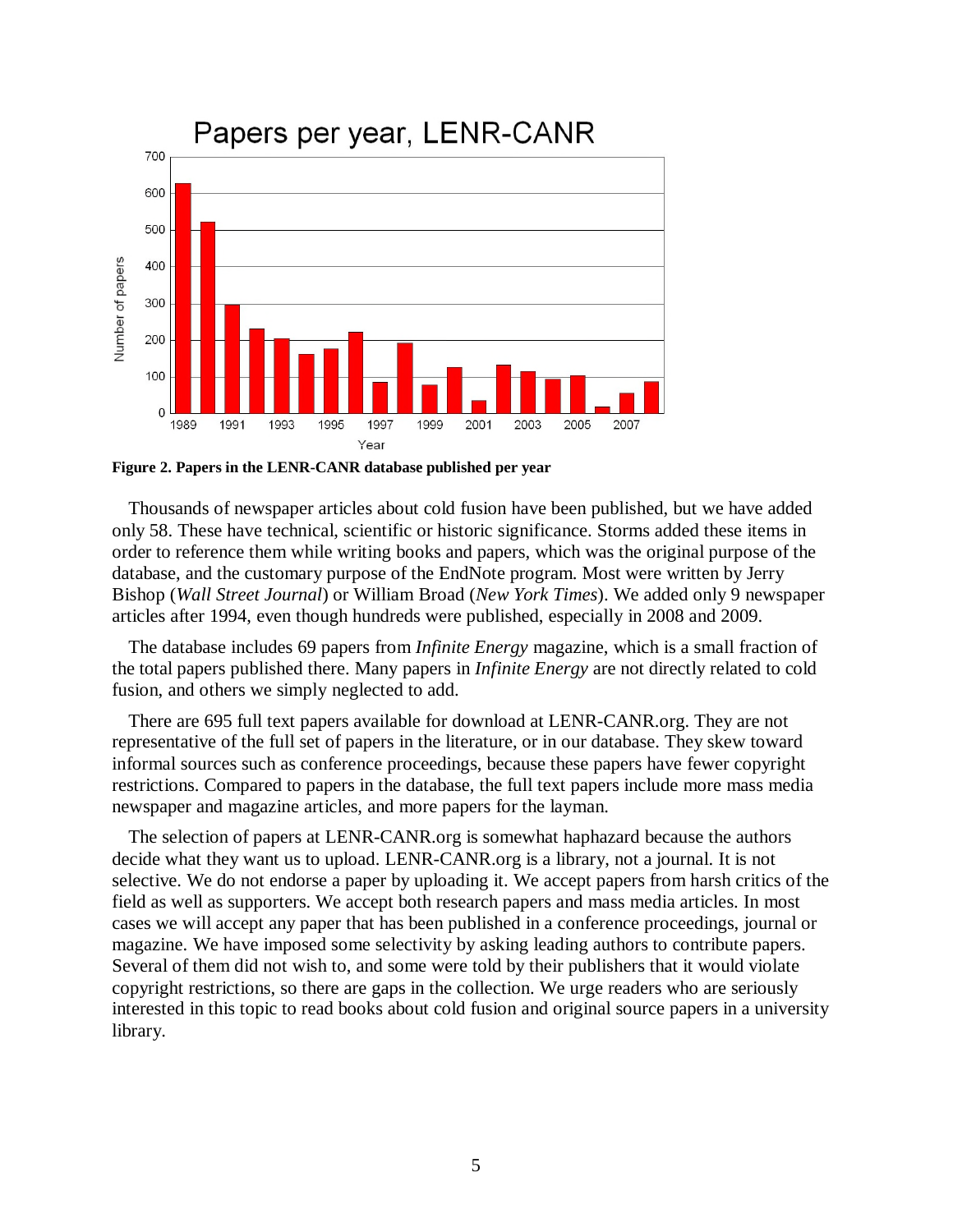#### **2. Positive, peer-reviewed excess heat papers culled from both databases**

It has been widely reported in the mass media that cold fusion was never replicated, and that peer-reviewed papers on cold fusion have not been published. The primary claim made by Fleischmann and Pons in 1989 was the production of excess heat without chemical changes. This tally shows that the claim was replicated and reported in the peer-reviewed literature.

This tally includes positive, peer-reviewed papers describing excess heat experimental results only. It does not include things such as: negative papers describing null results; papers describing tritium or other effects but not heat; theory papers; or non-peer reviewed papers published by national laboratories, corporations and in conference proceedings.

Papers reporting both excess heat and also tritium, neutrons and other effects are included in this tally.

The titles are culled from both the Britz and LENR-CANR database.

Totals from this tally include:

153 papers 49 journals 348 authors and co-authors 62 principle authors 51 affiliations of principal authors

There are 62 principal authors (Table 2). Altogether they have 51 affiliations, because a few authors come from the same laboratory, such as Kainthla and Lin, who were graduate students with Bockris at Texas A&M U. In some cases, multiple laboratories in the same institution are listed, such as Hokkaido U., Catalysis Res. Center and Hokkaido U., Engineering Dept. Researchers from these two laboratories worked and published independently of one another.

The 51 affiliations are laboratories at universities, national laboratories and corporations. However, researchers from many more than 51 institutions contributed to this set of papers. I only tallied the first author's affiliation, not those of coauthors. Many experiments are collaborations between researchers from two or three laboratories. For example, Melvin Miles of China Lake sent samples to be tested for helium to the University of Texas and the Bureau of Mines. He also collaborated and co-authored papers with researchers at the NRL, the Nuclear Safety Department of E.G.&G. and elsewhere.

As noted above, this tally is of peer-reviewed papers only. Many more papers have been published in non-peer reviewed sources. Some of the positive papers in this non-reviewed literature are, in my opinion, better researched and better written than that the average peerreviewed paper, especially speculative peer-reviewed papers. Noteworthy non-peer reviewed papers include Claytor *et al.*<sup>[5](#page-34-4)</sup> and the Miles and Johnson.<sup>[6](#page-34-5)</sup> They deserve to be published. Therefore, these numbers are more of an indication of how much journal editors resist publishing papers about cold fusion than a comprehensive tally.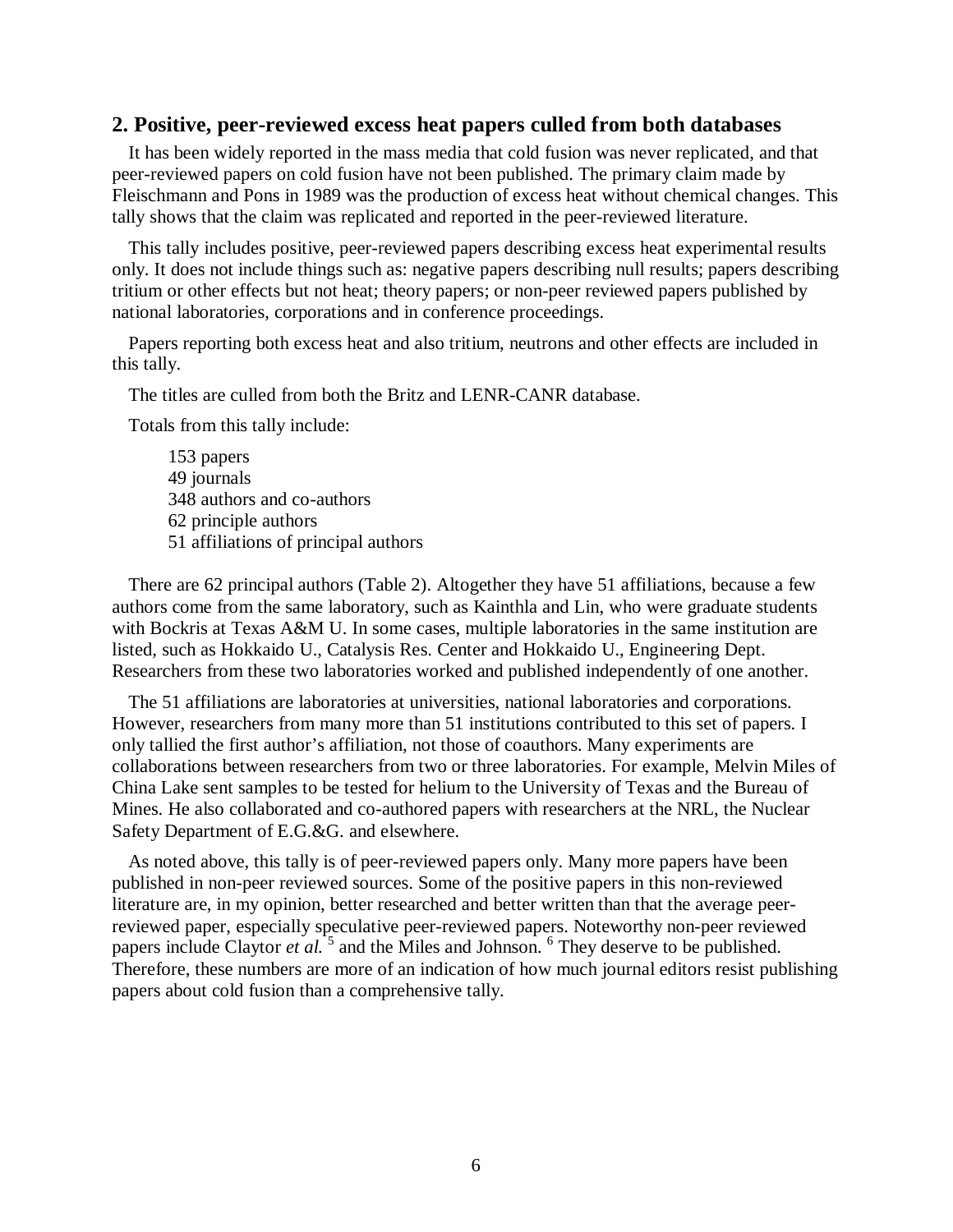| <b>Principal Researcher</b> | <b>Affiliation</b>                              | <b>Country</b> |
|-----------------------------|-------------------------------------------------|----------------|
| Aoki, T.                    | U. Tsukuba                                      | Japan          |
| Arata, Y.                   | Arata Hall, Osaka U.                            | Japan          |
| Babu, K.S.C.                | Banaras U.                                      | India          |
| Battaglia, A.               | CISE spa (Piantelli et al.)                     | Italy          |
| Belzner, A.                 | Stanford U. (Huggins et al.)                    | <b>USA</b>     |
| Bertalot, L.                | Associazione EURATOM-ENEA                       | Italy          |
| Birgul, O.                  | Hacezepe U.                                     | Turkey         |
| Brudanin, V.B.              | Joint Inst. For Nuclear Res.                    | Russia         |
| Bush, B.F.                  | U. Texas                                        | <b>USA</b>     |
| Bush, R.T.                  | California State Polytechnic U.                 | <b>USA</b>     |
| Celani, F.                  | <b>INFN Frascati</b>                            | Italy          |
| Dash, J.                    | Portland State U.                               | <b>USA</b>     |
| Dufour, J.                  | CNAM - Laboratoire des sciences nucléaires      | France         |
| Fleischmann, M.             | U. Utah                                         | <b>USA</b>     |
| Focardi, S.                 | U. Bologna (Piantelli et al.)                   | Italy          |
| Gozzi, D.                   | U. di Roma La Sapienza                          | Italy          |
| Isagawa, S.                 | High Energy Accelerator Res. Org. (KEK)         | Japan          |
| Isobe, Y.                   | Osaka U., Nuclear Eng. Dept. (Takahashi et al.) | Japan          |
| Iwamura, Y.                 | Mitsubishi Heavy Industries Ltd.                | Japan          |
| Iyengar, P.K.               | Bhabha Atomic Research Centre                   | India          |
| Kainthla, R.C.              | Texas A&M U. (Bockris et al.)                   | <b>USA</b>     |
| Kamada, K.                  | National Institute for Fusion Science           | Japan          |
| Karabut, A.B.               | Scientific Industrial Association "Lutch"       | Russia         |
| Kunimatsu, K.               | <b>IMRA Japan</b>                               | Japan          |
| Lewis, D.                   | Studsvik Energiteknik AB                        | Sweden         |
| Li, X.Z.                    | Tsinghua U.                                     | China          |
| Liaw, B.Y.                  | U. Hawaii                                       | <b>USA</b>     |
| Lin, G.H.                   | Texas A&M U. (Bockris et al.)                   | <b>USA</b>     |
| Lipson, A.G.                | Ins. Physical Chem., Russian Acad. Of Sciences  | Russia         |
| Lyakhov, B.F.               | Ins. Physical Chem., Russian Acad. Of Sciences  | Russia         |
| Mathews, C.K.               | Indira Gandhi Centre for Atomic Research        | India          |
| McKubre, M.C.H.             | SRI, Inc.                                       | <b>USA</b>     |
| Mengoli, G.                 | CNR IPELP, Padova                               | Italy          |
| Miao, B.                    | J. Northwest Normal U.                          | China          |
| Miles, M.                   | Naval Air Warfare Center, China Lake            | <b>USA</b>     |
| Miley, G.H.                 | U. Illinois                                     | <b>USA</b>     |
| Mills, R.L.                 | BlackLight Power, Inc.                          | <b>USA</b>     |
| Mizuno, T.                  | Hokkaido U., Engineering Dept.                  | Japan          |
| Mosier-Boss, P.             | SPAWAR Systems Center San Diego (Szpak et al.)  | <b>USA</b>     |
| Nakamura, K.                | Kinki U., Atomic Energy Res. Institute          | Japan          |
| Noninski, V.                | Lab. Electroch. (LEPGER)                        | Bulgaria       |
| Notoya, R.                  | Hokkaido U., Catalysis Res. Center              | Japan          |

Table 2. Principal researchers and their affiliations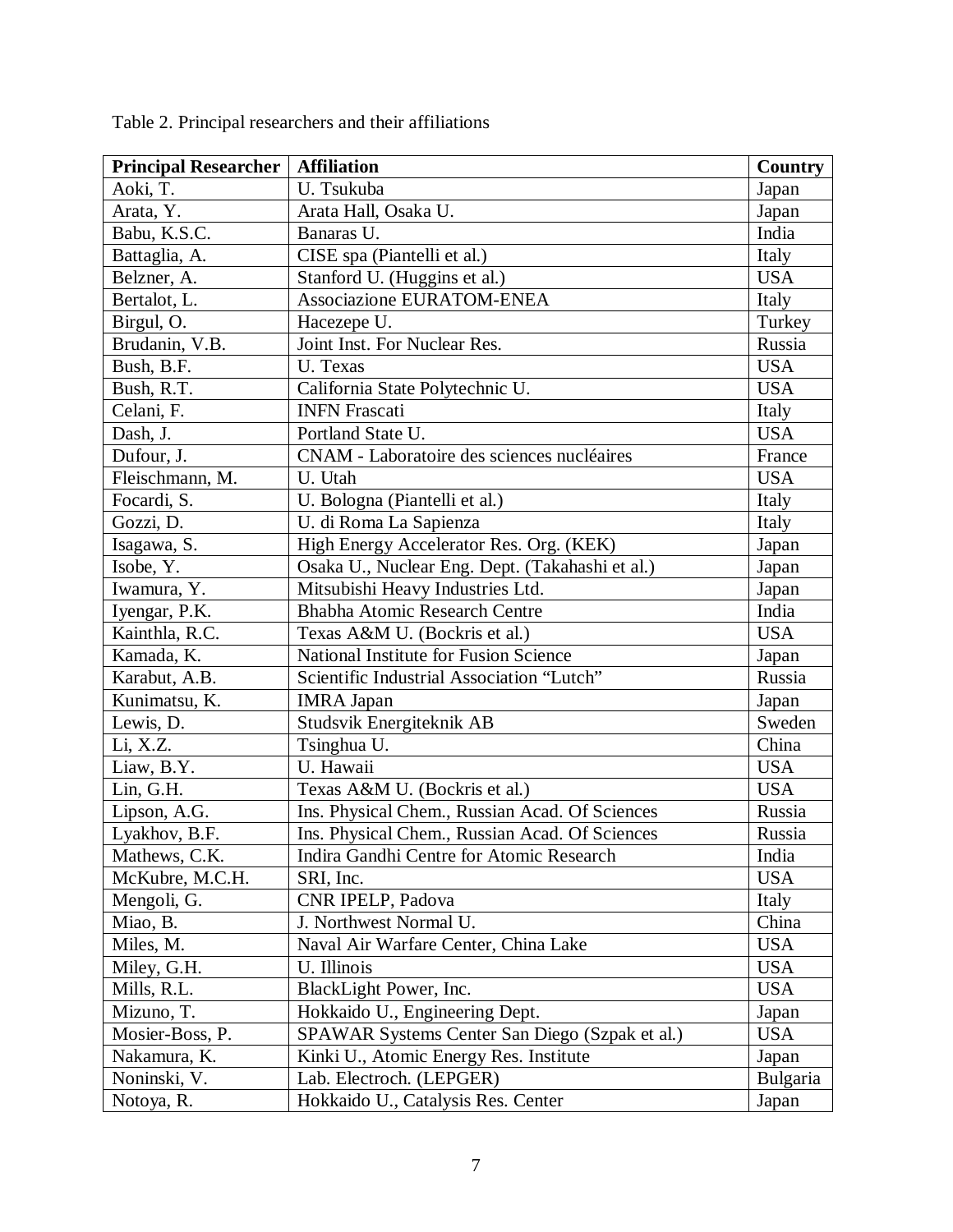| Numata, H.        | Tokyo Institute of Technology                             | Japan      |
|-------------------|-----------------------------------------------------------|------------|
| Ohmori, T.        | Hokkaido U., Catalysis Res. Center                        | Japan      |
| Okamoto, M.       | Tokyo Institute of Technology, Res. Lab. Nuclear Reactors | Japan      |
| Oriani, R.A.      | U. Minnesota                                              | <b>USA</b> |
| Ota, K.           | Yokohama Nat. University                                  | Japan      |
| Oyama, N.         | Tokyo U. Of Agriculture & Technology                      | Japan      |
| Pons, S.          | <b>IMRA</b> France                                        | France     |
| Preparata, G.     | U. Milano                                                 | Italy      |
| Santhanam, K.S.V. | Tata Institute of Fundamental Research                    | India      |
| Savvatimova, I.   | Scientific Industrial Association "Lutch"                 | Russia     |
| Scott, C.D.       | Oak Ridge National Laboratory                             | <b>USA</b> |
| Shirai, O.        | Kyoto U.                                                  | Japan      |
| Srinivasan, M.    | <b>Bhabha Atomic Research Centre</b>                      | India      |
| Storms, E.        | Los Alamos National Laboratory                            | <b>USA</b> |
| Swartz, M.R.      | JET Energy Technology, Inc.                               | <b>USA</b> |
| Szpak, S.         | SPAWAR Systems Center San Diego (Szpak et al.)            | <b>USA</b> |
| Takahashi, A.     | Osaka U., Nuclear Eng. Dept. (Takahashi et al.)           | Japan      |
| Velev, O.         | Texas A&M U. (Bockris et al.)                             | <b>USA</b> |
| Yun, K.S.         | Korea Institute of Science and Technology                 | Korea      |
| Zhang, Q.         | Sichuan Union University                                  | China      |

Table 3 shows the countries and the number of principal authors in each country for this set of papers. Eleven countries are shown. The total number of authors is again 62.

Table 3. List of countries and the number of principal authors from each country

|            | <b>Number of</b>            |
|------------|-----------------------------|
| Country    | <b>Primary Affiliations</b> |
| Bulgaria   |                             |
| China      | 3                           |
| France     | $\overline{2}$              |
| India      | 5                           |
| Italy      |                             |
| Japan      | 17                          |
| Korea      |                             |
| Russia     | 5                           |
| Sweden     |                             |
| Turkey     |                             |
| <b>USA</b> |                             |

Appendix A shows details from Tables 1 and 2:

- List 2. Peer-reviewed excess heat papers, from both databases
- List 3. Authors and co-authors of the peer-reviewed papers in List 2
- List 4. Peer-reviewed journals of the papers in List 2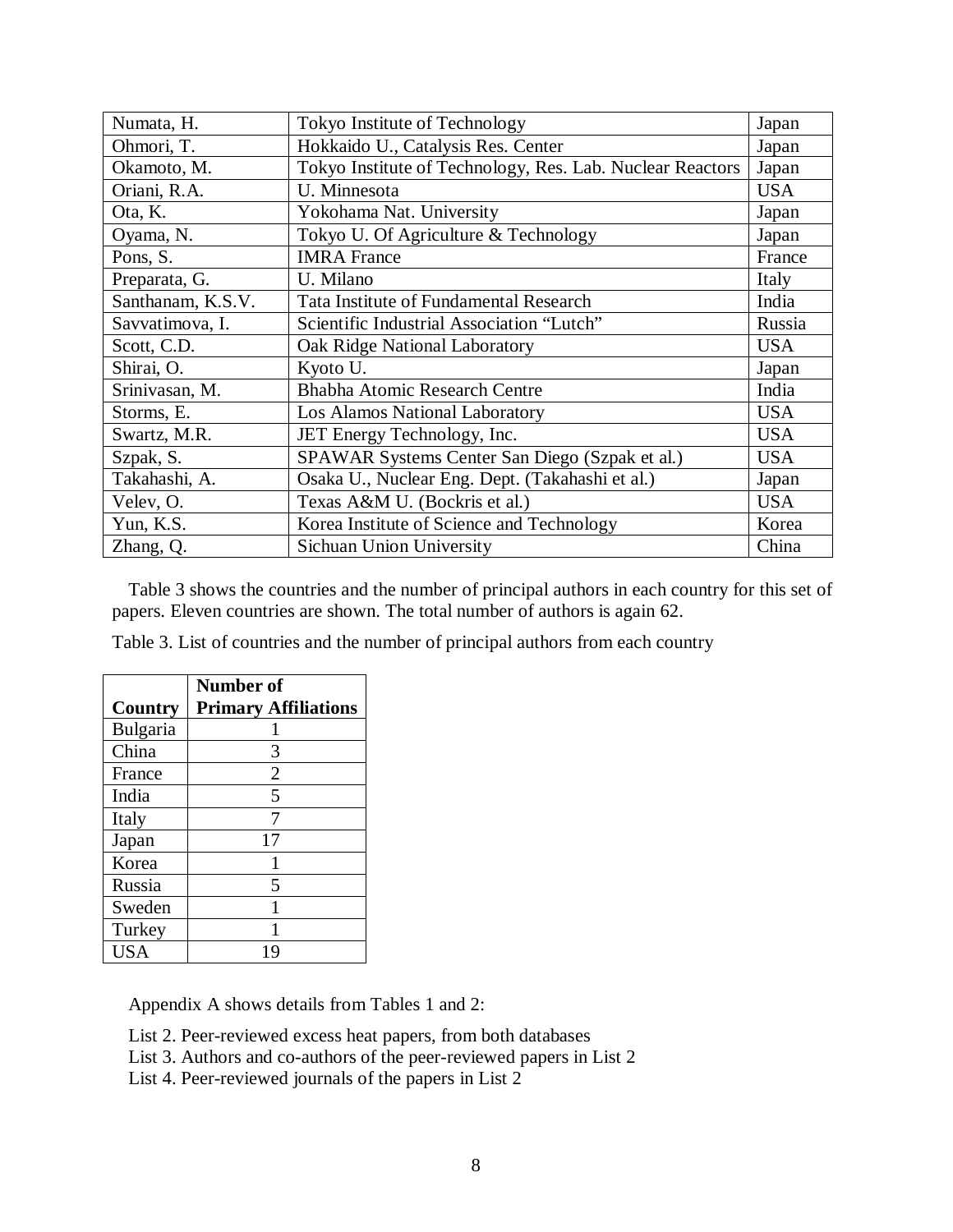#### **3. A Tally of Papers in the Britz collection**

In tally number 1, above, I counted only papers devoted to excess heat; in this tally I counted all papers in the Britz collection 2 Journal Articles (from peer-reviewed journals only), and collection 6 ICCF-4 papers.

The Britz collection is a large text file, not a structured database. This makes it awkward to tally the number of entries and to categorize papers. I used a small Pascal program to tally the results.

Britz puts papers in various categories by marking them as "experiment, theory, polemic, review" and so on. He also characterizes the results for most papers by marking them as:

res+ a positive result res- a negative result res0 undecided

In an e-mail Britz explained that "res0" means "undecided." This means the author did not reach a firm conclusion. It does not mean that Britz himself finds the paper inconclusive or unpersuasive. He also applied this "res0" tag to null results, such as  $T$ . Green,  $\frac{7}{7}$  $\frac{7}{7}$  $\frac{7}{7}$  who did good quality calorimetry but found no excess heat. He explained that a negative paper is one which the author concludes that an experiment or theory casts doubt upon the existence of cold fusion itself.

Britz did not evaluate results for 418 papers, such as one that described a technique to measure loading in a cold fusion experiment, without reporting a specific positive or negative result.

A record in the Britz bibliography includes:

Author (or multiple authors) Journal Title (in quotes) Category (or multiple categories) and result (res+, res- or res0) A summary written by Britz, and submission/publication dates

The submission/publication dates are missing or incomplete in 383 papers. Here is a sample record:

```
McKubre MCH, Crouch-Baker S, Rocha-Filho RC, Smedley SI, Tanzella FL,
Passell TO, Santucci J;
J. Electroanal. Chem. 368 (1994) 55--66
"Isothermal flow calorimetric investigations of the D/Pd and H/Pd systems".
** Experimental, electrolysis, Pd, calorimetry, res+
Thought by many to be one of the most thorough studies in this area, and long
delayed in publication, this paper at last reports the results. A quality
isothermal flow calorimeter was used here, and D/Pd (or H/Pd) loadings were
monitored in situ by resistance measurements. The cells were closed, and
gases recombined within them, so that recombination was fully accounted for.
Excess powers were observed only for D/Pd above 0.9 and reached 28% input
power, but were typically about 5-10%, with the noise lying at about 1/20 the
excess power level. No excess power was observed under other conditions, the
output balancing the input within the error. 021993|041994
```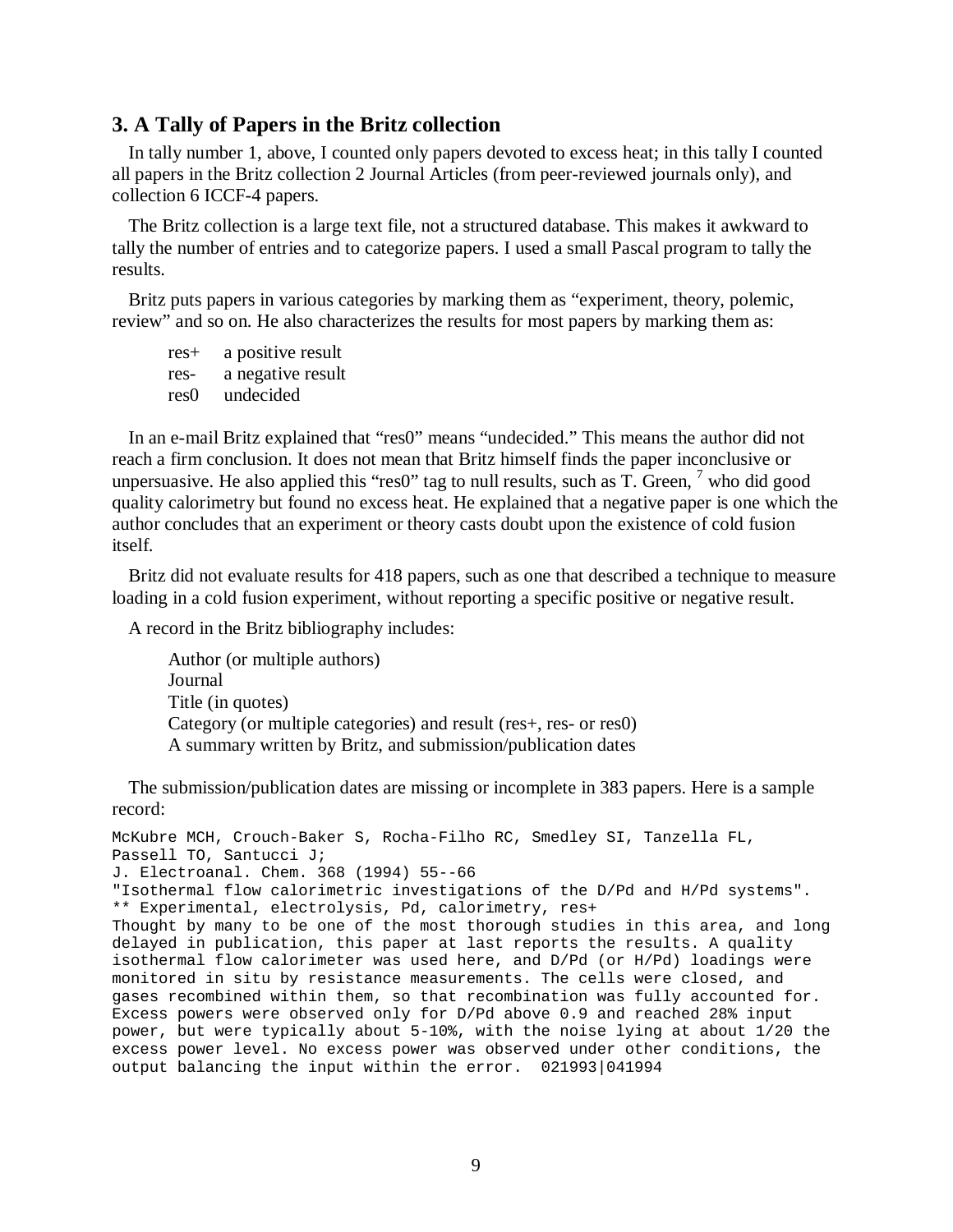Britz puts many papers in multiple categories, such as this one, which he classified as "Experimental, electrolysis, Pd, calorimetry." He concludes that this is a positive result (res+).

I tallied papers in two categories: "Experiment" which includes papers that were marked "experimental" plus other categories, and Other, which includes any paper *not* marked experimental (mainly theory, review and what Britz calls "polemic" papers). Table 4 shows the results for Bibliography 2, and Table 5 shows the results for bibliography 6.

| <b>Britz's evaluation</b> |                   | <b>Experiments</b><br><b>Other</b> |      | <b>Both</b> |  |
|---------------------------|-------------------|------------------------------------|------|-------------|--|
| $res+$                    | a positive result | 291                                | 2.12 | 503         |  |
| res-                      | a negative result | 215                                | 66   | 281         |  |
| res <sub>0</sub>          | undecided         | 83                                 | 68   | 151         |  |
|                           | No evaluation     | 36                                 | 419  | 455         |  |
| Totals                    |                   | 525                                | 765  |             |  |

Table 4. Bibliography 2 Journal Articles tally

The grand total papers on Experiments plus Other is 1,390, which agrees with Britz's count of the number of papers in the database.

Table 5. Bibliography 6 ICCF-4 tally

|                  | <b>Britz's evaluation</b> | <b>Experiments</b> | <b>Other</b> | <b>Both</b> |
|------------------|---------------------------|--------------------|--------------|-------------|
| $res+$           | a positive result         |                    | רו           |             |
| res-             | a negative result         |                    |              |             |
| res <sub>0</sub> | undecided                 |                    |              |             |
|                  | No evaluation             |                    |              |             |
| Totals           |                           |                    |              |             |

The grand total number of papers is 66, which agrees with Britz's count.

Figure 3 shows the positive, negative and undecided papers sorted by year. This includes 754 papers because some were not tagged by date, and the "No evaluation" category is not included. After 1991 few negative papers were published, presumably because researchers getting negative results had given up by this time.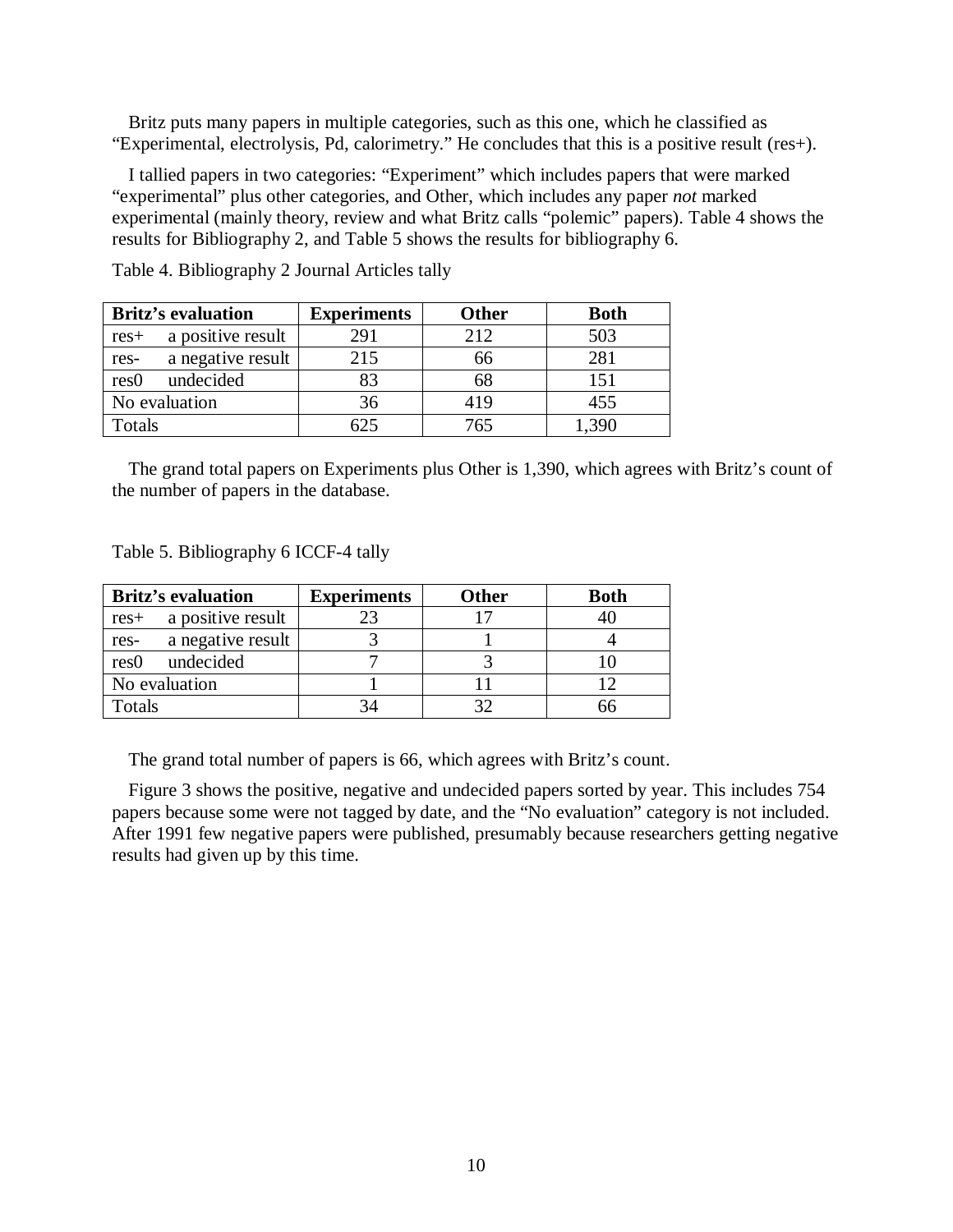

**Figure 3. Britz Bibliography 2 Journal Articles, positive, negative and undecided, sorted by year**

Most non-peer-reviewed papers from conference proceedings and national laboratories are positive. If you were to add these papers to the totals, positive papers after 1989 would far outnumber the negative ones.

I believe that the trend shown here is generally correct for peer-reviewed papers, and that most of the grades Britz applied to papers are correct. However, I disagree with a substantial number of his grades. I think that he is biased toward interpreting authors' comments as negative or undecided. In many cases, authors expressed some doubts or pointed out that open questions still remain, and Britz took this to mean that the authors were undecided, or that the results were null.

Classifying papers as positive or negative can be subjective. Even when you intend to evaluate and report the author's opinion rather than your own (which is what Britz wants to do) your own opinion can interfere and bias the result. This shows why it is important to read original sources rather than to depend upon other people to evaluate scientific claims, especially controversial claims.

I looked at a sample of 49 papers that Britz classified as undecided. In my opinion, 55% of them are positive. Some were strongly positive. Details and examples are shown in Appendix B.

#### **4. Famous failed neutron studies from 1989**

This is a tally of U.S. and Canadian research groups that published peer-reviewed papers in 1989 and 1990 describing cold fusion experiments in which:

- 1. Researchers looked for neutrons, particles or x-rays only, without looking for excess heat or tritium.
- 2. The experiment produced no positive results, or results the researchers considered within the noise.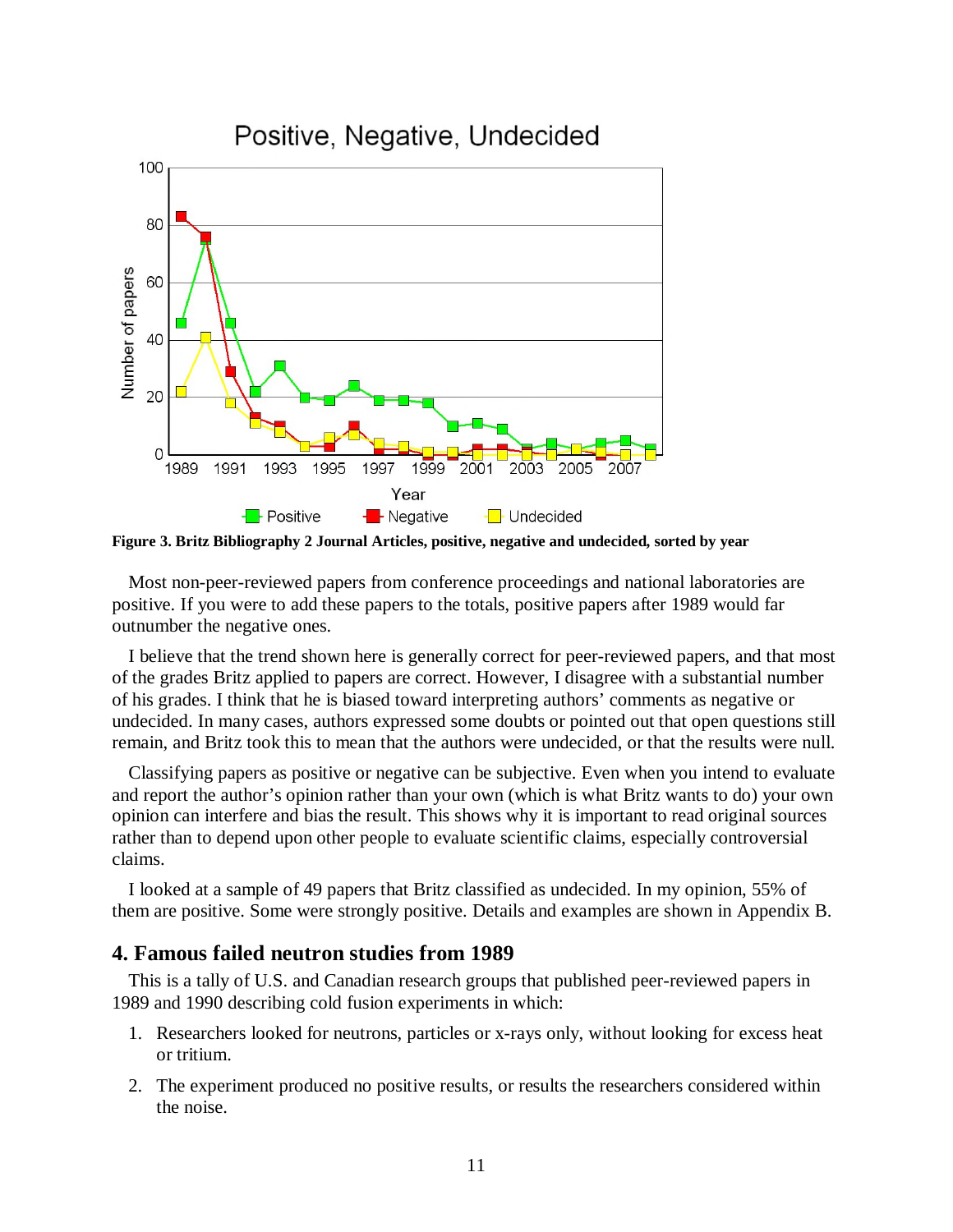There were 20 such groups with 135 researchers. They are listed in Table 6. There were other negative experiments in 1989, but there are no other peer-reviewed journal papers in the LENR-CANR database describing them. Mallove <sup>[8](#page-34-7)</sup> listed some others, such as the one at the Georgia Institute of Technology. This group probably never published. There were also some positive experiments in 1989 and later that were not published.

One or two groups reported ambiguous or what they called "interesting" results. They are not listed here. Other groups not listed here reported looking for excess heat and/or tritium and not finding any. This is the correct way to do the experiment, although in most cases they did not fulfill some other necessary condition; i.e., they did not run electrolysis long enough. A few of these researchers went on to report positive results later on.

One group on this list did, in a sense, look for excess heat along with other products: Albagli *et al.*, MIT. They performed calorimetry and their data shows low levels of excess heat. However, the published version of the data was manually changed to erase this evidence, and they claimed there was noheat. 9,[10](#page-34-9) In my opinion this counts as "not looking" or perhaps "refusing to look."

This list does not include Salamon *et al.*, U. Utah,  $11$  because they monitored cells run by Fleischmann and Pons. They did not detect any particles.

Since Fleischmann and Pons reported that they did detect neutrons and gammas, it was reasonable for these 20 groups of researchers to look for them. But in retrospect it is a shame that so much effort went into the search for products that we now know are almost never detected from cold fusion reactions.

Because little was known about cold fusion in 1989, many of these groups performed the experiment in ways that could not have succeeded.  $^{12}$  $^{12}$  $^{12}$  This often happens with groundbreaking experiments.

In his book, Storms reported that some researchers who failed to replicate in 1989 were irate, andunderstandably so:  $^{13}$  "[T]he many failures and the serious errors found in the Fleischmann and Pons paper fueled a growing doubt about the original claims. Too many people had spent too much time to get so little. They were beginning to feel they had been had." This list shows how many people there actually were — or at least it shows the lower bounds of the number of people looking for the lower bounds of fusion reactions.

It is, perhaps, unfair to include Campell & Perkins and Rugari in this list because they worked with titanium instead of palladium, and other researchers have observed nuclear effects with titanium without excess heat. I am not aware of any who subjected titanium to high-low currents the way Campell & Perkins did. It is good that they tried this. Many approaches should be explored, and there should be no fault or blame attached to a failed experiment. It is not my intention to condemn the researchers in this list, but only to point out that some failed experiments have had unwarranted influence over public opinion.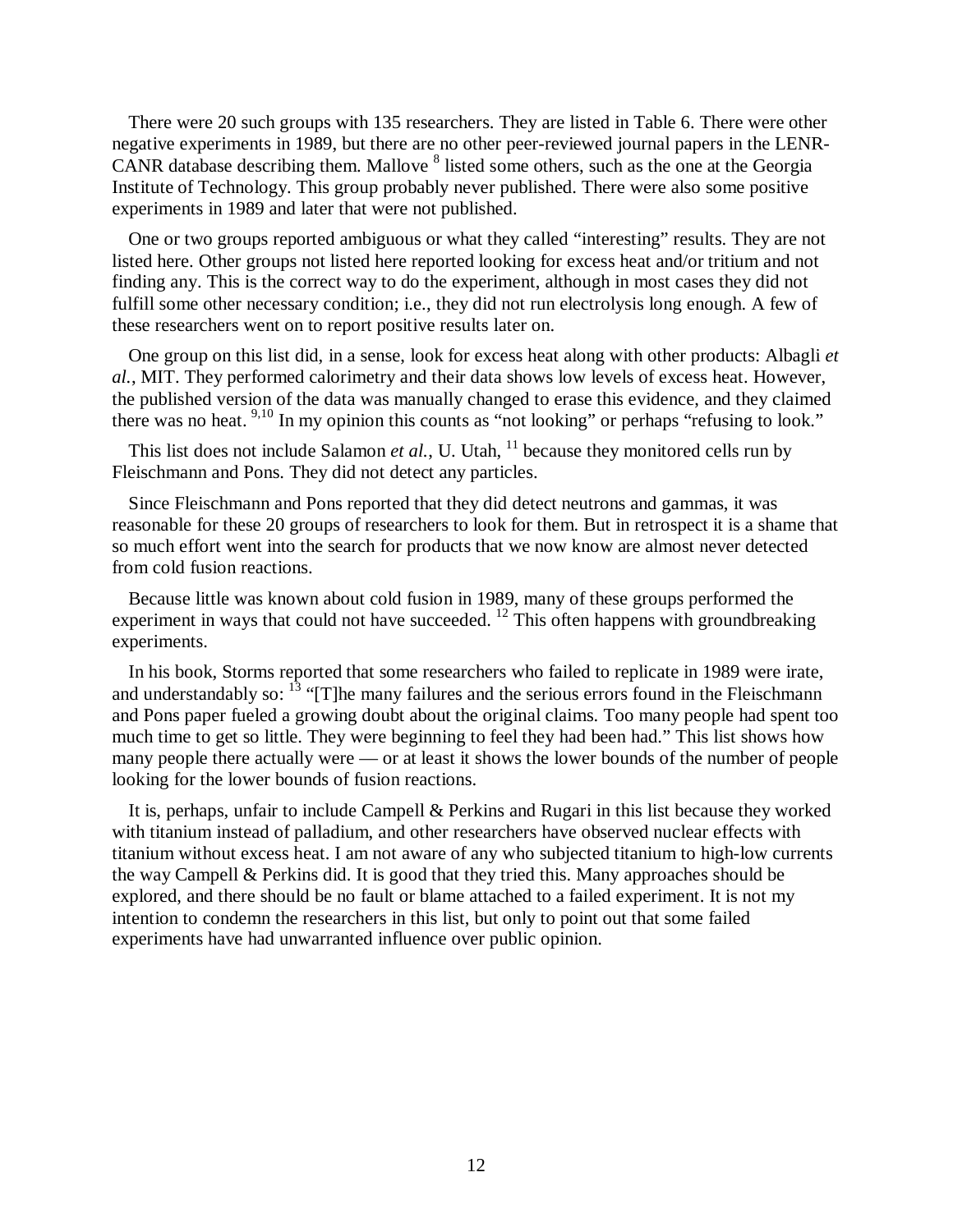|                         | <b>Number</b>    |                              |
|-------------------------|------------------|------------------------------|
| <b>Principal author</b> | <b>Of People</b> | <b>Affiliation</b>           |
| Albagli                 | 16               | <b>MIT</b>                   |
| Anderson                | 11               | Yale                         |
| Campbell                | 2                | Lawrence Livermore N. L.     |
| Deakin                  | 5                | Florida State U.             |
| Dignan                  | 4                | San Francisco State U.       |
| Ewing                   | 4                | Sandia N. L.                 |
| Faller                  | 3                | Env. Monitoring Systems Lab. |
| Fleming                 | 5                | AT&T Bell Labs.              |
| Guilinger               | 9                | Sandia N. L.                 |
| Hayden                  | 10               | U. British Columbia          |
| Hill                    | 11               | Iowa State U.                |
| Kashy                   | 10               | Michigan State U.            |
| Porter                  | 8                | U. California Berkeley       |
| Rehm                    | 3                | Argonne N. L.                |
| Roberts                 | 12               | U. Michigan                  |
| Rugari                  | 7                | Yale/Brookhaven              |
| Schirber                | 8                | Sandia N. L.                 |
| Silvera                 | $\overline{2}$   | Harvard U.                   |
| Southon                 | 4                | McMaster U.                  |
| Wiesmann                | 1                | Brookhaven N. L.             |

Table 6. Groups that looked for neutrons and without confirming excess heat in 1989

Appendix A, List 5, shows the papers tallied for these 20 items. Some groups published more than one paper, but only one is listed in Appendix A.

## **Appendix A. Detailed Lists**

List 1. The 467 journals in the LENR-CANR database

| Acta. Metall.          | Analog Science Fiction     |
|------------------------|----------------------------|
| Adv. Hydrogen Energy   | and Fact                   |
| Adv. in X-ray Analysis | Angew. Chem. Int. Ed.      |
| Akad. Nauk USSR, Fiz.- | Engl.                      |
| Mat. Nauk              | Ann. Nucl. Energy          |
| Alchemy Today          | Ann. Rev. Astr. Astrophys. |
| Am. J. Applied Sci. 2  | Annu. Rep. Osaka Prefect.  |
| Am. J. Sci.            | Radiat. Res. Inst.         |
| Am. Scholar            | Annu. Rev. Mater. Sci.     |
| Am. Sci.               | Appl. Radiat. Isot.        |
| An. Fis., Ser. B       | Appl. Surf. Science        |
| Anal. Chem.            | Astrophys. J.              |
| Anal. Sci. & Technol.  | At. Energy                 |
|                        |                            |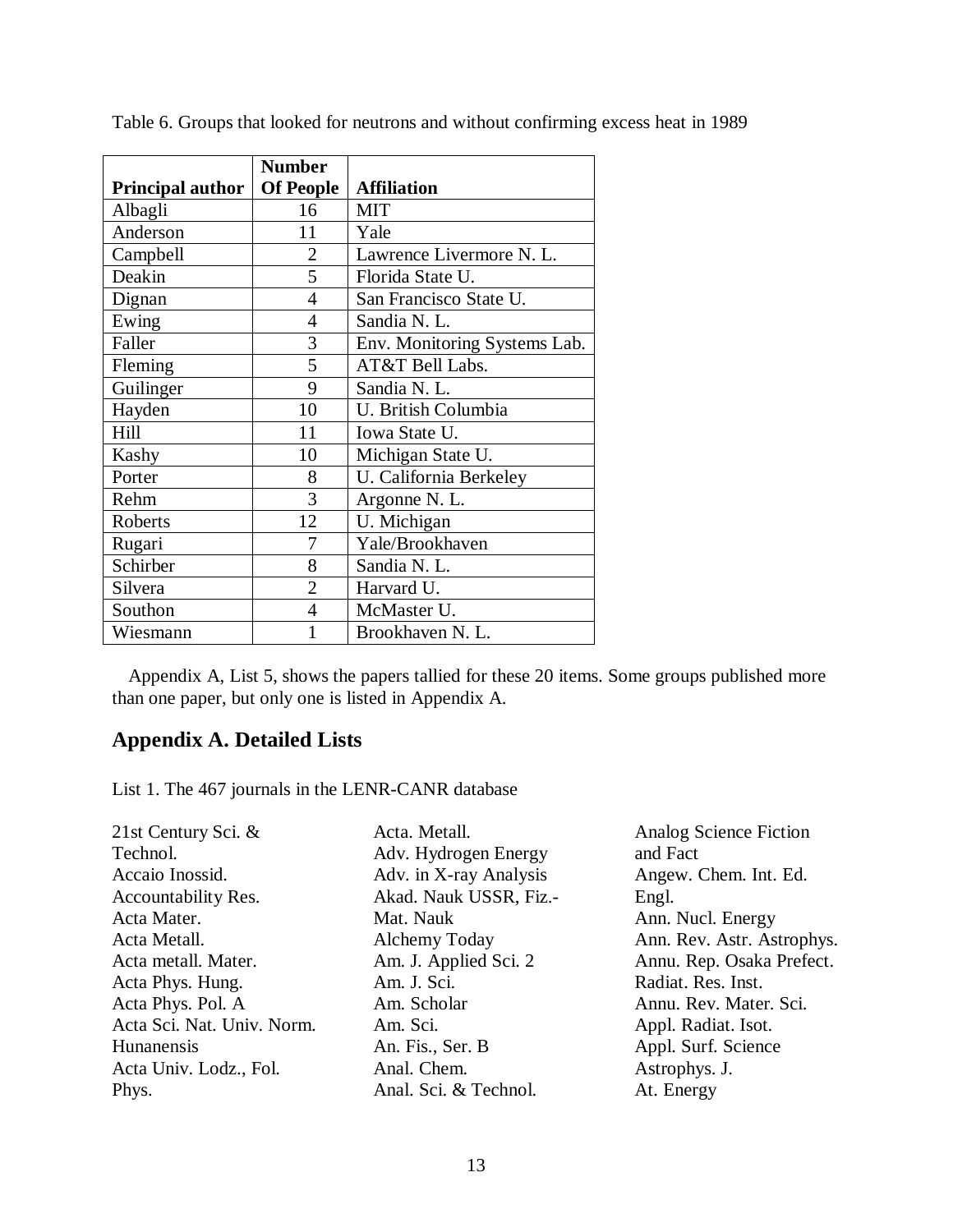Atom. Tekh. za Rubez. Atomwirtsch. Atomtech. Aust. J. Chem. Aust. Phys. Beijing Shifan Daxue Xuebao. Ziran Kexueban Ber. Ber. Bunsenges. Phys. Chem. Berichte Bunsengesellschaft Braz. J. Phys. Bull. Chem. Soc. Japan Bull. Electrochem. Bull. Faculty of Eng., Hokkaido Univ, Bull. Inst. Chem. Res., Kyoto Univ. Bull. Sci. Tech. Soc. Bull. Soc. Roy. Sci. Liege Bull. Univ. Osaka Prefect., Ser A Bulletin of Science, Technology and Society Busshitsu Kogaku Gijutsu Kenkyusho Hokoku C. R. Acad. Sci., Ser. 2 CALPHAD Can. J. Phys. Canadian J. Chem. Carbon Catalysis Lett Centaurus Chem. & Ind. Chem. Eng. News Chem. Express Chem. Health & Saf. Chem. Health Safety Chem. Innov. Chem. J. Chin. Univ Chem. Labor Betr. Chem. Lett. Chem. Listy Chem. Phys. Lett. Chem.-Tech. (Heidelberg) Chemiker-Zeitung

Chim. Ind. (Milan) Chim. Ind. (Milan) Chimia Chin. J. At. Mol. Phys. Chin. J. Nucl. Phys. Chin. Phys. Lett. Chin. Sci. Bull. Cienc. Tecnol. Mater. Cold Fusion Colloid J. USSR Colloids Surf. Commun. Monogr. Commun. Theor. Phys. (China) Corrosion Crit. Stud. Mass Commun. Curr. Sci. Curr. Topics Electrochem. Czech. J. Phys. Defect and Diffusion Forum Denki Kagaku Denki Kagaku oyobi Kogyo Butsuri Kagaku Denki Tsushin Daigaku Kiyo Denshi Gijutsu Kenkyusho Iho Denshi Gijutsu Sogo Kenkyusho Iho Deutsche Apotheker Zeitung Dokl, Akad. Nauk SSSR Dokl. Akad. Nauk [Tekh. Fiz.] Dokl. Akad. Nauk SSSR Dokl. Akad. Nauk SSSR Fiz. Khim. Dokl. Akad. Nauk Ukr. Doky. Akad. Sci. SSSR Electrochim. Acta Elektrokhimiya Energ. Nucl. (Rome) Energiespektrum Environ. Res. Forum

Ettore Majorana Int. Sci. Ser.: Phys. Sci. Eur. J. Phys. Eur. Phys. J. A Eur. Phys. J. Appl. Phys. Europhys. Lett. Evol. Trends Phys. Sci., Proc. Yoshio Nishina Centen. Symp., Tokyo 1990 Faraday Soc. Faraday Soc. Trans. Fiz. Metal. Metalloved. Fiz. Tverd. Tela Fiz.-Khim. Mekh. Mater. Fizika (Zagreb) Fortune Magazine Forum Appl. Res. Public **Policy** Front. Phys. China Front. Sci. Ser., 28 (Nuclear Responses and Medium Effects) Fusion Fusion Eng. Des. Fusion Facts Fusion Sci. & Technol. Fusion Sci. Technol. Fusion Technol. Gaojishu Tongxun Gaoneng Wuli Yu Hewuli Genshikaku Kenkyu Genshiryoku Kogyo GIT Fachz. Lab. Hadronic J. Helv. Phys. Acta High Energy Chem. High Power Laser Part. Beams High Temperature Materials and Processes Hoken Butsuri Hoshasen Hoshasen Kagaku (Tokyo) Hua Hsueh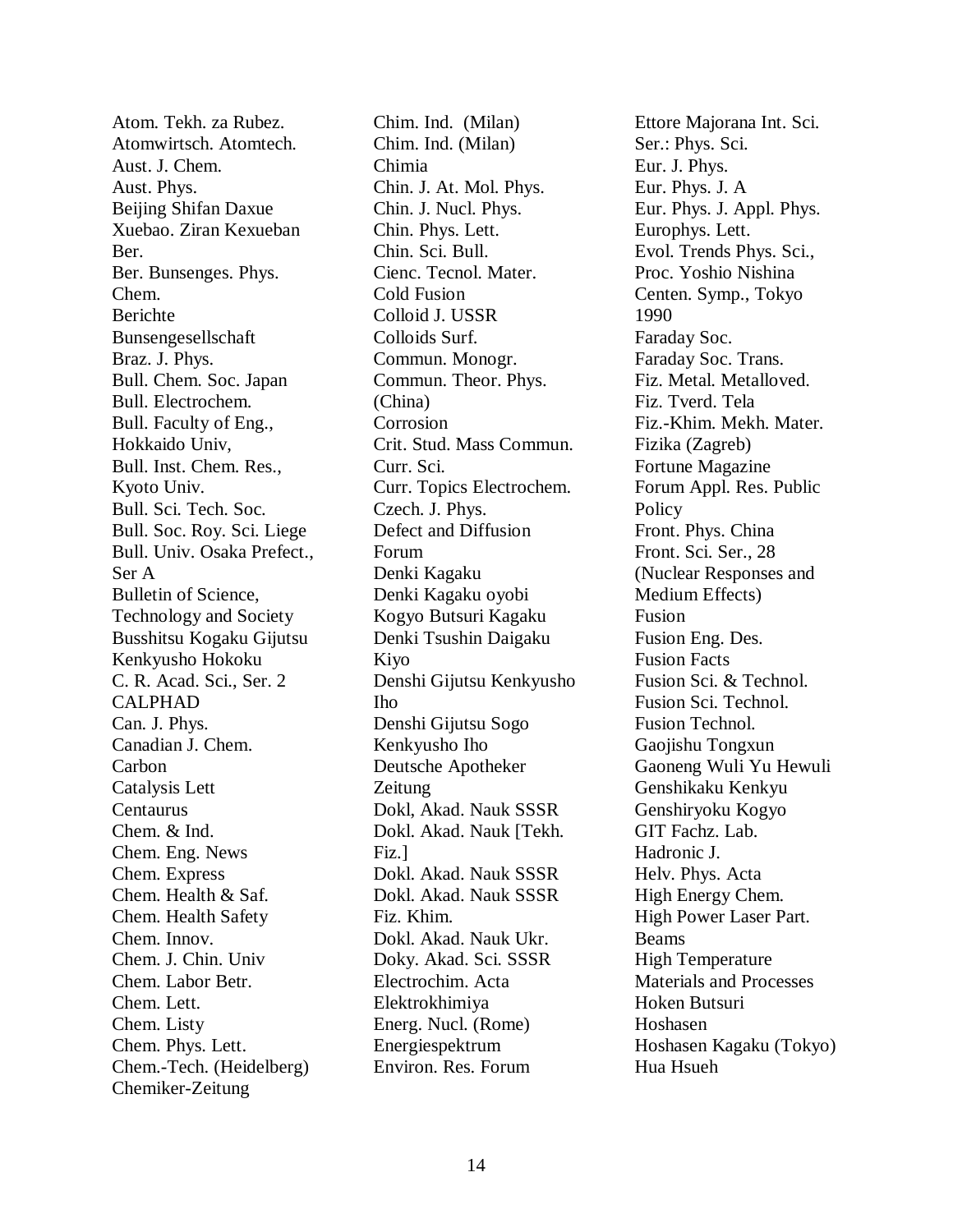Hunan Shifan Daxue Ziran Kexue Xuebao Hwahak Kwa Kongop Ui Chinbo Hyomen Gijutsu Hyomen Kagaku Hyperfine Interactions IEEE Power Eng. Rev. IEEE Trans. Nucl. Sci. Il Nuovo Cimento, Note Brevi Indian J. Chem. Sci. Indian J. Pure Appl. Phys. Indian J. Technol. Indian J. Theo. Phys. Infinite Energy Inorg. Mater. Int. J. Appl. Electromagn. Mater. Int. J. Appl. Radia. Isot. Int. J. Hydrogen Energy Int. J. Soc. Mat. Eng. Resources Int. J. Theo. Phys. International J. Theoret. Phys. Inz. Aparat. Chem. Inzh.-Fiz. Zh. Ionics Ioniz. Radiat. (Tokyo) Isotopenpraxis Isv. Akad. Nauk USSR, ser. phys. Izv. Vysch. Uchebn. Zaved. Fiz. J. Adv. Sci. J. Alloys and Compounds J. Alloys Comp. J. Am. Chem. Soc. J. Appl. Electrochem. J. Appl. Phys. J. Appl.Phys. J. Business Tech. Commun. J. Catal. J. Changsa Univ. Elec. Power (Nat. Sci.)

J. Chem. Ed. J. Chem. Phys. J. Chem. Soc., Faraday Trans. J. Chem. Thermodyn. J. Chim. Phys. J. de Physique, Colloque C9, Supp. J. Electroanal. Chem. J. Electrochem. Soc. J. Eng. Env. Sci. J. Facul. Eng., Univ. Tokyo B J. Forensic Sci. J. Fusion Energy J. Geochem. J. High Temp. Soc. J. Hydrogen Energy J. Hydrogen Eng. J. Inorg. Nucl. Chem. J. Inst. Electron. Inf. Commun. Eng. (Japan) J. Kratk. Soobshch. Fiz. J. Less-Common Met. J. Mater. Proc. Technol. J. Mater. Res. J. Mater. Sci. Lett. J. Molec. Catal. J. New Energy J. Nucl. Mater. J. Nucl. Sci. Technol. J. Nuclear Mater. J. Opt. Res. J. Phys B J. Phys. and Chem. Ref. Data J. Phys. B J. Phys. Chem. J. Phys. Chem. B J. Phys. Chem. Solids J. Phys. D: Appl. Phys. J. Phys. F J. Phys. F: Met. Phys. J. Phys. France J. Phys. G: Nucl. Part. Phys.

J. Phys. Soc. Japan J. Phys., Lett. J. Phys.: Condens. Mater. J. Radioanal. Nucl. Chem. J. Radioanal. Nucl. Chem. Lett. J. Sci. Expl. J. Solid State Chem. J. Thermal Anal. J. Vac. Sci. Technol. A **JETP** JETP Lett. Jishou Daxue Xuebao, Ziran Kexueban Journalism Quarterly Jpn. J. Appl. Phys. A Jpn. J. Appl. Phys. Lett., Part 2 Jpn. J. Appl. Phys. Part 1 Jpn. J. Appl. Phys. Part 2 Jpn. J. Appl. Phys. Suppl. Juaxue Tongbao Kagaku Kogaku Kagaku to Kogyo (Tokyo) Kaku Yugo Kenkyu Kenkyu Kiyo - Miyagi Kogyo Koto Senmom Gakko Kerntechnik Kim. Sanayi Kinki Daigaku Genshiryoku Kenkyusho Nenpo Knowledge: Creation, Diffusion, Utilization Koon Gakkaishi Koord. Khim. Kotai Butsuri Kratk. Soobshch. Fiz. Kristallografiya Lanzhou Daxue Xuebao, Ziran Kexueban [J. Lanzhou Univ. (Nat. Sci) LENR-CANR.org Library of Congress Litovskii Fiz. Sbornik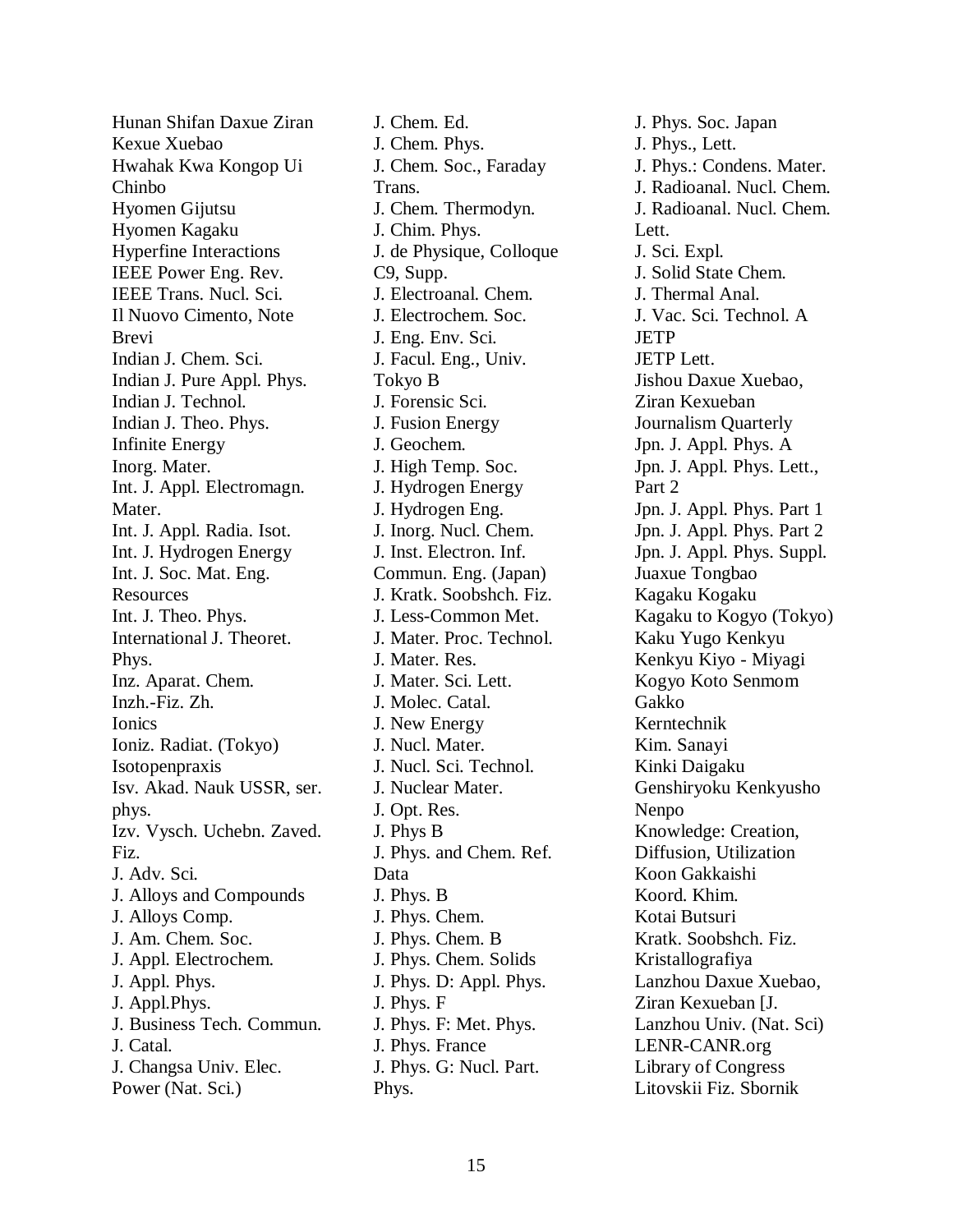Magy. Kem. Fol Mat. Sci. Forum Mater. Adv. Energy Systems & Fission and Fusion Eng. Mater. Res. Soc. Symp. Proc. Mater. Sci. and Eng. Materials Transactions JIM Materials. Sci. and Eng. Meiji Daigaku Nogakubu Hokoku Mem. Fac. Eng. Hokkaido Univ. Metal. Electr. (Spain) Metal. Trans. Metal. Trans. A Mineracao Metalurgia Mitteilungsblatt - Chem. Ges. DDR Mod. Phys. Lett. A Mod. Phys. Lett. B **MOSAIC** Nachr. Chem. Tech. Lab. NATO ASI Ser., Ser. B Nature (London) Nature India Nature Phys. Sci. Naturwiss. Natuur en Technik Nauchni Tr., Plovdivski Univ. Ned. Tijdschr. Natuurkd. Neorg. Mater. Netsu Sokutei New Energy Times New Scientist Nihon Genshiryoku Gakkaishi Nippon Butsuri Gakkaishi Nippon Kagaku Kaishi Nucl. Eng. (Inst. Nucl. Eng.) Nucl. Fusion Nucl. Fusion Plasma Phys. Nucl. Geophys.

Nucl. Instrum. Methods Phys. Res. A Nucl. Instrum. Methods Phys. Res. B Nucl. Phys. A Nucl. Phys. Rev. (China) Nucl. Sci. Tech. Nucl. Tech. (China) Nucl. Techniques (China) Nucl. Tracks Radiat. Meas. Nukleonika Nuovo Cimento Soc. Ital. Fis. A Nuovo Cimento Soc. Ital. Fis. D **Osiris** Oyo Butsuri Oyobi Kogyo Butsuri Kagaku Petrotech. (Tokyo) Philos. Mag. A Philos. Mag. B Phys. Phys. At. Nucl. Phys. Bl. Phys. Dokl. Phys. Earth Planet. Interior Phys. Essays Phys. Fluids B Phys. Lett. Phys. Lett. A Phys. Lett. B Phys. Mag Phys. Metals Metallogr. Phys. Rev. Phys. Rev. A: At. Mol. Opt. Phys. Phys. Rev. B: Mater. Phys. Phys. Rev. C: Nucl. Phys. Phys. Rev. Lett. Phys. Scr. Phys. Stat. Sol. A Phys. Stat. Sol. B Phys. Today Physica A Physica B

Physics Today Physics World Pis'ma Zh. Eksp. Teor. Fiz. Pis'ma Zh. Tekh. Fis. Pis'ma Zh. Tekh. Fiz. Pis'ma Zh. Teor. Fiz. Platinum Met. Rev. Pol. J. Chem. Postepy Fiz. Poverkhnost Power Eng. (USSR Acad. Sci) Pramana Pribory i Teckh. Eksp. Prikl. Fiz. Proc. Electrochem. Soc. Proc. Jpn. Acad., Ser. B Proc. Natl. Acad. Sci. U.S.A. Proc. Royal Soc London, A Prog. Theor. Phys. Pt. Met. Rev. Public Understand. Sci. Radiat. Effects Defects Solids Radiat. Phys. Chem. Radiat. Prot. Manage. Radio. Fernsehen Elektro. (East Ger.) Radioanal. Nucl. Chem., Lett. Radioisot. Rasplavy Ratk. Soobshch. Fiz. Recherche Rept. Fac. Sci. Eng., Saga Univ. Rev. Inst. Mex. Pet. Rev. Mod. Phys. Rev. Roum. Phys. Rev. Sci. Instr. Rev. Sci. Instrum. Revue de Pathologie Comparee Ross. Khim. Zh.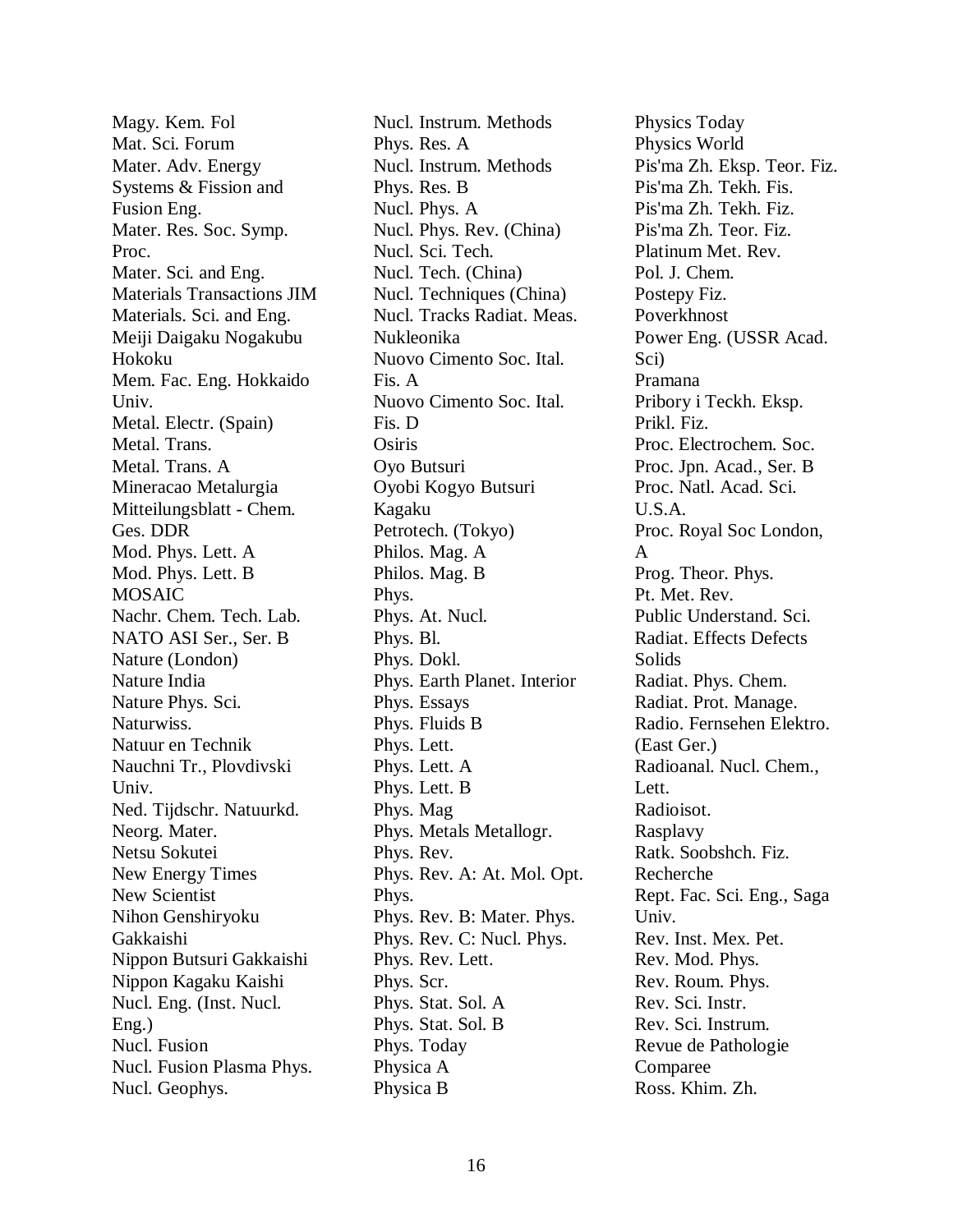Royal Society of London Proceedings A Russ. Chem. Rev. Russ. J. Electrochem. Russ. J. Phys. Chem. Russ. Phys. J. Sae Mulli Sci. Am. Sci. News (Washington, DC) Sci. Technol. Librarian Sci., Technol. Human Values Science Science in China A Science in Context Science News Scientific American Scr. Metall. Scr. Metallurg. Mater. Share International Sichuan Lianhe Daxue Xuebao, Gongcheng Kexueban (J. Sichuan Union Univ., Eng. Sci. Ed.) Skeptiker Social Studies of Science Solid State Commun. Solid State Ionics Sov. Electrochem. Sov. J. Low Temp. Phys. Sov. J. Nucl. Phys. Sov. J. Nucl. Phys. Originally Oin: Yad. Fiz. 55 [1992] 79. Sov. Phys. - Lebedev Inst. Rep. Sov. Phys. Crystallogr. Sov. Phys. Dokl. Sov. Phys. J. Sov. Phys. Lebedev Inst. Rep. Sov. Phys. Tech. Phys. Sov. Phys. Usp. Sov. Tech. Phys. Lett.

Space Power Spectrum Springer Proc. Phys. St. Louis Journalism Rev. Suid-Afrik. Tydskr. Wetenskap Suiso Enerugi Shisutemu Sur. Sci. Sur. Technol. Surf. Coatings Technol. Surf. Sci. Surf. Sci. Lett. Surf. Technol. Suri Kagaku Tap Chi Vat Ly Tec. Ital. Tech. Phys. Tech. Phys. Lett. Technol. Rep. Kyushu Univ. Tecnol. Chim. The American Scholar The Chronicle of Higher Education The Scientist The World & I Thermochim. Acta Tool & Alloy Steels Trans. Amer. Nucl. Soc. Trans. Electrochem. Soc. Trans. Faraday Soc. Trans. Fusion Technol. Trans. Metal. Soc., AIME Trans. SAEST translated from Elektrokhimiya Trends Nucl. Phys. Trud. Ord. Lenin. Ord. Oktyab. Revol. Fiz. Inst. im. P.N. Lebedeva, Ross. Akad. Nauk Ukr. Fiz. Zh. (Russ. Ed.) Ukr. Khim. Zh. (Russ. Ed.) Vacuum Vestnik Akad. Nauk SSSR

Vopr. At. Nauki Tekh. Ser.: Fiz. Radiats. Povr. Radiats. Materialoved. Vopr. At. Nauki Tekh. Ser.: Termoyader Sintez Wiad. Chem. Wiss. Z. TU Karl-Marx-Stadt Wissensch. Fortschr. Wuli Xuebao Xibei Shifan Daxue Xuebao, Ziran Kexueban Xibei Shifan Xuebao. Ziran Kexueban Yuanzi Yu Fenzi Wuli Xuebao Yuanzineng Kexue Jishu (Atomic Energy Science and Technology) Z. Metallkde Z. Nature. A Z. Naturforsch. A Z. Phys. A: At. Nucl. Z. Phys. B: Condens. **Matter** Z. Phys. Chem. Z. Phys. Chem. Neue Folge Z. Phys. Chemie Z. Phys. D: At., Mol. Clusters Zairyo Zeitschrift fur Physik. Chemie Zh. Fiz. Khim. Zh. Obshch. Khim. Zh. Tekh. Fiz.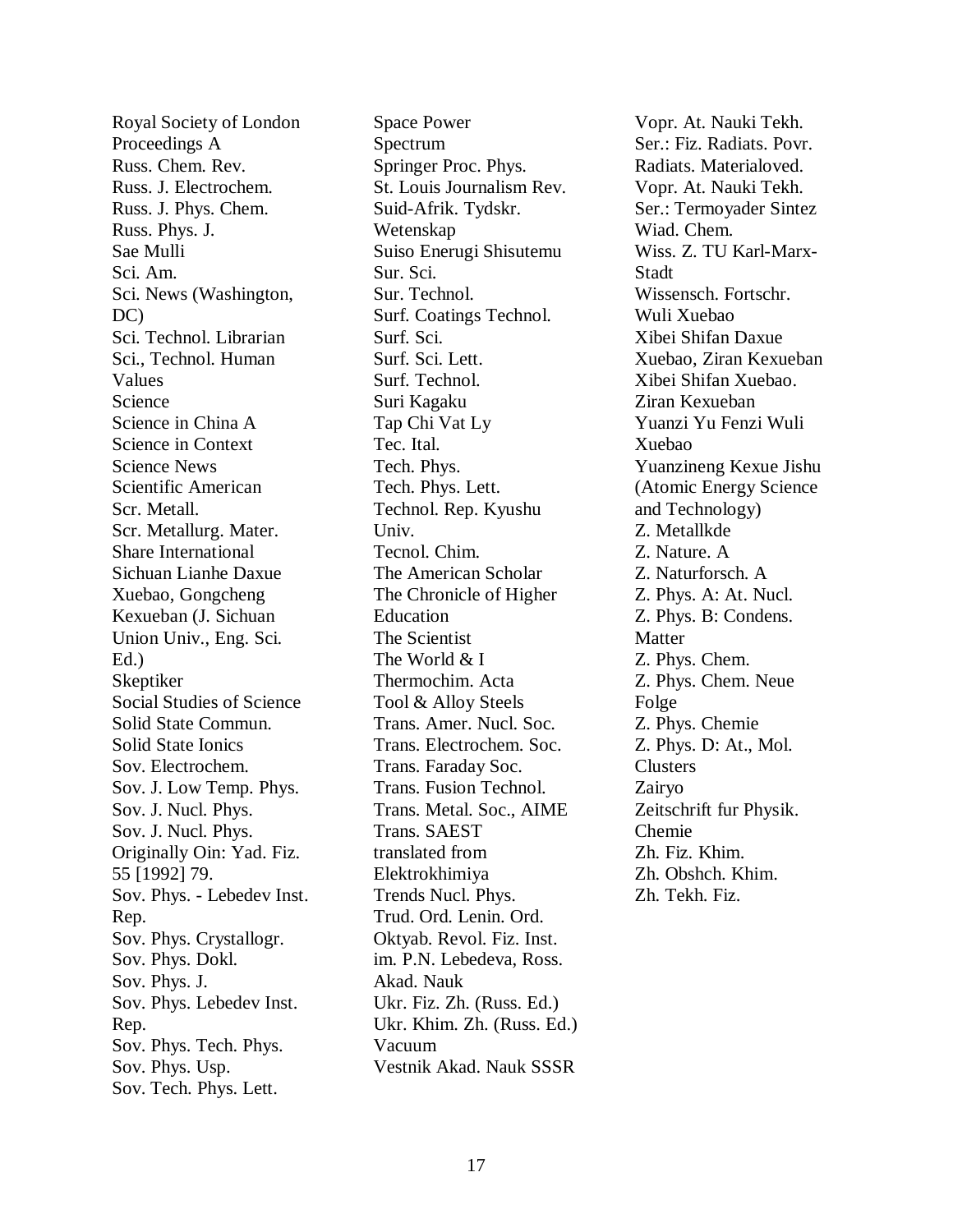List 2. Peer-reviewed excess heat papers, from both databases

- 1. Agelao, G. and M.C. Romano, *Heat and helium production during exothermic reactions between gases through palladium geometrical elements loaded with hydrogen.* Fusion Technol., 2000. **38**: p. 224.
- 2. Aoki, T., et al., *Search for nuclear products of the D + D nuclear fusion.* Int. J. Soc. Mat. Eng. Resources, 1998. **6**(1): p. 22.
- 3. Arata, Y. and Y.C. Zhang, *Achievement of intense 'cold fusion' reaction.* Kaku Yugo Kenkyu, 1989. **62**: p. 398 (In Japanese).
- 4. Arata, Y. and Y.C. Zhang, *Achievement of an intense cold fusion reaction.* Fusion Technol., 1990. **18**: p. 95.
- 5. Arata, Y. and Y.C. Zhang, *Achievement of intense 'cold' fusion reaction.* Proc. Jpn. Acad., Ser. B, 1990. **66**: p. 1.
- 6. Arata, Y. and Y.C. Zhang, *Corroborating evidence for 'cold' fusion reaction.* Proc. Jpn. Acad., Ser. B, 1990. **66(B)**: p. 110.
- 7. Arata, Y. and Y.C. Zhang, *'Cold' fusion caused by a weak 'on-off effect'.* Proc. Jpn. Acad., Ser. B, 1992. **66**: p. 33.
- 8. Arata, Y. and Y.C. Zhang, *'Cold' fusion in deuterated complex cathode.* Kaku Yugo Kenkyu, 1992. **67**((5)): p. 432 (in Japanese).
- 9. Arata, Y. and Y.C. Zhang, *Reproducible "Cold" Fusion Reaction Using A Complex Cathode.* Fusion Technol., 1992. **22**: p. 287.
- 10. Arata, Y. and Y.C. Zhang, *Excess heat in a double structure deuterated cathode.* Kaku Yugo Kenkyu, 1993. **69**((8)): p. 963 (in Japanese).
- 11. Arata, Y. and Y.C. Zhang, *A new energy caused by "Spillover-deuterium".* Proc. Jpn. Acad., Ser. B, 1994. **70 ser. B**: p. 106.
- 12. Arata, Y. and Y.C. Zhang, *A new energy generated in DS-cathode with 'Pd-black'.* Koon Gakkaishi, 1994. **20**(4): p. 148 (in Japanese).
- 13. Arata, Y. and Y.C. Zhang, *Achievement of solid-state plasma fusion ("cold fusion").* Koon Gakkaishi, 1995. **21**((6)): p. 303 (in Japanese).
- 14. Arata, Y. and Y.C. Zhang, *Deuterium nuclear reaction process within solid.* Proc. Jpn. Acad., Ser. B, 1996. **72 Ser. B**: p. 179.
- 15. Arata, Y. and C. Zhang, *Presence of helium (4/2He, 3/2He) confirmed in highly deuterated Pd-black by the new detecting methodology.* J. High Temp. Soc., 1997. **23**: p. 110 (in Japanese).
- 16. Arata, Y. and Y.C. Zhang, *Solid-state plasma fusion ('cold fusion').* J. High Temp. Soc., 1997. **23 (special volume)**: p. 1-56.
- 17. Arata, Y. and Y.C. Zhang, *Observation of Anomalous Heat Release and Helium-4 Production from Highly Deuterated Fine Particles.* Jpn. J. Appl. Phys. Part 2, 1999. **38**: p. L774.
- 18. Arata, Y. and Y.C. Zhang, *Formation of Condensed Metallic Deuterium Lattice and Nuclear Fusion.* Proc. Jpn. Acad., Ser. B, 2002. **78**(Ser. B): p. 57.
- 19. Arata, Y. and Y. Zhang, *The Establishment of Solid Nuclear Fusion Reactor.* J. High Temp. Soc., 2008. **34**(2): p. 85.
- 20. Babu, K.S.C., et al., *On the formation of palladium deuteride and its relationship to suspected cold fusion.* Adv. Hydrogen Energy, 1990. **8 Hydrogen Energy Prog. VIII, Vol. 2),**: p. 1051.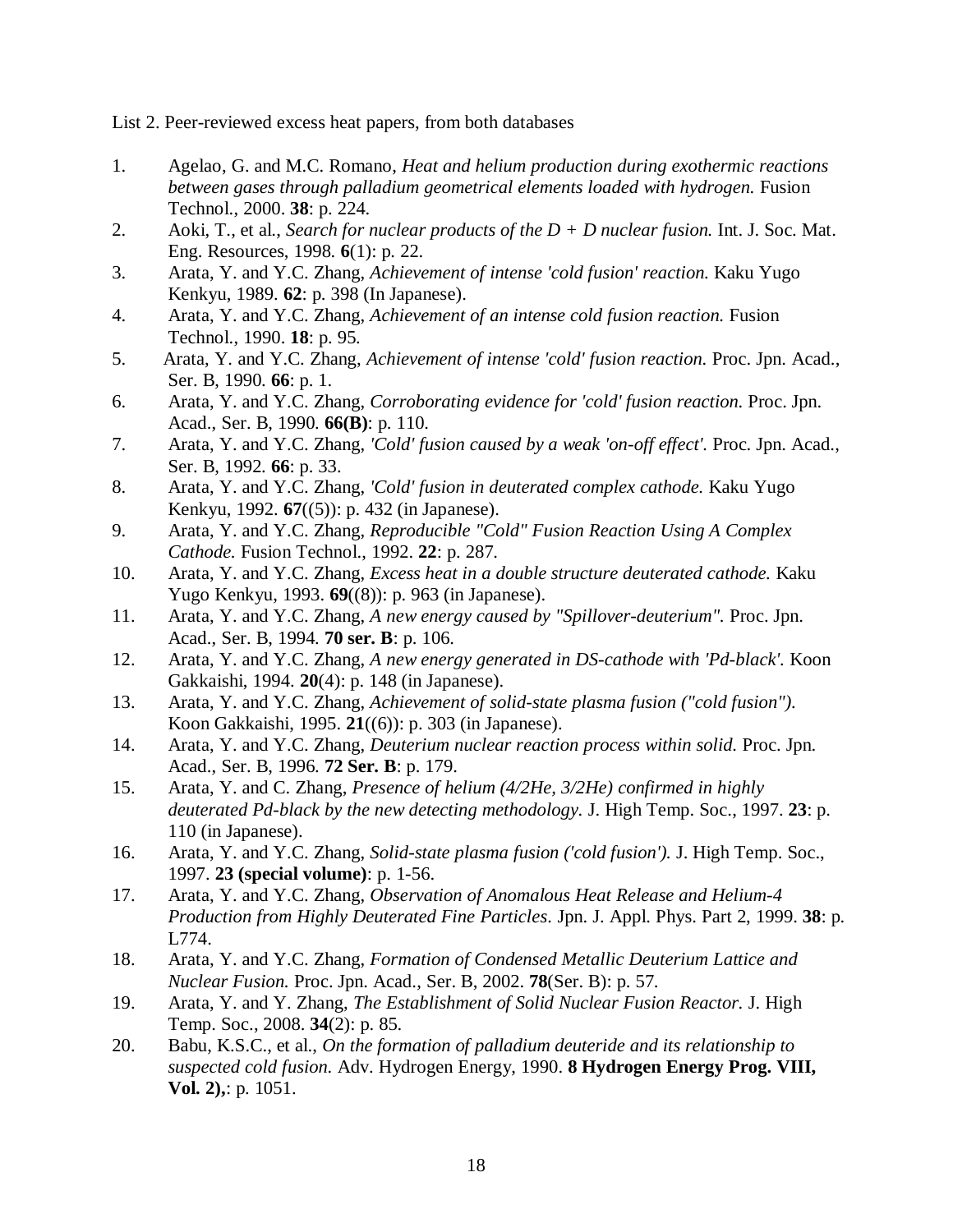- 21. Battaglia, A., et al., *Neutron emission in Ni-H systems.* Nuovo Cimento Soc. Ital. Fis. A, 1999. **112 A**: p. 921.
- 22. Belzner, A., et al., *Two fast mixed-conductor systems: deuterium and hydrogen in palladium - thermal measurements and experimental considerations.* J. Fusion Energy, 1990. **9**(2): p. 219.
- 23. Belzner, A., et al., *Recent results on mixed conductors containing hydrogen or deuterium.* Solid State Ionics, 1990. **40/41**: p. 519.
- 24. Bertalot, L., et al., *Study of deuterium charging in palladium by the electrolysis of heavy water: heat excess production.* Nuovo Cimento Soc. Ital. Fis. A, 1993. **15 D**: p. 1435.
- 25. Birgul, O., et al., *Electrochemically induced fusion of deuterium using surface modified palladium electrodes.* J. Eng. Env. Sci., 1990. **14**(3): p. 373.
- 26. Brudanin, V.B., et al., *Search for the cold fusion d(d,(4)He) in electrolysis of D2O.* Phys. Lett. A, 1990. **151**(9): p. 543.
- 27. Bush, B.F., et al., *Helium production during the electrolysis of D2O in cold fusion experiments.* J. Electroanal. Chem., 1991. **304**: p. 271.
- 28. Bush, R.T., *A light water excess heat reaction suggests that 'cold fusion' may be 'alkalihydrogen fusion'.* Fusion Technol., 1992. **22**: p. 301.
- 29. Bush, R.T. and R.D. Eagleton, *Evidence for Electrolytically Induced Transmutation and Radioactivity Correlated with Excess Heat in Electrolytic Cells with Light Water Rubidium Salt Electrolytes.* Trans. Fusion Technol., 1994. **26**(4T): p. 334.
- 30. Celani, F., et al., *Deuterium overloading of palladium wires by means of high power microsecond pulsed electrolysis and electromigration: suggestions of a "phase transition" and related excess heat.* Phys. Lett. A, 1996. **214**: p. 1.
- 31. Celani, F., et al., *Reproducible D/Pd ratio > 1 and excess heat correlation by 1-microsecpulse, high-current electrolysis.* Fusion Technol., 1996. **29**: p. 398.
- 32. Dash, J., G. Noble, and D. Diman, *Surface Morphology and Microcomposition of Palladium Cathodes After Electrolysis in Acified Light and Heavy Water: Correlation With Excess Heat.* Trans. Fusion Technol., 1994. **26**(4T): p. 299.
- 33. Dufour, J., *Cold fusion by sparking in hydrogen isotopes.* Fusion Technol., 1993. **24**: p. 205.
- 34. Dufour, J., et al., *Interaction of palladium/hydrogen and palladium/deuterium to measure the excess energy per atom for each isotope.* Fusion Technol., 1997. **31**: p. 198.
- 35. Fleischmann, M., S. Pons, and M. Hawkins, *Electrochemically induced nuclear fusion of deuterium.* J. Electroanal. Chem., 1989. **261**: p. 301 and errata in Vol. 263.
- 36. Fleischmann, M., et al., *Calorimetry of the palladium-deuterium-heavy water system.* J. Electroanal. Chem., 1990. **287**: p. 293.
- 37. Fleischmann, M. and S. Pons, *Some comments on the paper Analysis of experiments on the calorimetry of LiOD-D2O electrochemical cells, R.H. Wilson et al., J. Electroanal. Chem. 332 [1992] 1.* J. Electroanal. Chem., 1992. **332**: p. 33.
- 38. Fleischmann, M. and S. Pons, *Calorimetry of the Pd-D2O system: from simplicity via complications to simplicity.* Phys. Lett. A, 1993. **176**: p. 118.
- 39. Fleischmann, M. and S. Pons, *Reply to the critique by Morrison entitled 'Comments on claims of excess enthalpy by Fleischmann and Pons using simple cells made to boil.* Phys. Lett. A, 1994. **187**: p. 276.
- 40. Focardi, S., R. Habel, and F. Piantelli, *Anomalous heat production in Ni-H systems.* Nuovo Cimento Soc. Ital. Fis. A, 1994. **107A**: p. 163.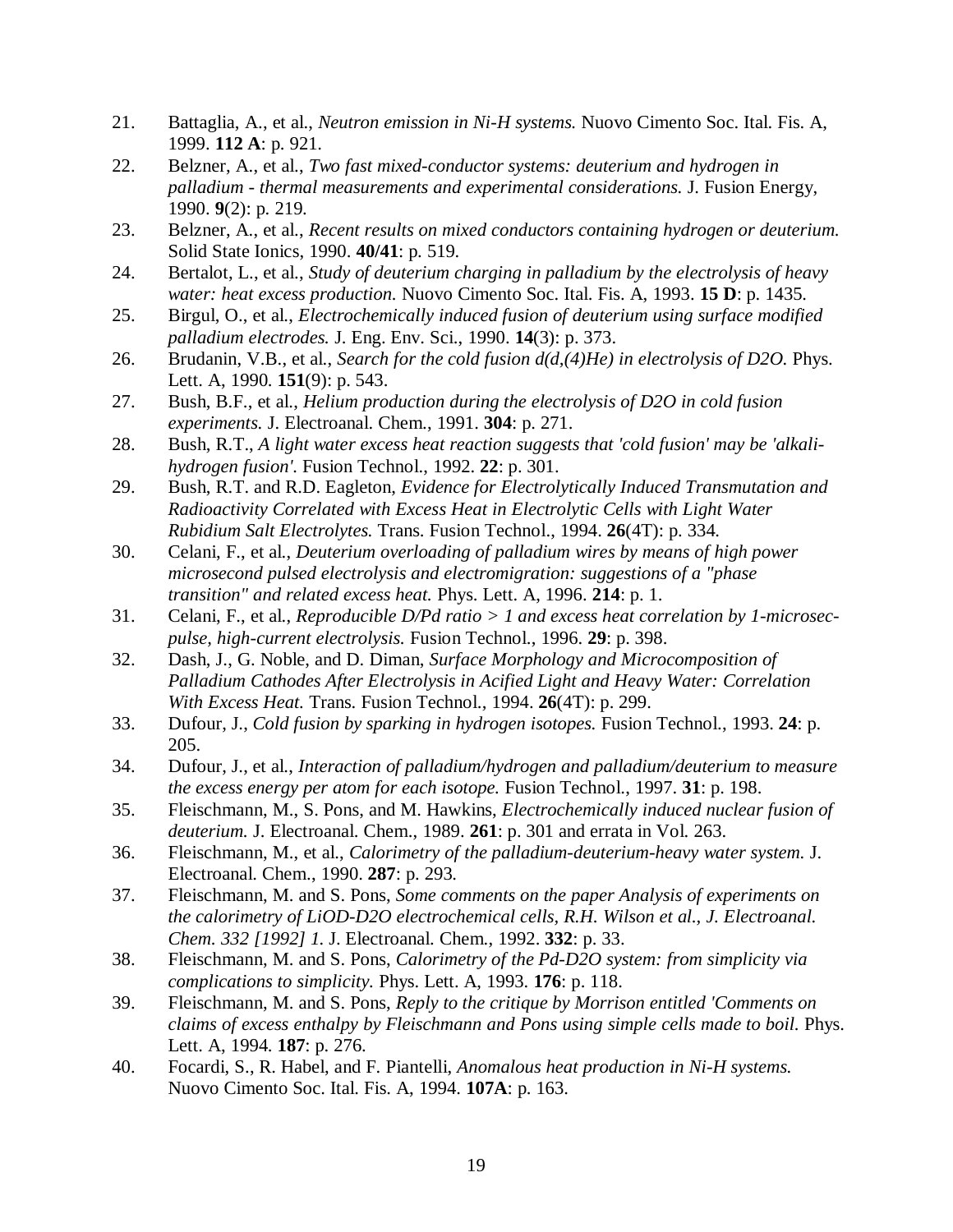- 41. Focardi, S., et al., *Large excess heat production in Ni-H systems.* Nuovo Cimento Soc. Ital. Fis. A, 1998. **111A**: p. 1233.
- 42. Gozzi, D., et al., *Evidences for associated heat generation and nuclear products release in palladium heavy-water electrolysis.* Nuovo Cimento Soc. Ital. Fis. A, 1990. **103**: p. 143.
- 43. Gozzi, D., et al., *Nuclear and thermal effects during electrolytic reduction of deuterium at palladium cathode.* J. Fusion Energy, 1990. **9**(3): p. 241.
- 44. Gozzi, D., et al., *Calorimetric and nuclear byproduct measurements in electrochemical confinement of deuterium in palladium.* J. Electroanal. Chem., 1995. **380**: p. 91.
- 45. Gozzi, D., et al., *Quantitative measurements of helium-4 in the gas phase of Pd + D2O electrolysis.* J. Electroanal. Chem., 1995. **380**: p. 109.
- 46. Gozzi, D., et al., *X-ray, heat excess and 4He in the D/Pd system.* J. Electroanal. Chem., 1998. **452**: p. 251.
- 47. Isagawa, S., Y. Kanda, and T. Suzuki, *Present status of cold fusion experiment at KEK".* Int. J. Soc. Mat. Eng. Resources, 1998. **65**(1): p. 60.
- 48. Isobe, Y., et al., *Search for multibody nuclear reactions in metal deuteride induced with ion beam and electrolysis methods.* Jpn. J. Appl. Phys. A, 2002. **41**(part 1): p. 1546.
- 49. Iwamura, Y., et al., *Detection of anomalous elements, x-ray, and excess heat in a D2-Pd system and its interpretation by the electron-induced nuclear reaction model.* Fusion Technol., 1998. **33**: p. 476.
- 50. Iyengar, P.K., et al., *Bhabha Atomic Research Centre studies on cold fusion.* Fusion Technol., 1990. **18**: p. 32.
- 51. Kainthla, R.C., et al., *Eight chemical explanations of the Fleischmann-Pons effect.* J. Hydrogen Energy, 1989. **14**(11): p. 771.
- 52. Kainthla, R.C., et al., *Sporadic observation of the Fleischmann-Pons heat effect.* Electrochim. Acta, 1989. **34**: p. 1315.
- 53. Kamada, K., H. Kinoshita, and H. Takahashi, *Anomalous heat evolution of deuteriumimplanted Al upon electron bombardment.* Jpn. J. Appl. Phys. A, 1996. **35**: p. 738.
- 54. Kamada, K., *Heating of deuteron implanted Al on electron bombardment and its possible relation to 'cold fusion' experiment.* Fusion Eng. Des., 2001. **55**: p. 541.
- 55. Karabut, A.B., Y.R. Kucherov, and I.B. Savvatimova. *Cold Fusion Observation at Gas-Discharge Device Cathode*. in *Anniversary Specialist Conf. on Nucl. Power Eng. in Space*. 1990. Obninsk, Russia.
- 56. Karabut, A.B., Y.R. Kucherov, and I.B. Savvatimova, *Nuclear reactions at the cathode in a gas discharge.* Sov. Tech. Phys. Lett., 1990. **16**(6): p. 463.
- 57. Karabut, A.B., Y.R. Kucherov, and I.B. Savvatimova, *The investigation of deuterium nuclei fusion at glow discharge cathode.* Fusion Technol., 1991. **20**: p. 924.
- 58. Kirkinskii, V.A., V.A. Drebushchak, and A.I. Khmelnikov, *Excess heat release during deuterium sorption-desorption by finely powdered palladium deuteride.* Europhys. Lett., 2002. **58**: p. 462.
- 59. Kunimatsu, K., *Current status of room-temperature nuclear fusion. Excess heat measurement.* Petrotech. (Tokyo), 1994. **17**(12): p. 998 (in Japanese).
- 60. Kunimatsu, K., *Surface modification of the cathode in the study of cold fusion.* Hyomen Gijutsu, 1996. **47**(3): p. 218 (in Japanese).
- 61. Lewis, D. and K. Sk'ld, *A phenomenological study of the Fleischmann-Pons effect.* J. Electroanal. Chem., 1990. **294**: p. 275.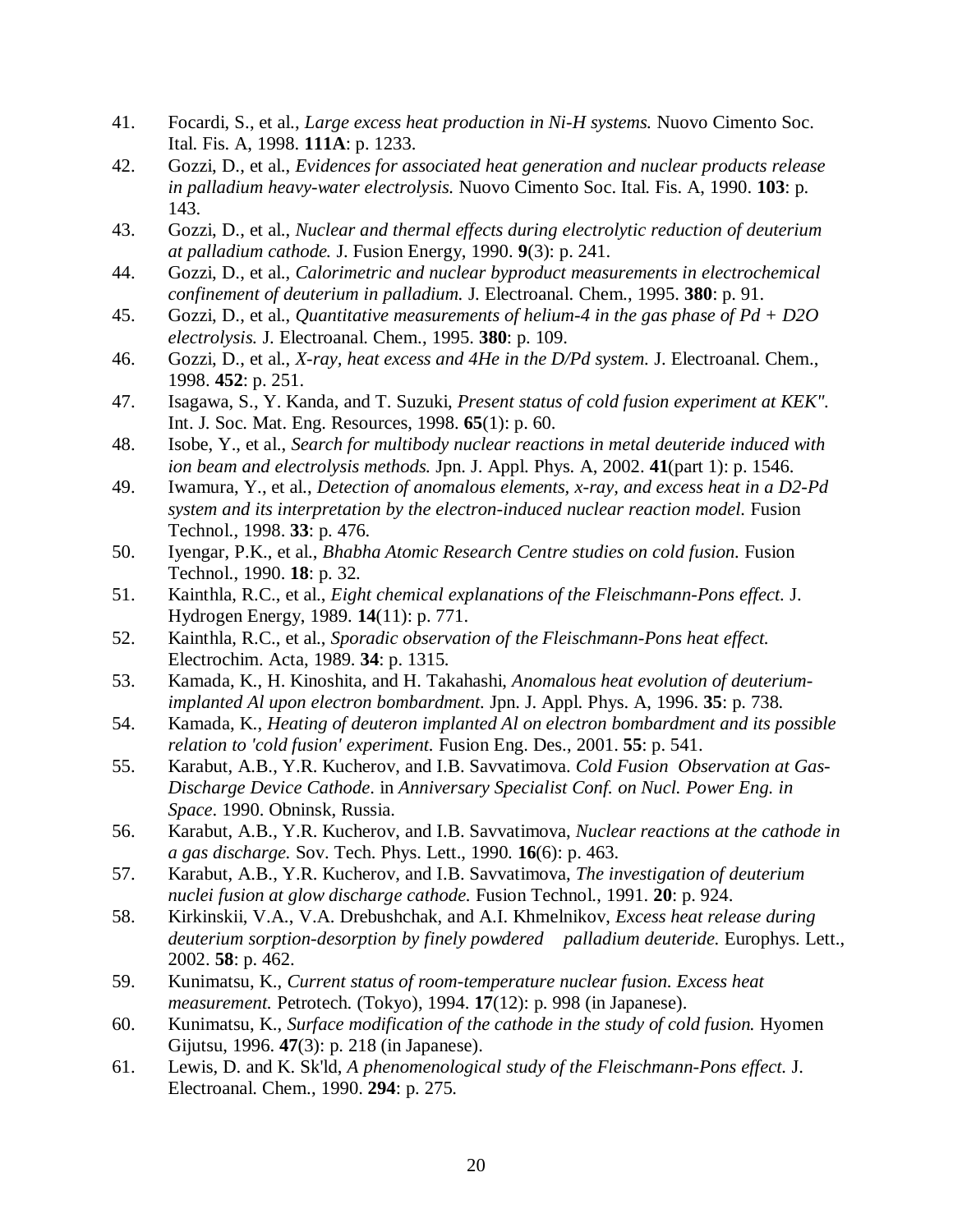- 62. Lewis, D., *Some regularities and coincidences in thermal, electrochemical and radiation phenomena observed in experiments at Studsvik on the Fleischmann-Pons effect.* J. Electroanal. Chem., 1991. **316**: p. 353.
- 63. Li, X.Z., *A new approach towards nuclear fusion without strong nuclear radiation.* Nucl. Fusion Plasma Phys., 1996. **16**(2): p. 1 (in Chinese).
- 64. Li, X.Z., et al., *Correlation between abnormal deuterium flux and heat flow in a D/Pd system.* J. Phys. D: Appl. Phys., 2003. **36**: p. 3095-3097.
- 65. Liaw, B.Y., et al., *Elevated-temperature excess heat production in a Pd + D system.* J. Electroanal. Chem., 1991. **319**: p. 161.
- 66. Liaw, B.Y., P.L. Tao, and B.E. Liebert, *Helium analysis of palladium electrodes after molten salt electrolysis.* Fusion Technol., 1993. **23**: p. 92.
- 67. Lin, G.H., et al., *On electrochemical tritium production.* Int. J. Hydrogen Energy, 1990. **15**: p. 537.
- 68. Lipson, A.G., et al., *Generation of the products of DD nuclear fusion in high-temperature superconductors YBa2Cu3O7-deltaDy near the superconducting phase transition.* Tech. Phys., 1995. **40**: p. 839.
- 69. Lipson, A.G., et al., *The nature of excess energy liberated in a Pd/PdO heterostructure electrochemically saturated with hydrogen (deuterium).* Russ. J. Phys. Chem., 1995. **69**: p. 1810.
- 70. Lyakhov, B.F., et al., *Anomalous heat release in the Pd/PdO system electrolytically saturated with hydrogen.* Russ. J. Phys. Chem., 1993. **67**: p. 491.
- 71. Mathews, C.K., et al., *On the possibility of nuclear fusion by the electrolysis of heavy water.* Indian J. Technol., 1989. **27**: p. 229.
- 72. McKubre, M.C.H., et al., *Isothermal Flow Calorimetric Investigations of the D/Pd and H/Pd Systems.* J. Electroanal. Chem., 1994. **368**: p. 55.
- 73. Mengoli, G., et al., *Absorption-desorption of deuterium at Pd95%-Rh5% alloy. I: Environment and temperature effects.* J. Electroanal. Chem., 1995. **390**: p. 135.
- 74. Mengoli, G., et al., *Anomalous heat effects correlated with electrochemical hydriding of nickel.* Nuovo Cimento Soc. Ital. Fis. A, 1998. **20 D**: p. 331.
- 75. Mengoli, G., et al., *Calorimetry close to the boiling temperature of the D2O/Pd electrolytic system.* J. Electroanal. Chem., 1998. **444**: p. 155.
- 76. Miao, B., *Experimental exploration on the possible mechanism of D-D cold fusion in titanium lattice.* Xibei Shifan Xuebao. Ziran Kexueban, 1994. **30**(1): p. 39 (in Chinese).
- 77. Miao, B., *Experimental exploration on possible mechanism of D-D cold fusion in titanium lattice.* Xibei Shifan Daxue Xuebao, Ziran Kexueban, 1994. **30**: p. 44 (in Chinese).
- 78. Miles, M., K.H. Park, and D.E. Stilwell, *Electrochemical calorimetric evidence for cold fusion in the palladium-deuterium system.* J. Electroanal. Chem., 1990. **296**: p. 241.
- 79. Miles, M., et al. *Heat and Helium Production in Cold Fusion Experiments*. in *Second Annual Conference on Cold Fusion, "The Science of Cold Fusion"*. 1991. Como, Italy: Societa Italiana di Fisica, Bologna, Italy.
- 80. Miles, M., et al., *Correlation of excess power and helium production during D2O and H2O electrolysis using palladium cathodes.* J. Electroanal. Chem., 1993. **346**: p. 99.
- 81. Miles, M., B.F. Bush, and J.J. Lagowski, *Anomalous effects involving excess power, radiation, and helium production during D2O electrolysis using palladium cathodes.* Fusion Technol., 1994. **25**: p. 478.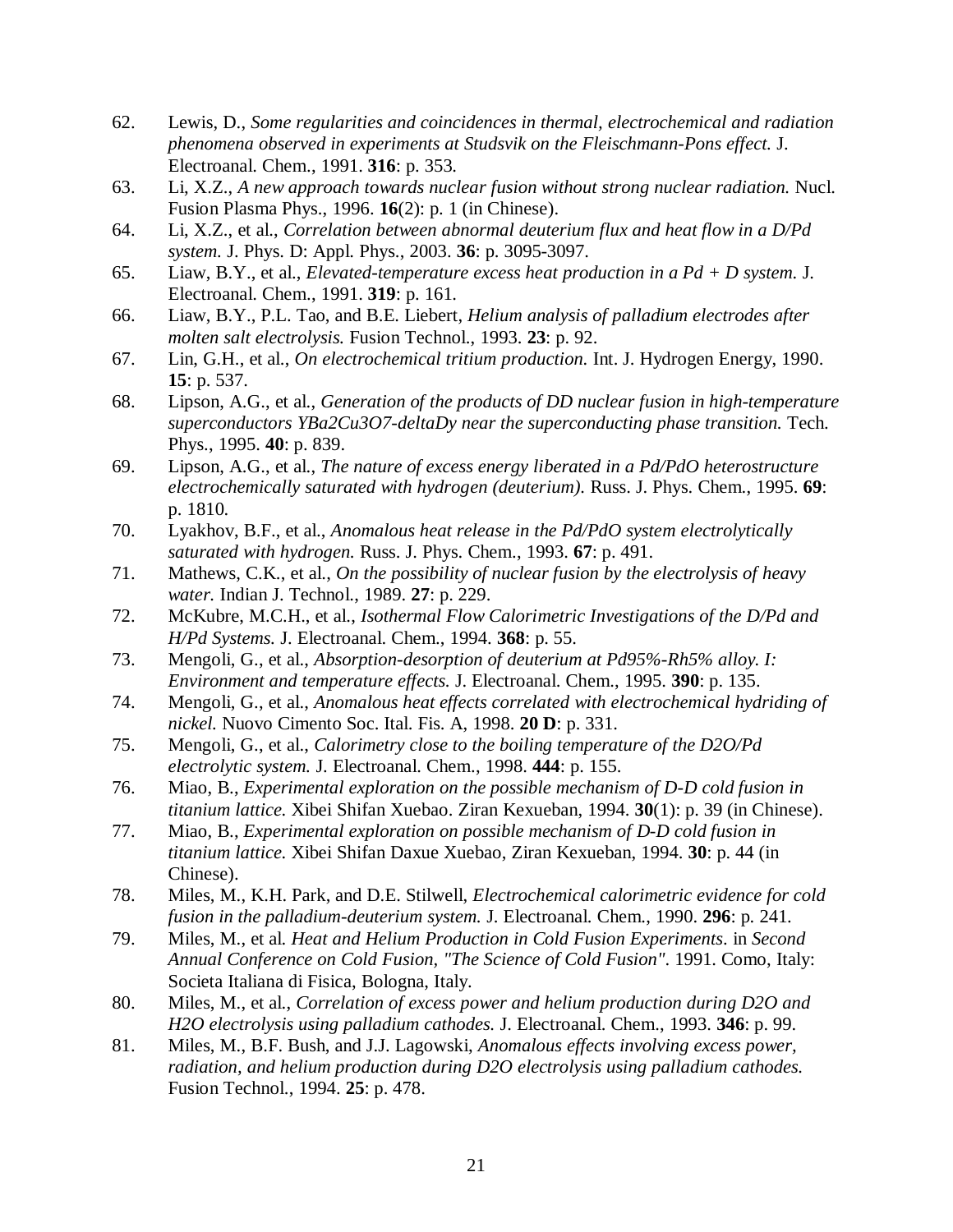- 82. Miles, M., B.F. Bush, and D.E. Stilwell, *Calorimetric principles and problems in measurements of excess power during Pd-D2O electrolysis.* J. Phys. Chem., 1994. **98**: p. 1948.
- 83. Miles, M. and B.F. Bush, *Heat and Helium Measurements in Deuterated Palladium.* Trans. Fusion Technol., 1994. **26**(4T): p. 156.
- 84. Miles, M. and B.F. Bush, *Heat and Helium Measurements in Deuterated Palladium.* Trans. Fusion Technol., 1994. **26**(4T): p. 156.
- 85. Miles, M., *Reply to 'An assessment of claims of excess heat in cold fusion calorimetry'.* J. Phys. Chem. B, 1998. **102**: p. 3648.
- 86. Miles, M., *Reply to 'Examination of claims of Miles et al. in Pons-Fleischmann-type cold fusion experiments'.* J. Phys. Chem. B, 1998. **102**: p. 3642.
- 87. Miles, M., *Calorimetric studies of Pd/D2O+LiOD electrolysis cells.* J. Electroanal. Chem., 2000. **482**: p. 56.
- 88. Miles, M., M.A. Imam, and M. Fleischmann, *Calorimetric analysis of a heavy water electrolysis experiment using a Pd-B alloy cathode.* Proc. Electrochem. Soc., 2001. **2001-23**: p. 194.
- 89. Miles, M., M.A. Imam, and M. Fleischmann, *Calorimetric analysis of a heavy water electrolysis experiment using a Pd-B alloy cathode.* Proc. Electrochem. Soc., 2001. **2001-23**: p. 194.
- 90. Miley, G.H., et al., *Electrolytic Cell with Multilayer Thin-Film Electrodes.* Trans. Fusion Technol., 1994. **26**(4T): p. 313.
- 91. Mills, R.L. and P. Kneizys, *Excess heat production by the electrolysis of an aqueous potassium carbonate electrolyte and the implications for cold fusion.* Fusion Technol., 1991. **20**: p. 65.
- 92. Mills, R.L., *Reply to 'Comments on "Excess heat production by the electrolysis of an aqueous potassium carbonate electrolyte and the implications for cold fusion"'.* Fusion Technol., 1992. **21**: p. 96.
- 93. Mizuno, T., et al., *Anomalous heat evolution from a solid-state electrolyte under alternating current in high-temperature D2 gas.* Fusion Technol., 1996. **29**: p. 385.
- 94. Mizuno, T., et al., *Production of Heat During Plasma Electrolysis.* Jpn. J. Appl. Phys. A, 2000. **39**: p. 6055.
- 95. Mizuno, T., et al., *Hydrogen Evolution by Plasma Electrolysis in Aqueous Solution.* Jpn. J. Appl. Phys. A, 2005. **44**(1A): p. 396-401.
- 96. Mosier-Boss, P.A. and S. Szpak, *The Pd/(n)H system: transport processes and development of thermal instabilities.* Nuovo Cimento Soc. Ital. Fis. A, 1999. **112**: p. 577.
- 97. Nakamura, K., T. Kawase, and I. Ogura, *Possibility of element transmutation by arcing in water.* Kinki Daigaku Genshiryoku Kenkyusho Nenpo, 1996. **33**: p. 25 (in Japanese).
- 98. Noninski, V.C. and C.I. Noninski, *Determination of the excess energy obtained during the electrolysis of heavy water.* Fusion Technol., 1991. **19**: p. 364.
- 99. Noninski, V.C., *Excess heat during the electrolysis of a light water solution of K2CO3 with a nickel cathode.* Fusion Technol., 1992. **21**: p. 163.
- 100. Notoya, R., *Cold fusion by electrolysis in a light water-potassium carbonate solution with a nickel electrode.* Fusion Technol., 1993. **24**: p. 202.
- 101. Notoya, R., Y. Noya, and T. Ohnishi, *Tritium generation and large excess heat evolution by electrolysis in light and heavy water-potassium carbonate solutions with nickel electrodes.* Fusion Technol., 1994. **26**: p. 179.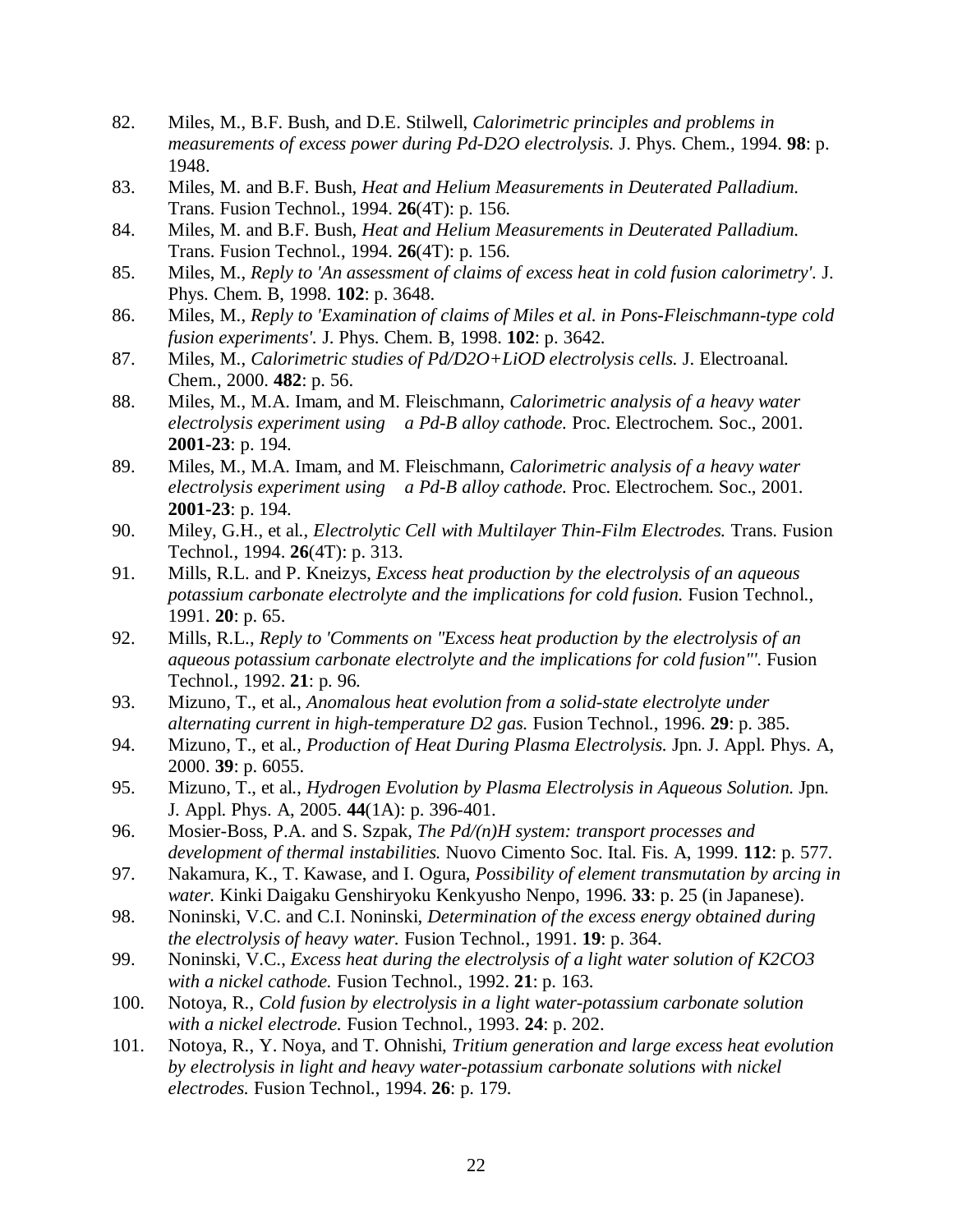- 102. Numata, H. and M. Fukuhara, *Low-temperature elastic anomalies and heat generation of deuterated palladium.* Fusion Technol., 1997. **31**: p. 300.
- 103. Ohmori, T. and M. Enyo, *Excess heat evolution during electrolysis of H2O with nickel, gold, silver, and tin cathodes.* Fusion Technol., 1993. **24**: p. 293.
- 104. Ohmori, T. and T. Mizuno, *Nuclear transmutation occurring in the electrolysis on several metal electrodes.* Curr. Topics Electrochem., 1997. **5**: p. 37.
- 105. Ohmori, T., et al., *Transmutation in the electrolysis of lightwater excess energy and iron production in a gold electrode.* Fusion Technol., 1997. **31**: p. 210.
- 106. Ohmori, T., et al., *Transmutation in a gold-light water electrolysis system.* Fusion Technol., 1998. **33**: p. 367.
- 107. Okamoto, M., et al., *Excess Heat Generation, Voltage Deviation, and Neutron Emission in D2O-LiOD Systems.* Trans. Fusion Technol., 1994. **26**(4T): p. 176.
- 108. Okamoto, M., et al., *Excess Heat Generation, Voltage Deviation, and Neutron Emission in D2O-LiOD Systems.* Trans. Fusion Technol., 1994. **26**(4T): p. 176.
- 109. Oriani, R.A., et al., *Calorimetric measurements of excess power output during the cathodic charging of deuterium into palladium.* Fusion Technol., 1990. **18**: p. 652.
- 110. Oriani, R.A., *An investigation of anomalous thermal power generation from a protonconducting oxide.* Fusion Technol., 1996. **30**: p. 281.
- 111. Ota, K., H. Yoshitake, and N. Kamiya, *Present status of cold fusion.* Hyomen Kagaku, 1993. **14**(9): p. 570 (in Japanese).
- 112. Ota, K. and T. Kobayashi, *Cold fusion and calorimetry.* Netsu Sokutei, 1997. **24**(3): p. 138 (Japan., Engl. abstr.).
- 113. Ota, K., et al., *Effect of boron for the heat production during the heavy water electrolysis using palladium cathode.* Int. J. Soc. Mat. Eng. Resources, 1998. **6**(1): p. 26.
- 114. Oyama, N., et al., *Electrochemical calorimetry of D2O electrolysis using a palladium cathode - an undivided, open cell system -.* Bull. Chem. Soc. Japan, 1990. **63**: p. 2659.
- 115. Oyama, N., et al., *Probing absorption of deuterium into palladium cathodes during D2O electrolysis with an in situ electrochemical microbalance technique.* Jpn. J. Appl. Phys. Part 2, 1990. **29**(5): p. L818.
- 116. Oyama, N. and O. Hatozaki, *Present and future of cold fusion nuclear fusion induced by electrochemical reaction.* Oyo Butsuri, 1991. **60**: p. 220 (in Japanese).
- 117. Pons, S. and M. Fleischmann, *Calorimetric measurements of the palladium/deuterium system: fact and fiction.* Fusion Technol., 1990. **17**: p. 669.
- 118. Pons, S. and M. Fleischmann, *Etalonnage du systeme Pd-D2O: effets de protocole et feed-back positif. ["Calibration of the Pd-D2O system: protocol and positive feed-back effects"].* J. Chim. Phys., 1996. **93**: p. 711 (in French).
- 119. Preparata, G., M. Scorletti, and M. Verpelli, *Isoperibolic calorimetry on modified Fleischmann-Pons cells.* J. Electroanal. Chem., 1996. **411**: p. 9.
- 120. Ray, M.K.S., et al., *The Fleischmann-Pons phenomenon a different perspective.* Fusion Technol., 1992. **22**: p. 395.
- 121. Santhanam, K.S.V., et al., *Electrochemically initiated cold fusion of deuterium.* Indian J. Technol., 1989. **27**: p. 175.
- 122. Santhanam, K.S.V., et al., *Excess enthalpy during electrolysis of D2O.* Curr. Sci., 1989. **58**: p. 1139.
- 123. Savvatimova, I. and A.B. Karabut, *Nuclear reaction products detected at the cathode after a glow discharge in deuterium.* Poverkhnost, 1996(1): p. 63 (in Russian).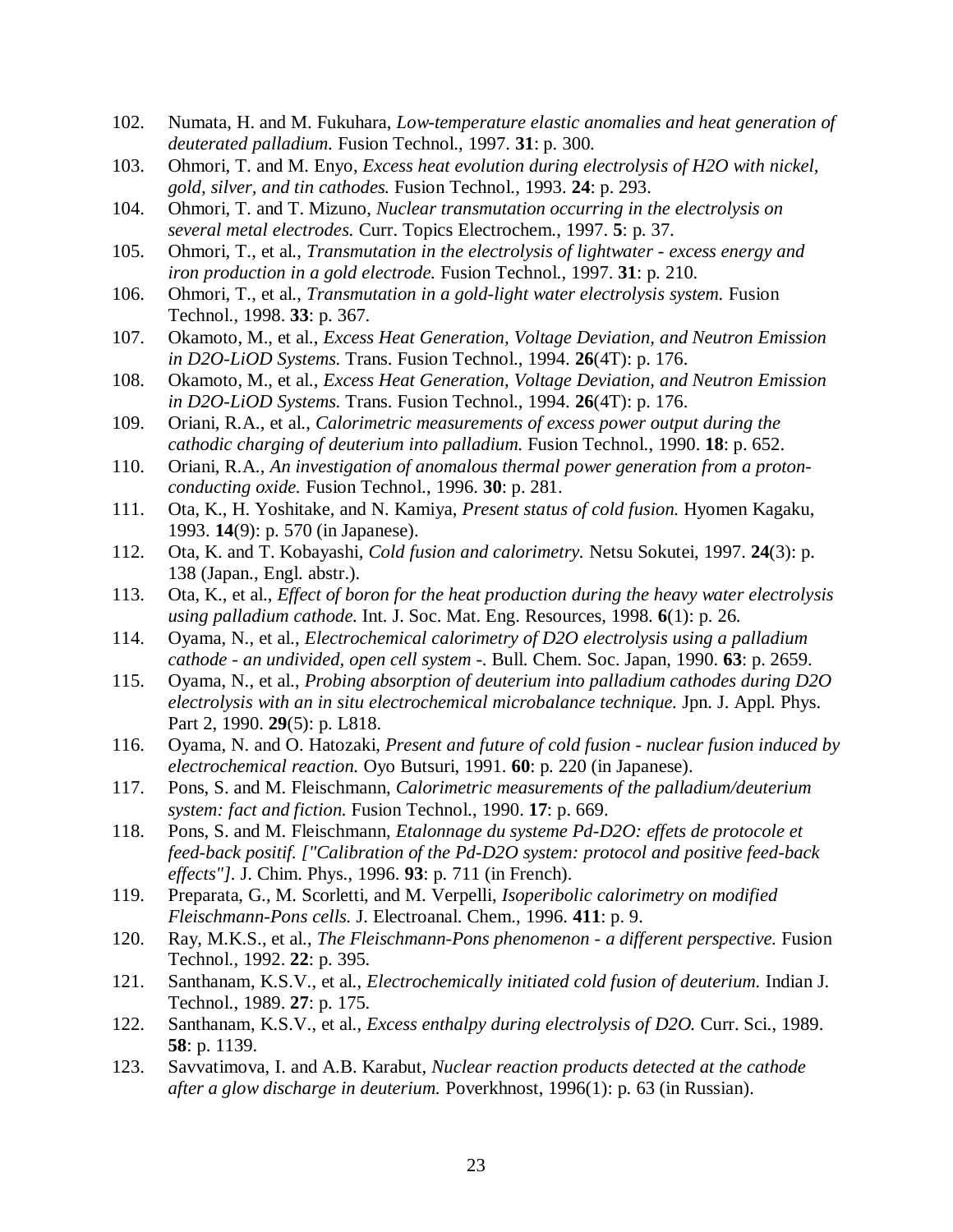- 124. Savvatimova, I. and A.B. Karabut, *Radioactivity of palladium cathodes after irradiation in a glow discharge.* Poverkhnost, 1996(1): p. 76 (in Russian).
- 125. Scott, C.D., et al., *Measurement of excess heat and apparent coincident increases in the neutron and gamma-ray count rates during the electrolysis of heavy water.* Fusion Technol., 1990. **18**: p. 103.
- 126. Scott, C.D., et al., *Preliminary Investigation of Possible Low-Temperature Fusion.* J. Fusion Energy, 1990. **9**(2): p. 115.
- 127. Shirai, O., et al., *Some experimental results relating to cold nuclear fusion.* Bull. Inst. Chem. Res., Kyoto Univ., 1991. **69**: p. 550.
- 128. Srinivasan, M., *Nuclear fusion in an atomic lattice: An update on the international status of cold fusion research.* Curr. Sci., 1991. **60**: p. 417.
- 129. Storms, E., *Measurements of excess heat from a Pons-Fleischmann-type electrolytic cell using palladium sheet.* Fusion Technol., 1993. **23**: p. 230.
- 130. Storms, E., *Some Characteristics of Heat Production Using the "Cold Fusion" Effect.* Trans. Fusion Technol., 1994. **26**(4T): p. 96.
- 131. Storms, E., *How to produce the Pons-Fleischmann effect.* Fusion Technol., 1996. **29**: p. 261.
- 132. Swartz, M.R., *Codeposition of palladium and deuterium.* Fusion Technol., 1997. **32**: p. 126.
- 133. Swartz, M.R., *Consistency of the biphasic nature of excess enthalpy in solid-state anomalous phenomena with the quasi-one-dimensional model of isotope loading into a material.* Fusion Technol., 1997. **31**: p. 63.
- 134. Szpak, S., et al., *Electrochemical charging of Pd rods.* J. Electroanal. Chem., 1991. **309**: p. 273.
- 135. Szpak, S., P.A. Mosier-Boss, and J.J. Smith, *On the behavior of Pd deposited in the presence of evolving deuterium.* J. Electroanal. Chem., 1991. **302**: p. 255.
- 136. Szpak, S., P.A. Mosier-Boss, and S.R. Scharber, *Charging of the Pd/(n)H system: role of the interphase.* J. Electroanal. Chem., 1992. **337**: p. 147.
- 137. Szpak, S., et al., *Cyclic voltammetry of Pd + D codeposition.* J. Electroanal. Chem., 1995. **380**: p. 1.
- 138. Szpak, S. and P.A. Mosier-Boss, *Nuclear and Thermal Events Associated with Pd + D Codeposition.* J. New Energy, 1996. **1**(3): p. 54.
- 139. Szpak, S. and P.A. Mosier-Boss, *On the behavior of the cathodically polarized Pd/D system: a response to Vigier's comments.* Phys. Lett. A, 1996. **221**: p. 141.
- 140. Szpak, S., P.A. Mosier-Boss, and J.J. Smith, *On the behavior of the cathodically polarized Pd/D system: Search for emanating radiation.* Phys. Lett. A, 1996. **210**: p. 382.
- 141. Szpak, S., et al., *On the behavior of the Pd/D system: Evidence for tritium production.* Fusion Technol., 1998. **33**: p. 38.
- 142. Szpak, S. and P.A. Mosier-Boss, *On the release of n/1H from cathodically polarized palladium electrodes.* Fusion Technol., 1998. **34**: p. 273.
- 143. Szpak, S., P.A. Mosier-Boss, and M. Miles, *Calorimetry of the Pd+D codeposition.* Fusion Technol., 1999. **36**: p. 234.
- 144. Szpak, S., et al., *Thermal behavior of polarized Pd/D electrodes prepared by codeposition.* Thermochim. Acta, 2004. **410**: p. 101.
- 145. Szpak, S., et al., *Evidence of nuclear reactions in the Pd lattice.* Naturwiss., 2005. **92**(8): p. 394-397.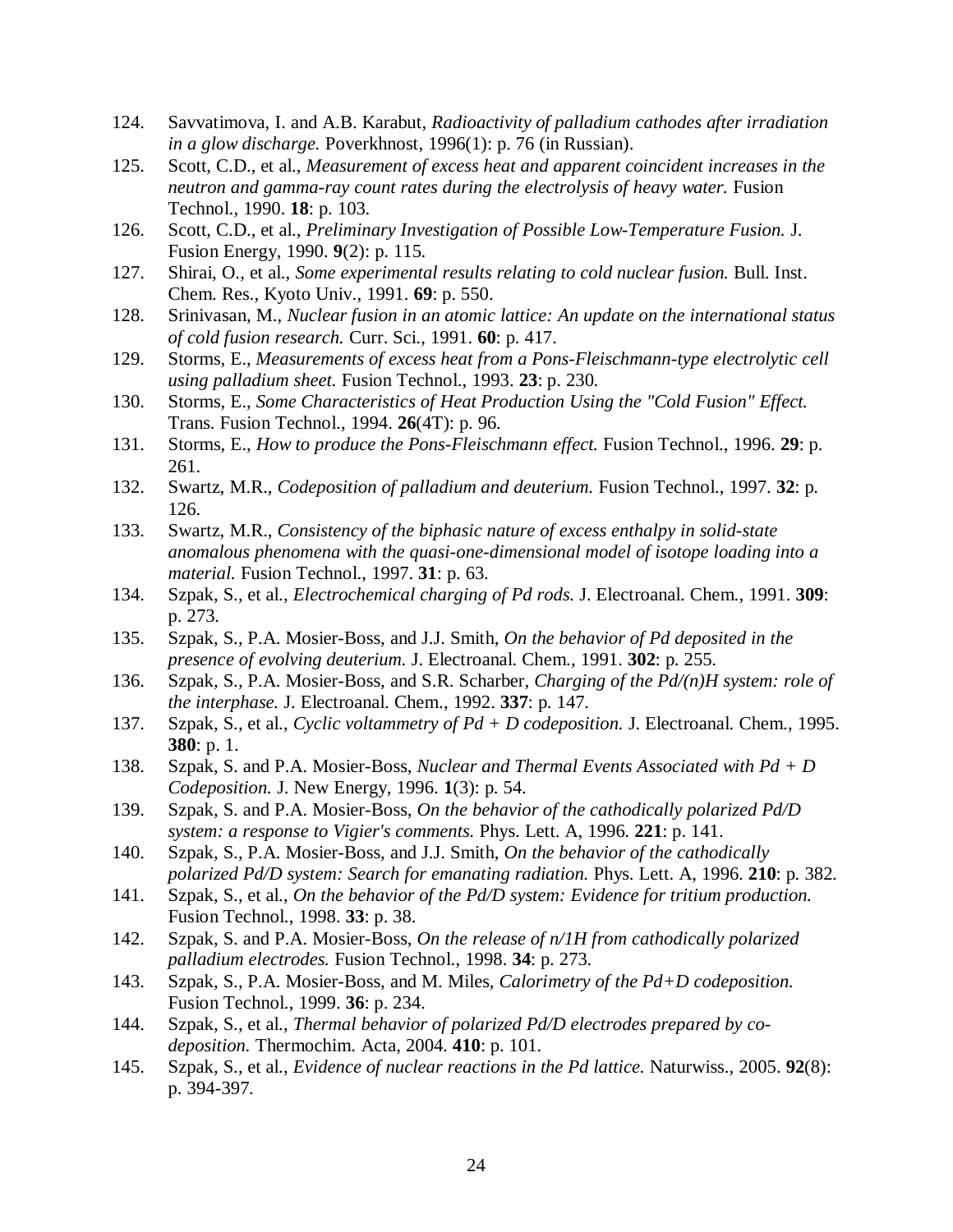- 146. Takahashi, A., et al., *Excess heat and nuclear products by D2O/Pd electrolysis and multibody fusion.* Int. J. Appl. Electromagn. Mater., 1992. **3**: p. 221.
- 147. Takahashi, A., *Cold fusion research: present status.* Koon Gakkaishi, 1993. **19**(5): p. 179 (in Japanese).
- 148. Takahashi, A., *Production of neutron, tritium and excess heat.* Oyo Butsuri, 1993. **62**: p. 707 (In Japanese).
- 149. Takahashi, A., et al., *Experimental study on correlation between excess heat and nuclear products by D2O/Pd electrolysis.* Int. J. Soc. Mat. Eng. Resources, 1998. **6**(1): p. 4.
- 150. Velev, O.A. and R.C. Kainthla, *Heat flow calorimeter with a personal-computer-based data acquisition system.* Fusion Technol., 1990. **18**: p. 351.
- 151. Yun, K.S., et al., *Calorimetric observation of heat production during electrolysis of 0.1 M LiOD + D2O solution.* J. Electroanal. Chem., 1991. **306**: p. 279.
- 152. Zhang, Q., et al., *The excess heat experiments on cold fusion in titanium lattice.* Chin. J. At. Mol. Phys., 1995. **12**(2): p. 165.
- 153. Zhang, Q., et al., *The experimental study on the 'excess heat' for deuteron absorbed in the lattice of titanium.* Chin. J. At. Mol. Phys., 1998. **15**: p. 210 (In Chinese).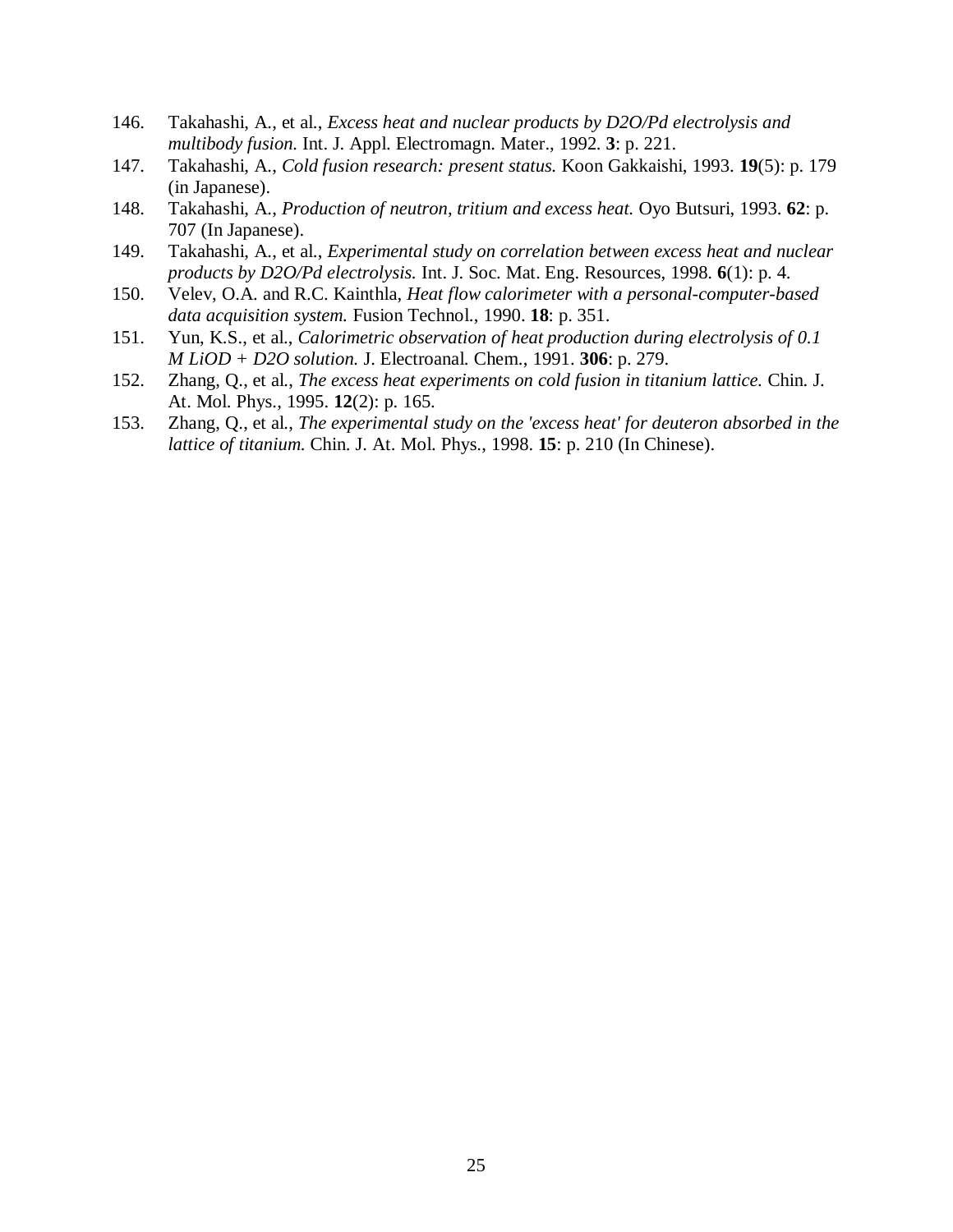| Agelao, G.        | Daddi, L.          | Habel, R.         |
|-------------------|--------------------|-------------------|
| Aida, M.          | Das, D.            | Haram, S. K.      |
| Akimoto, T.       | Dash, J.           | Hatozaki, O.      |
| Anderson, M. W.   | Datta, T.          | Hawkins, M.       |
| Aoki, T.          | De Marco, F.       | Hollins, R. A.    |
| Aoki, Y.          | De Maria, G.       | Hora, H.          |
| Arata, Y.         | De Ninno, A.       | Huggins, R. A.    |
| Arunachalam, J.   | Degwekar, S. B.    | Iida, T.          |
| Azumi, K.         | Deryagin, B. V.    | Ikegami, H.       |
| Babu, K. S. C.    | Di Gioacchino, D.  | Imai, Y.          |
| Babu, S. R.       | Di Stefano, V.     | Imam, M. A.       |
| Bajpai, H. N.     | Diman, D.          | Imamura, M.       |
| Balducci, G.      | Doga-Turk          | Isagawa, S.       |
| Battaglia, A.     | Drebushchak, V. A. | Isobe, Y.         |
| Batyrbekov, E. G. | Dufour, J.         | Itoh, T.          |
| Belzner, A.       | Dufour, X.         | Ivanova, T. S.    |
| Bernardini, M.    | Eagleton, R. D.    | Iwamura, Y.       |
| Bertalot, L.      | Ebihara, H.        | Iyengar, P. K.    |
| Birgul, O.        | Egorov, V. G.      | Iyengar, T. S.    |
| Bischler, U.      | Enyo, M.           | Iyer, C. S. P.    |
| Bockris, J.       | Fabrizio, M.       | Jodice, M.        |
| Bose, H.          | Fleischmann, M.    | Joseph, T. B.     |
| Boss, R. D.       | Focardi, S.        | Joshi, P. V.      |
| Boutet, A.        | Foos, J.           | Ju, J. B.         |
| Braganza, O'N.    | Frullani, S.       | Kaba, L.          |
| Bressani, T.      | Fukuhara, M.       | Kainthla, R. C.   |
| Broadhurst, J. H. | Fukuoka, H.        | Kalyanaraman, R.  |
| Brudanin, V. B.   | Gabbani, V.        | Kamada, K.        |
| Bush, B. F.       | Gabriel, C. J.     | Kamiya, N.        |
| Bush, R. T.       | Gangadharan, S.    | Kanda, Y.         |
| Bystritsky, V. M. | Gaonkar, D. G.     | Karabut, A. B.    |
| Caputo, R.        | Garg, S. P.        | Kasahara, S.      |
| Celani, F.        | Garibaldi, F.      | Katayama, Y.      |
| Celebi, S.        | Ghio, F.           | Kawase, T.        |
| Cellucci, F.      | Gigli, G.          | Khmelnikov, A.I.  |
| Chattopadhyay, G. | Giudice, E. Del    | Kihara, S.        |
| Cheng, L.         | Gnanasekaran, T.   | Kinoshita, H.     |
| Cheng, X.         | Gordon, F.         | Kirkinskii, V. A. |
| Chitra, V.        | Gotoh, N.          | Kishore, K.       |
| Cho, B. W.        | Gou, Q.            | Kitaichi, M.      |
| Cho, W. I.        | Gozzi, D.          | Kneizys, P.       |
| Cignini, P. L.    | Greenbaum, E.      | Kobayashi, T.     |
| Cisbani, E.       | Guer, T. M.        | Krishnan, M. S.   |
| Crouch-Baker, S.  | Guha, S. N.        | Kucherov, Ya. R.  |

List 3. Authors and co-authors of the peer-reviewed papers in List 2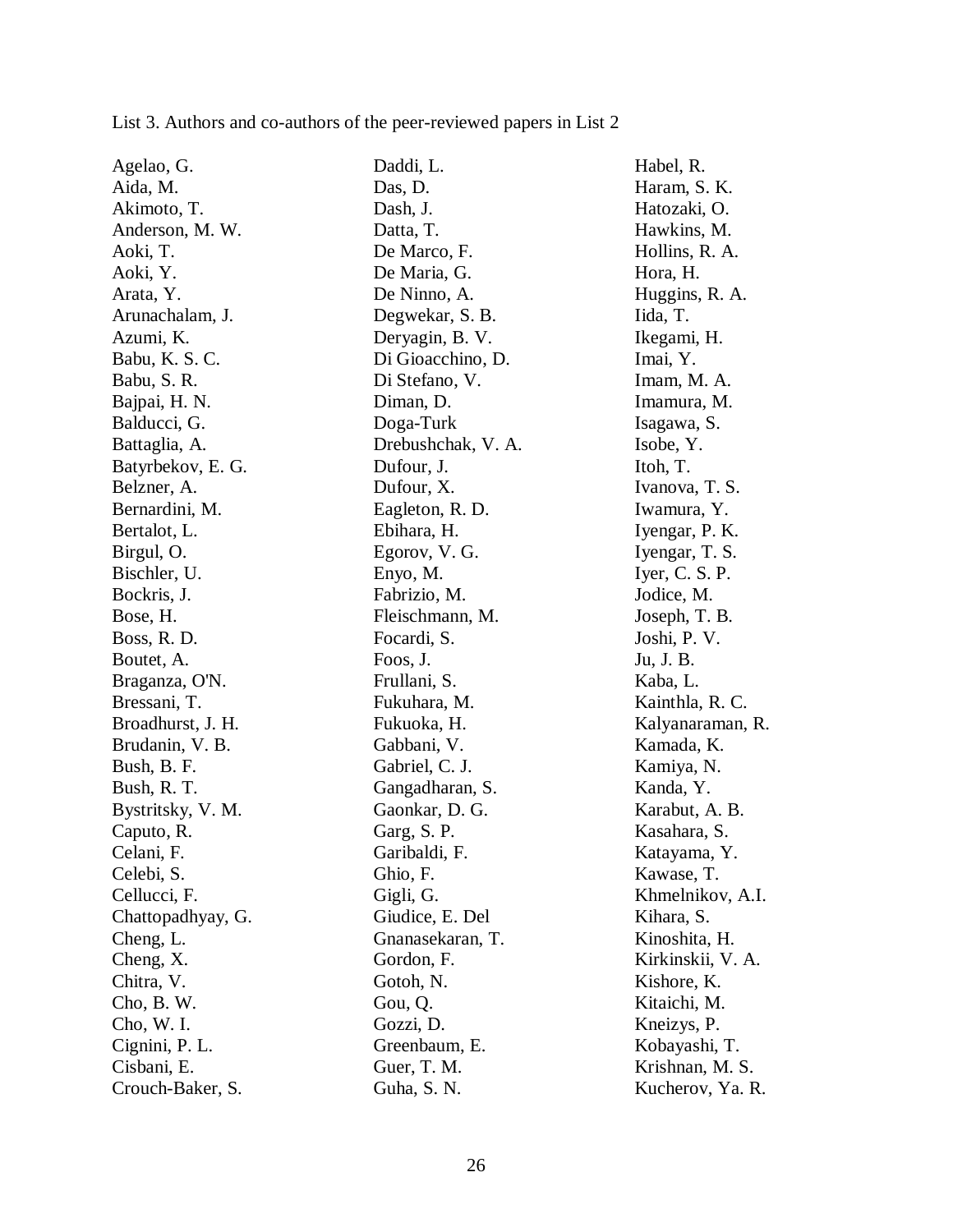Kulkarni, L. V. Kunimatsu, K. Kurasawa, Y. Kurata, Y. Kurokawa, K. Kusunoki, T. Kutty, K. K. Kuznetsov, V. A. La Barbera, A. Lagowski, J. J. Lal, M. Lalla, N. P. Lee, S. K. Lewis, D. Li, L. J. Li, X. Z. Liaw, B. Y. Liebert, B. E. Limaye, N. M. Lin, G. H. Lipson, A. G. Liu, B. Liu, F. Lucier, G. Luo, J. Lyakhov, B. F. Malhotra, S. K. Mancini, A. Mandal, K. C. Manducchi, C. Manduchi, C. Marini, P. Mathews, C. K. Matsui, M. McKubre, M. C. H. Mega, A. Mengoli, G. Miao, B. Michaels, G. E. Miles, M. Miles, R. E. Miley, G. H. Milli, E. Millot, J. P. Mills, R. L. Minagawa, H.

Misra, S. C. Mitra, S. K. Mittal, K. C. Miyamaru, H. Mizuno, T. Montalbano, V. Moorthy, P. N. Mori, H. Mosier-Boss, P. A. Motohira, N. Mrochek, J. E. Murthy, T. S. Nagvenkar, V. B. Nakamura, K. Nakamura, T. Nayar, M. G. Nelson, J. C. Newman, E. Noble, G. Nodasaka, Y. Noninski, C. I. Noninski, V. C. Notoya, R. Nowak, R. J. Noya, Y. Numata, H. Ochiai, K. Ogura, I. Ohmori, T. Ohnishi, T. Ohsaka, T. Ohta, N. Okamoto, M. Omote, T. Oriani, R. A. Ostrom, G. S. Ota, K Ota, K. Oyama, N. Oyama, Y. Ozdural, A. Pace, S. Packham, N. J. C. Panajkar, M. S. Pandey, R. N. Park, K. H.

Park, S. Y. Parthasarathy, R. Passell, T. O. Pekmez, K. Periaswami, G. Petek, M. Petrocchi, A. Petrucci, L. Piantelli, F. Pons, S. Prabhu, L. H. Preparata, G. Radhakrishnan, T. P. Ragarajan, J. Raghunathan, P. Raj, P. Raju, V. S. Ramesh, C. Rangarajan, J. Rao, K. A. Rao, P. S. Ray, M. K. S. Rocha-Filho, R. C. Romano, M. C. Rout, R. K. Sadhukhan, H. K. Saini, R. D. Sakov, D. M. Sankaranarayanan, S. Santhanam, K. S. V. Santucci, J. Sathyamoorthy, A. Saunin, E.I. Savvatimova, I. Savvatimova, I. B. Scaramuzzi, F. Scharber, S. R. Schreiber, M. Scorletti, M. Scott, C. D. Scott, T. C. Sen, B. K. Sharma, K. G. B. Shetiya, R. S. Shibata, S. Shibata, T.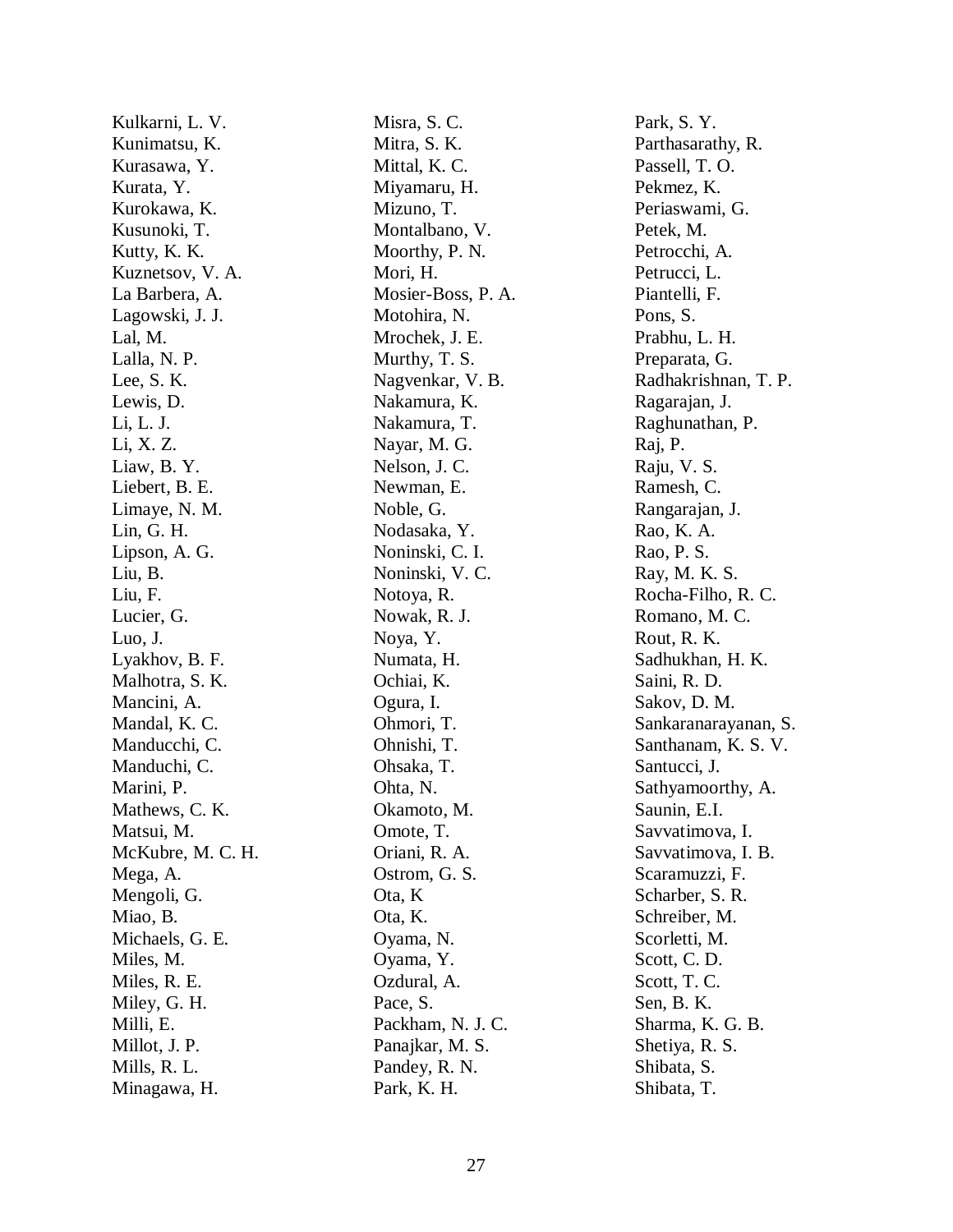Shirai, O. Shrikhande, V. K. Shyam, A. Sikka, S. K. Sk'ld, K. Smedley, S. I. Smith, J. J. Sohrin, Y. Sona, P. G. Spallone, A. Srinivas, K. C. Srinivasan, M. Srivastava, O. N. Stetsenko, S. G. Stilwell, D. E. Storms, E. Sun, J. Sun, Y. Sundaresan, R. Suryanarayana, P. Suzuki, T. Swartz, M. R. Szklarczyk, M. Szpak, S. Tabet, E. Takahashi, A.

Takahashi, H. Takeuchi, T. Taniguchi, M. Tanzella, F. L. Tao, P. L. Thiyagarajan, B. Tian, J Tiwari, R. S. Tomellini, M. Toyoda, I. Tripodi, P. Turner, P. Ueda, S. Uneme, S. Urciuoli, G. M. Uwamino, Y. Veeraraghavan, N. Velev, O. A. Venkataramani, R. Venkateswaran, G. Venkateswarlu, K. S. Veronesi, S. Verpelli, M. Violante, V. Wagh, D. N. Wass, J.

Wass, J. C. Wei, Q. Yabuta, K. Yamamoto, N. Yasuda, K. Yavich, A. A. Ye, A. Yildiz, A. Yoshikawa, N. Yoshinaga, Y. Yoshitake, H. Young, C. Yu, Z. W. Yun, K. S. Yurum, Y. Yutlandov, I. A. Yuvaraju, B. Zannoni, G. Zeppa, P. Zhang, C. Zhang, Q. Zhang, Y. C. Zhou, R. Zhou, X. Zhu, Z. Zich, R. L.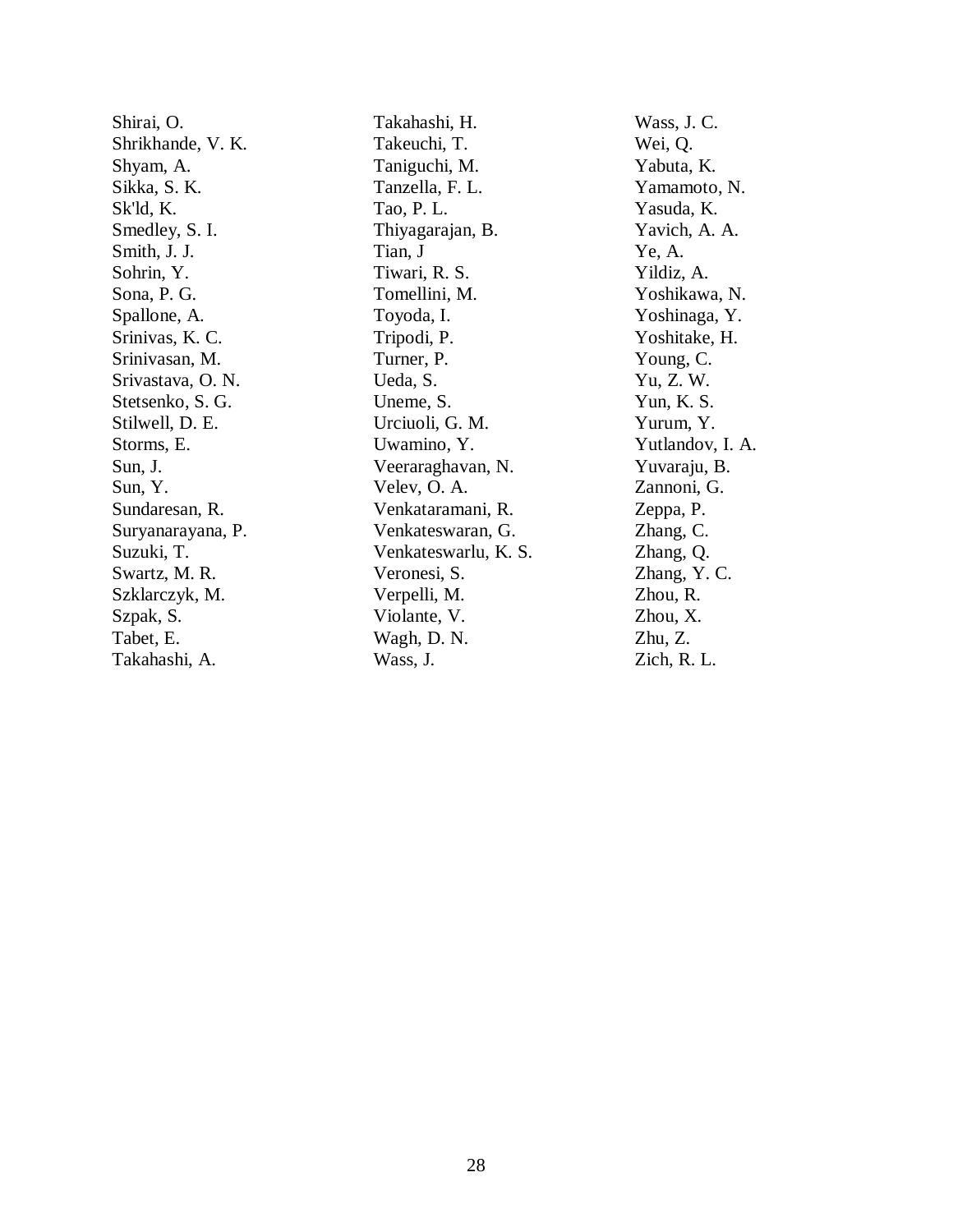List 4. Peer-reviewed journals of the papers in List 2

Adv. Hydrogen Energy Bull. Chem. Soc. Japan Bull. Inst. Chem. Res., Kyoto Univ. Chin. J. At. Mol. Phys. Curr. Sci. Curr. Topics Electrochem. Electrochim. Acta Europhys. Lett. Fusion Eng. Des. Fusion Technol. Hyomen Gijutsu Hyomen Kagaku Indian J. Technol. Int. J. Appl. Electromagn. Mater. Int. J. Hydrogen Energy Int. J. Soc. Mat. Eng. Resources

J. Chim. Phys. J. Electroanal. Chem. J. Eng. Env. Sci. J. Fusion Energy J. High Temp. Soc. J. Hydrogen Energy J. New Energy J. Phys. Chem. J. Phys. Chem. B J. Phys. D: Appl. Phys. Jpn. J. Appl. Phys. A Jpn. J. Appl. Phys. Part 2 Kaku Yugo Kenkyu Kinki Daigaku Genshiryoku Kenkyusho Nenpo Koon Gakkaishi Naturwiss. Netsu Sokutei

Nucl. Fusion Plasma Phys. Nuovo Cimento Soc. Ital. Fis. A Oyo Butsuri Petrotech. (Tokyo) Phys. Lett. A Poverkhnost Proc. Electrochem. Soc. Proc. Jpn. Acad., Ser. B Russ. J. Phys. Chem. Solid State Ionics Sov. Tech. Phys. Lett. Tech. Phys. Thermochim. Acta Trans. Fusion Technol. Xibei Shifan Daxue Xuebao, Ziran Kexueban Xibei Shifan Xuebao. Ziran Kexueban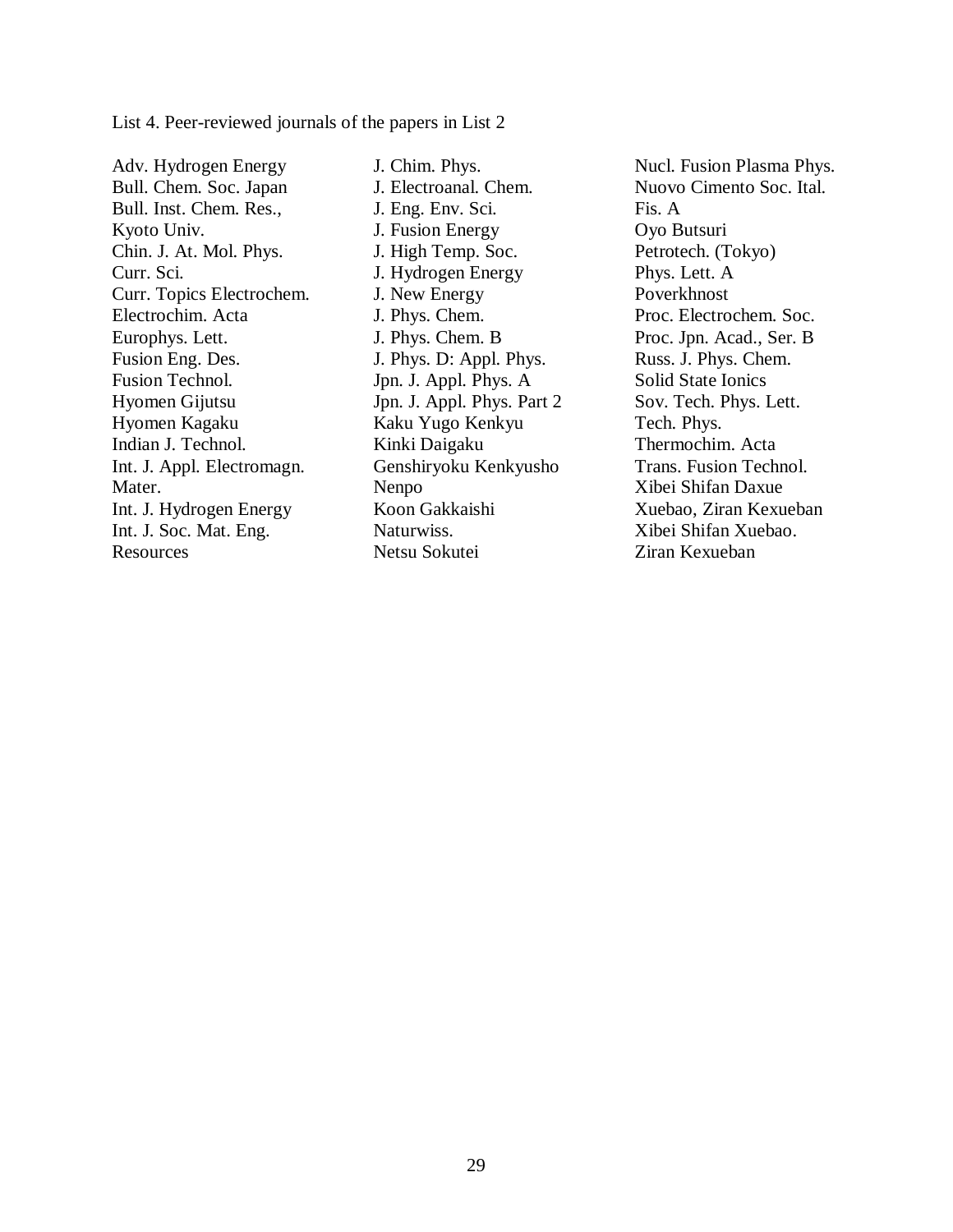List 5. Famous failed neutron studies from 1989

- 1. Albagli, D., et al., *Measurement and analysis of neutron and gamma-ray emission rates, other fusion products, and power in electrochemical cells having Pd cathodes.* J. Fusion Energy, 1990. **9**: p. 133.
- 2. Anderson, R.E., et al. *Neutron Measurements in Search of Cold Fusion*. in *Anomalous Nuclear Effects in Deuterium/Solid Systems, "AIP Conference Proceedings 228"*. 1990. Brigham Young Univ., Provo, UT: American Institute of Physics, New York.
- 3. Campbell, R.B. and L.J. Perkins, *A study of 'cold fusion' in deuterated titanium subjected to high-current densities.* Fusion Technol., 1989. **16**: p. 383.
- 4. Deakin, M.R., et al., *Search for cold fusion using x-ray detection.* Phys. Rev. C: Nucl. Phys., 1989. **40**(5): p. R1851.
- 5. Dignan, T.G., et al., *A search for neutrons from fusion in a highly deuterated cooled palladium thin film.* J. Fusion Energy, 1990. **9**(4): p. 469.
- 6. Ewing, R.I., et al., *Negative results and positive artifacts observed in a comprehensive search for neutrons from 'cold fusion'.* Fusion Technol., 1989. **16**: p. 404.
- 7. Faller, S.H., R.W. Holloway, and S.C. Lee, *Investigation of cold fusion in heavy water.* J. Radioanal. Nucl. Chem., 1989. **137**(1): p. 9.
- 8. Fleming, J.W., et al., *Calorimetric studies of electrochemical incorporation of hydrogen isotopes into palladium.* J. Fusion Energy, 1990. **9**(4): p. 517.
- 9. Guilinger, T.R., et al., *Investigation of Fusion Reactions in Palladium and Titanium Tritide Using Galvanostatic, Coulometric, and Hydrogen Permeation Techniques.* J. Fusion Energy, 1990. **9**(3): p. 299.
- 10. Hayden, M.E., et al., *High precision calorimetric search for evidence of cold fusion using in situ catalytic recombination of evolved gases.* J. Fusion Energy, 1990. **9**(2): p. 161.
- 11. Hill, J.C., et al., *Search for cold fusion using Pd-D2O cells and Ti-D mixtures.* J. Fusion Energy, 1990. **9**: p. 305.
- 12. Kashy, E., et al., *Search for neutron emission from deuterium-loaded palladium.* Phys. Rev. C: Nucl. Phys., 1989. **40**(1): p. R1.
- 13. Porter, J.D., et al., *Limits on electromagnetic and particle emission from palladium-D2O electrolytic cells.* J. Fusion Energy, 1990. **9**: p. 319.
- 14. Rehm, K.E., W. Kutschera, and G.J. Perlow, *Search for protons from the 2H(d,p)3H reaction in an electrolytic cell with palladium-platinum electrodes.* Phys. Rev. C: Nucl. Phys., 1990. **41**(1): p. 45.
- 15. Roberts, D.A., et al., *Energy and flux limits of cold fusion neutrons using a deuterated liquid scintillator.* Phys. Rev. C: Nucl. Phys., 1990. **42**: p. R1809.
- 16. Rugari, S.L., et al., *Upper limits on emission of neutrons from Ti in pressurized D2 gas cells: A test of evidence for 'cold fusion'.* Phys. Rev. C: Nucl. Phys., 1991. **43**: p. 1298.
- 17. Schirber, J.E., et al., *Search for cold fusion in high-pressure deuterium-loaded titanium and palladium metal and deuteride.* Fusion Technol., 1989. **16**: p. 397.
- 18. Silvera, I.F. and E. Moshary, *Deuterated palladium at temperatures from 4.3 to 400K and pressures to 105 kbar: search for cold fusion.* Phys. Rev. B: Mater. Phys., 1990. **42**(14): p. 9143.
- 19. Southon, J.R., et al., *Upper limit for neutron emission from cold deuteron-triton fusion.* Phys. Rev. C: Nucl. Phys., 1990. **41**(5): p. R1899.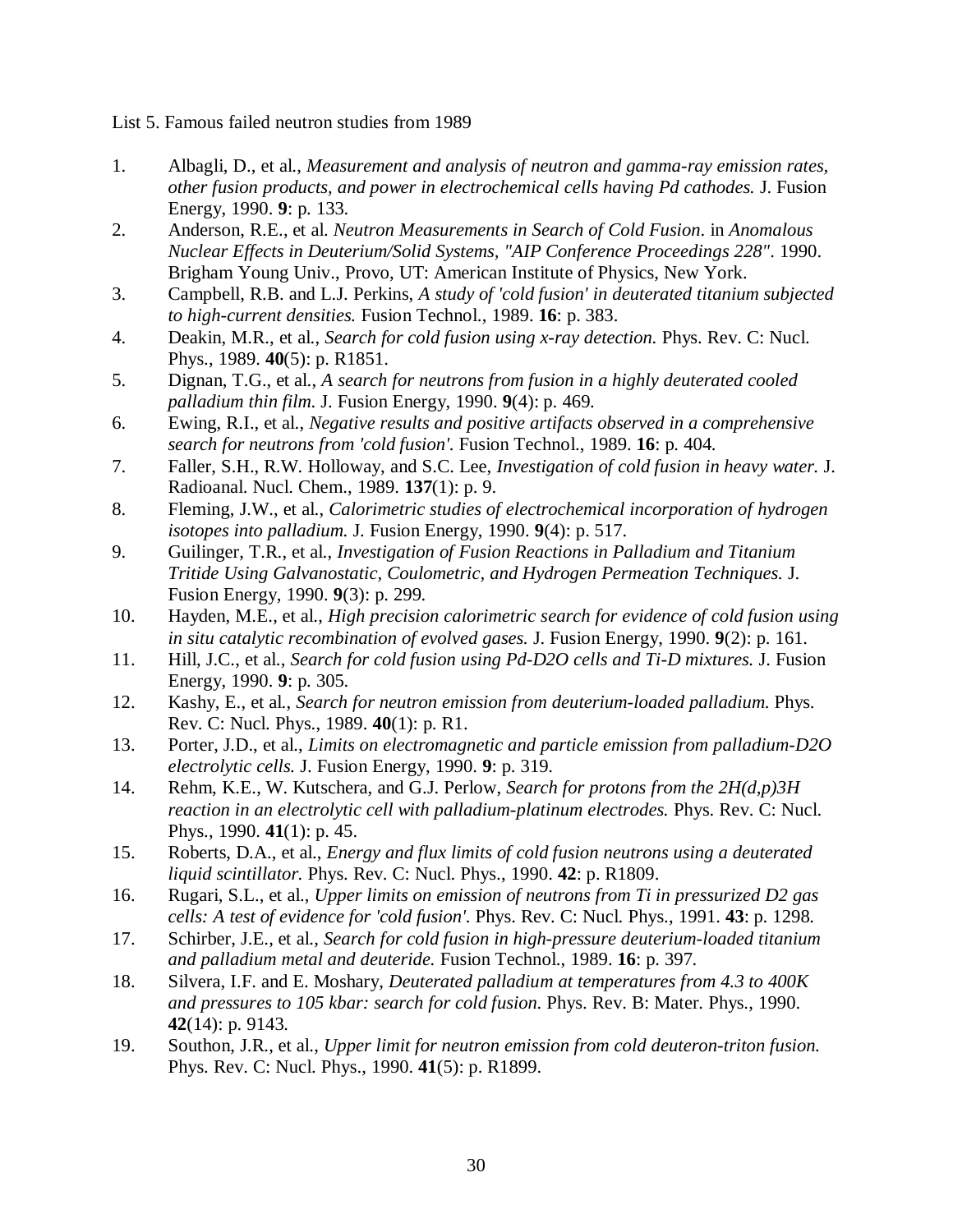20. Wiesmann, H., Examination of cathodically charged palladium electrodes for excess heat, neutron emission, or tritium production. Fusion Technol., 1990. **17**: p. 350.

## **Appendix B. Evaluations made by Britz versus those by Rothwell**

This Appendix presents details and examples from section 3.

Evaluating these papers is not easy. Many papers are ambiguous, so assigning a simple positive/negative/undecided grade to them is an oversimplification. Some papers report a split decision. Botta [14](#page-34-13) reported no neutrons with palladium, but with titanium: "2.5 MeV neutron emission, with a signal having a statistical significance of  $\sim$ 5  $\sigma$ ." A single grade for this paper seems inadequate, but I would call it positive, whereas Britz tagged it undecided.

In 1990, Britz reported there were 75 positive papers, 76 negative ones, and 41 in which the authors were undecided, or did not see significant results. This struck me as too many indecisive results. Researchers who do not see clear results one way or the other often refrain from publishing anything. I examined some of the undecided papers and in my opinion several of them should be reassigned to the positive column.

I did not examine many samples of the 76 papers that Britz puts in the "negative" column, but I expect he classified them correctly. Britz defines a "negative" paper as one that calls into question the very existence of cold fusion. Note the critical difference between a null result and this kind of "negative" one. A researcher will normally report with caution: "I saw no excess heat or neutrons, but that does not mean there can be no neutrons. My result has to be compared and contrasted with positive results to see what we can learn, to determine whether the effect is real or an artifact." This is a null result which Britz puts in the "undecided" column. Some researchers took the "negative" hard line instead: "I saw no neutrons and therefore the effect does not exist and any other researchers who report neutrons or heat must be mistaken." This assertion, that my results automatically overrule yours, is a violation of the scientific method.

Here are some examples of "undecided" papers.

Bushuev: [15](#page-34-14)

Several instances of neutron bursts were recorded. The effect is unstable and not reproducible so no definite conclusions can be made about the origin of the effect or its magnitude. . . .

The above results were obtained in April-May 1989 but, because they were not reproducible, they have not been published until now. However, recent publications [4,5] reporting pulsed neutron emission during the electrolysis of heavy water with palladium and titanium cathodes have stimulated the publication of the present results.

I agree with Britz that this is undecided, although I would say it leans positive. I think the author would call it an interesting result that merits further investigation. There are degrees and shades of indecision ranging from muddled indecision to lively, well-considered, cautious indecision. As noted above, researchers usually refrain from publishing inconclusive results. Bushuev *et al.* held this report back until they learned that two other groups had seen similar results.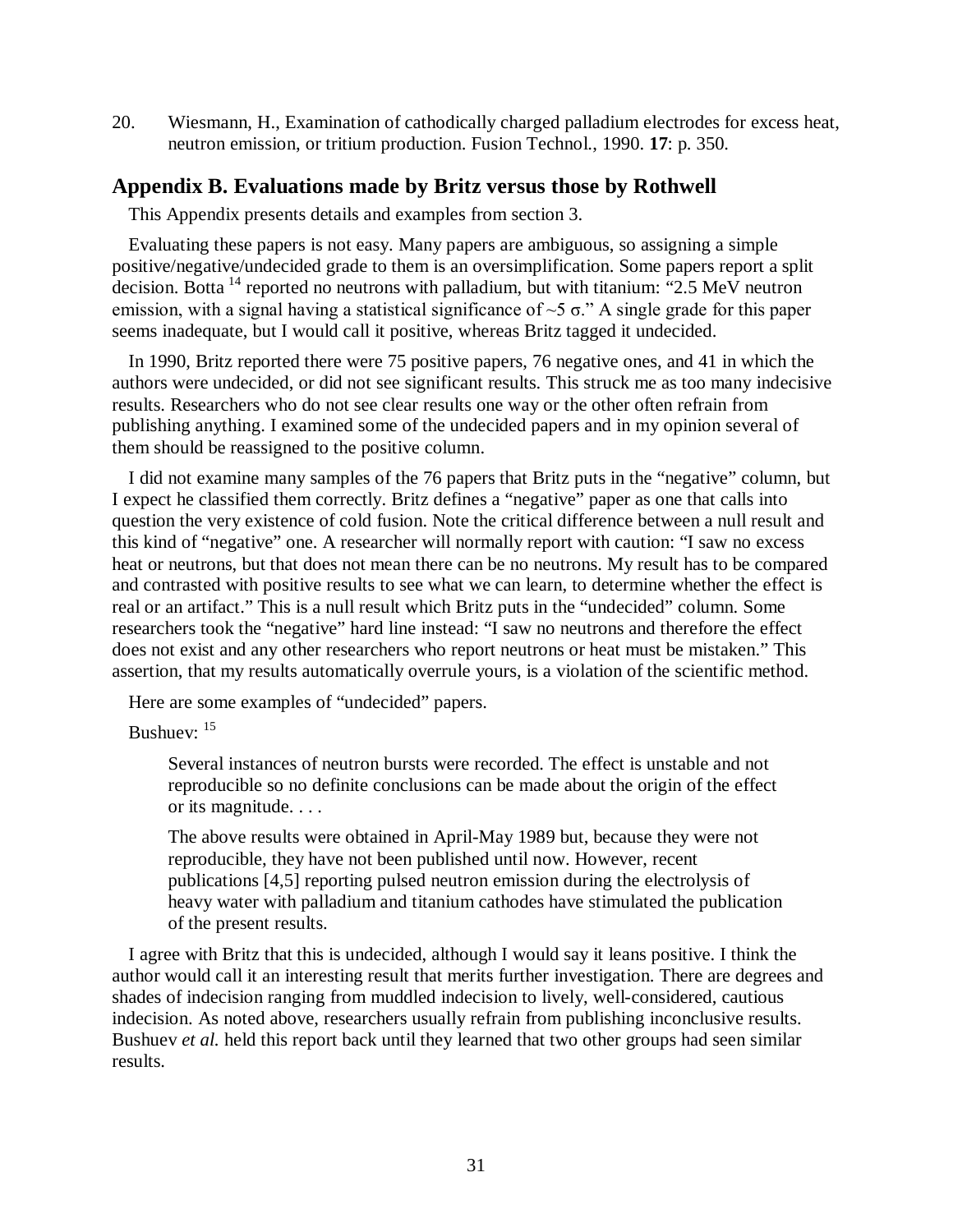Britz graded a paper by Karabut *et al.* <sup>[16](#page-34-15)</sup> as undecided. This seemed odd to me, because I am familiar with Karabut's work, and because Britz's own description of the paper makes it sound positive:

A chamber with a Pd foil of 0.1-1 mm thickness in an atmosphere of D2 at 3-10 Torr was used. Thermistors measured the foil temperature and this served as calorimeter. Also in the chamber were detectors for neutrons, gammas and charged particles (cp's) as well as x-rays. . . . During running, excess heat, neutrons, gammas and cp's were detected. These parameters were however not in the ratios expected from a fusion reaction. Postmortem examination of the foil revealed some increase in (3)He and an increase by factors of 4-100 in (4)He. All nuclear products, however, were at levels 3-4 orders of magnitude lower than commensurate with excess heat. The authors regard the calorimetry results as promising.

The abstract to the paper itself says:

New results for glow discharge in deuterium calorimetry are presented. In separate experiments a heat output five times exceeding the input electric power was observed. The result for the charged particle spectrum measurement is presented. Charged particles with energies up to 18 MeV and an average energy of 2—4 MeV were seen. Beams of gamma-rays with energies of about 200 keV and a characteristic X-ray radiation were registered. The summed energy of the registered products is three orders short of the values needed to explain the calorimetric results.

Their conclusion raises some questions, but not what I consider doubts:

Many new questions arise with the latest results. The trigger mechanism of the nuclear reaction still remains unclear. As we already pointed out charged particles with a good portion of alphas are found in quantities 3–4 orders short of those needed to explain the excessive heat. We did not measure the electron flows in our work and this still leaves the possibility of K-electron capture with a radioactive isotope formation with a consequent beta decay with large energy release. A more plausible scenario is that the main mass of the charged particles does not leave the cathode. . . . Anyway, the calorimetric results are promising by themself.

I looked up first 54 papers in the bibliography marked "undecided." I could not evaluate 5 of them because I do not have copies or they are in languages I do not understand. Of the remaining 49:

27 (55%) I agree are undecided, although 7 might fit the "no evaluation" category better

4 (8%) seem "negative" ruling out the possibility that cold fusion can exist

18 (37%) are positive in my opinion

Some of the 18 papers I reviewed and moved into the positive column make such strong assertions that I cannot imagine why Britz considers them inconclusive, or even marginal. Here are some examples. De Ninno: [17](#page-34-16)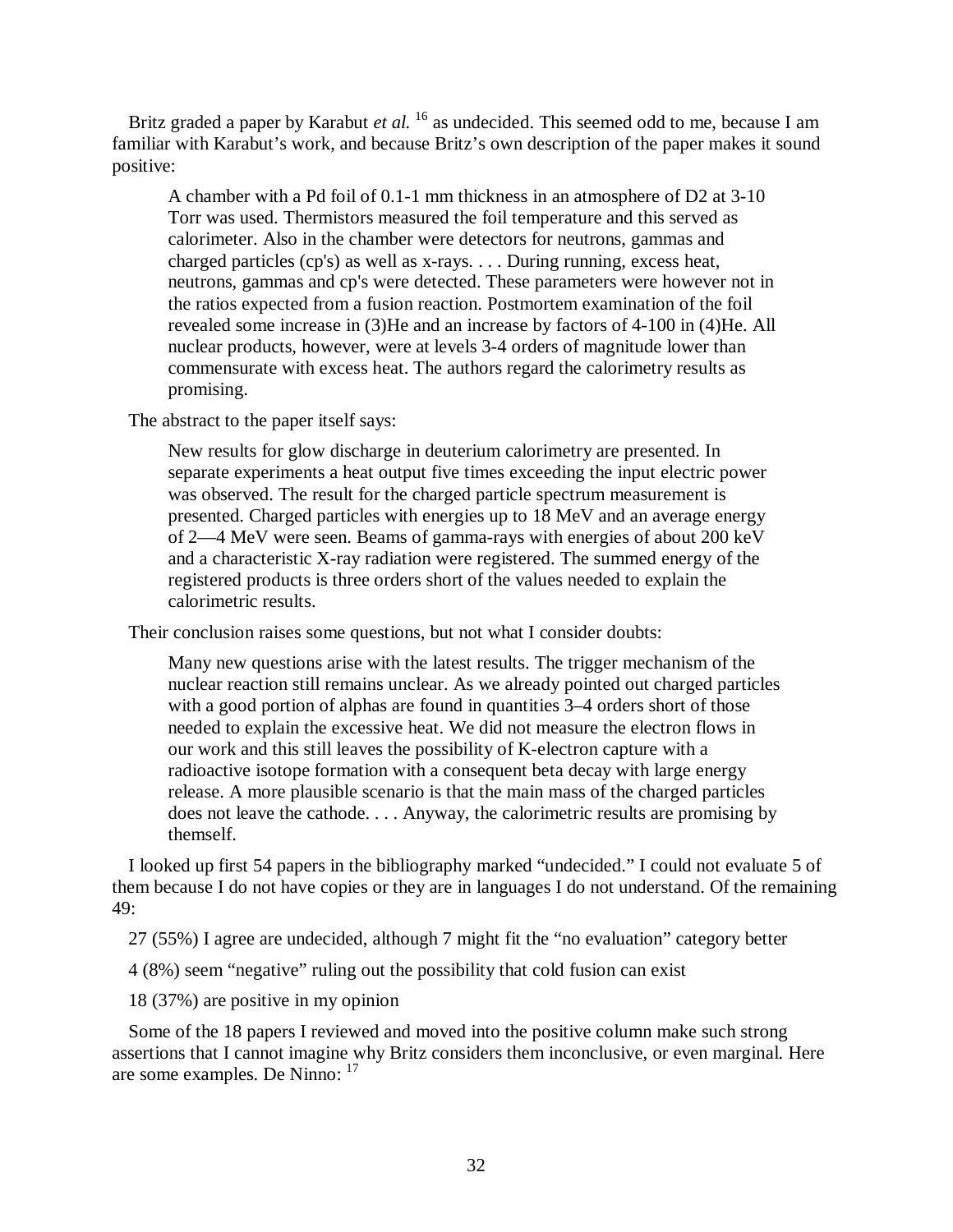The model is not concerned with heat production; however, many experiments indicated a correlation between excess heat production and deuterium concentration in the cathode. [8,9] Then, it must be very useful to know exactly the concentration profile inside the electrode.

## Gozzi: <sup>[18](#page-34-17)</sup>

We present the results of a new experiment with our multicell set-up implemented with mass spectrometric measurements of  ${}^{4}$ He and a highly improved neutron detector. The excess heat measured is comparable with the results of other laboratories, but no neutrons were found and the tritium excess was lower than expected from the power excess, 4He has been measured in the electrolysis gases and a tentative correlation of 4He with excess power is presented and discussed.

Our calorimetric results show an excess power which is quite in line with the other positive results reported up to now. In particular, if we consider the power excess per unit electrode surface area as a function of the current density, fair agreement is found with the general behaviour first pointed out by Storms [27] by considering that many calorimetric measurements on the  $Pd + D<sub>2</sub>O$  electrolysis were carried out at room temperature in various laboratories where different calorimetric devices and procedures were used. With regard to the nuclear products, in the present experiment a lack of neutrons and a low tritium excess on two out of four cells has been observed, in contrast with what is expected on the basis of d,d reactions. Our results confirm the previous findings which exhibited such a large unbalance.

Britz's own description of Granada *et al.* <sup>[19](#page-34-18)</sup> sounds positive to me:

. . . Results show modest neutron fluxes above the background, but statistical analysis shows that it is about 95% certain that the results are not simply noise. The authors do not commit themselves to a neutron rate emission because of experimental uncertainties but they do seem 95% certain that neutrons were emitted whenever current flowed.

I agree that is an accurate summary of the paper, and I would classify it "positive." Granada *et al.* concluded: "Even though these results alone cannot be conclusive to settle the issue of the cold fusion phenomena, they constitute a piece of experimental evidence which lends support to the existence of such processes."

When Britz reviewed this paper in manuscript, he decided to reclassify Karabut and Granada as positive. The totals in this paper have not been adjusted to reflect these changes.

Based on this sample of 49, I would reassign the 1,390 papers as shown in Table 7. Although we differ in our evaluation of some papers, my overall tally of positive/negative/undecided is within 5% of Britz's. The biggest difference between us is in the conclusion we draw from the literature as whole: I am convinced that cold fusion does exist, but Britz does not think it exists. To be precise, he says he is "not sure whether it [exists] or not" He says he is: "[not] among those who totally deny that may be a new phenomenon. I do believe there may well be." In the past he said: "There are enough quality positives for the original F&P system (tritium, some XS [excess] heat) to force me to give it a (small) chance." [20](#page-34-19)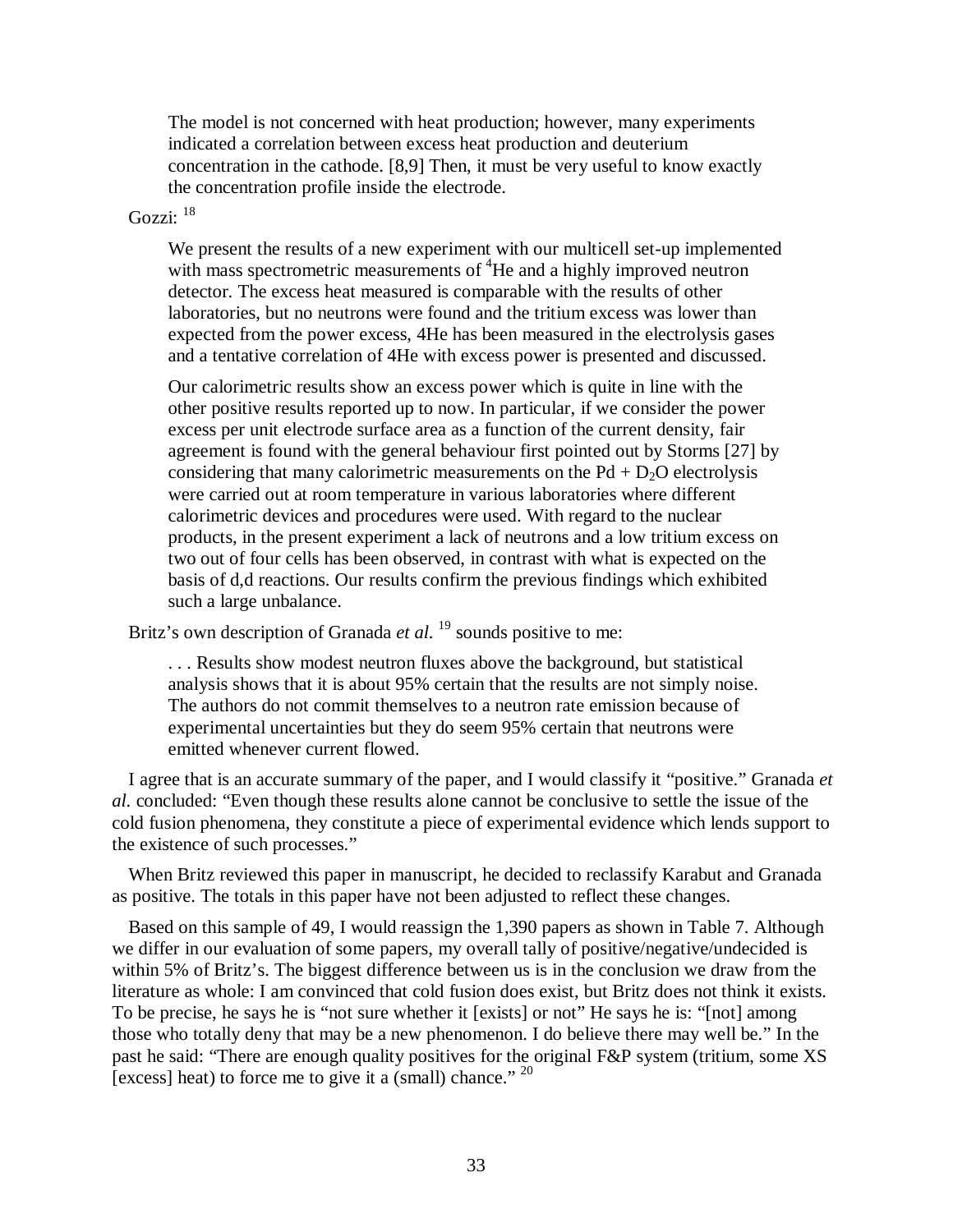#### Table 7. Evaluations by Britz and Rothwell

|                  |                   |                         |                | <b>Rothwell</b> |                |
|------------------|-------------------|-------------------------|----------------|-----------------|----------------|
|                  |                   |                         |                | projected       |                |
|                  |                   | <b>Britz evaluation</b> | <b>Percent</b> | evaluation      | <b>Percent</b> |
| $res+$           | a positive result | 503                     | 36%            | ~1.569          | 41%            |
| res-             | a negative result | 281                     | 20%            | ~293            | 21%            |
| res <sub>0</sub> | undecided         | 151                     | 11%            | ~283            | 6%             |
|                  | No evaluation     | 455                     | 33%            | ~1445           | 32%            |

Britz said that he did not grade papers according to his own personal opinion, and as proof of that, he pointed out that he marked some papers positive even though in his opinion these papers were sloppy or "somewhat ridiculous." I think his personal opinions have sometimes clouded his evaluation of the author's intent. When an author expresses doubts about one aspect of the work, or says "many new questions arise" or "the trigger mechanism of the nuclear reaction still remains unclear," Britz sometimes seizes upon such comments as a reason to call the paper undecided.

Incidentally, I agree wholeheartedly that many ridiculous positive papers have been published. So have many ridiculous negative papers, especially ones that attempt to overrule experimental evidence by appealing to theory. In groundbreaking new research people often make mistakes that seem ridiculous in retrospect. Segre described the work of Hahn and Meitner: "Their early papers are a mixture of error and truth as complicated as the mixture of fission products resulting from the bombardments. Such confusion was to remain for long time a characteristic of much of the work on uranium." [21](#page-34-20) There are also many negative experimental papers that seemed important in 1989 but which were subsequently shown to be in error (such as the ones in section 4). They are not ridiculous, but they have no significance.

Let me speculate about the likely cause of our disagreements. I feel that Britz is biased because he does not believe cold fusion exists. Britz is the only electrochemist I know who has read the literature extensively and yet who does not believe cold fusion is real. The others agree with Gerischer,  $^{22}$  $^{22}$  $^{22}$  who wrote in 1991: "there is now undoubtedly overwhelming indications that nuclear processes take place in the metal alloys."

Frankly, I find it amazing that Britz has read so many positive experimental papers and yet he remains unconvinced. He may consider some of the 291 positive papers "sloppy" or "quite ridiculous" (as do I) but if cold fusion is not real, that means all positive papers are sloppy or ridiculous, especially the ones that report strongly positive results, by Fleischmann, McKubre, Miles, Mengoli, Bockris, Will, Dardik and others. If cold fusion does not exist, then Dardik mistook 1 W of heat for 25 W. I find it inconceivable that any scientist in the last 230 years could have made such a large error, and even more unthinkable that a group of roughly 2,000 scientists have made such mistakes for 20 years. Someone would have caught some of these errors by now, but no paper has been published pointing out errors in any major study. To my knowledge, Britz himself has not found any such errors.

Even discounting the results we agree are "ridiculous," that leaves hundreds of solid papers. Most scientists look for five or at most 10 solid, independent, high signal-to-noise replications before they believe an effect is real. Britz has read hundreds of solid replications yet he does not believe a single one of them. If even one of these tests is valid, that makes cold fusion real, just